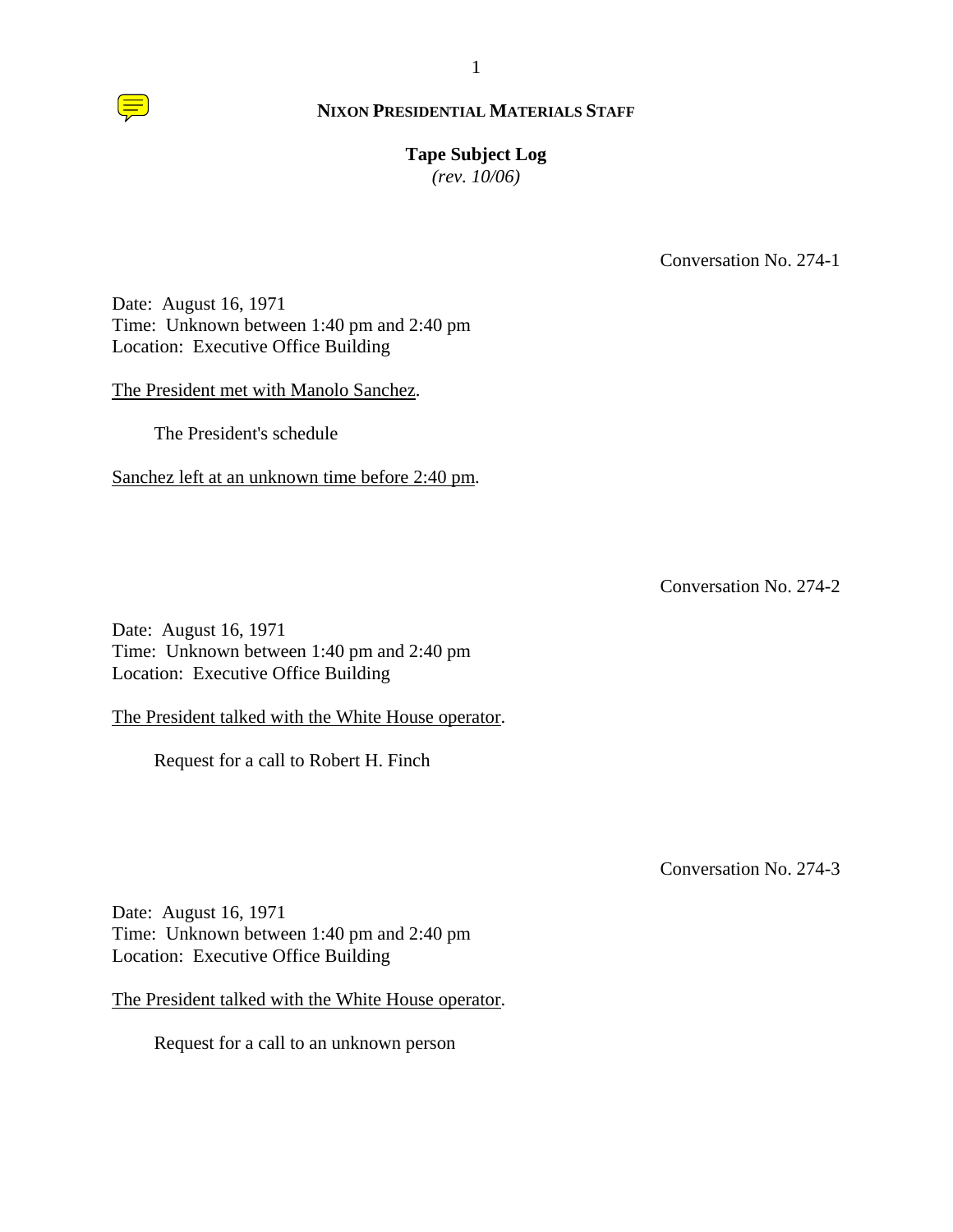#### **Tape Subject Log**

*(rev. 10/06)*

Conversation No. 274-4

Date: August 16, 1971 Time: Unknown between 1:40 pm and 2:40 pm Location: Executive Office Building

The President talked with an unknown person [H. R. ("Bob") Haldeman?]

The President's schedule -Forthcoming meeting at State Department -Departure -George P. Shultz -Momentum [for recent economic initiative] -Congress -Timing

Conversation No. 274-5

Date: August 16, 1971 Time: 2:40 pm - 2:43 pm Location: Executive Office Building

The President talked with John D. Ehrlichman.

Economy -President's address to the National, "The Challenge of Peace", August 15, 1971 -Reaction -Stock market -Volume -Timing -Confidence builder -Shock value -Confidence -Stock market -Forthcoming State Department briefing -Press conference -John B. Connally -Performance -Cabinet meeting, August 16, 1971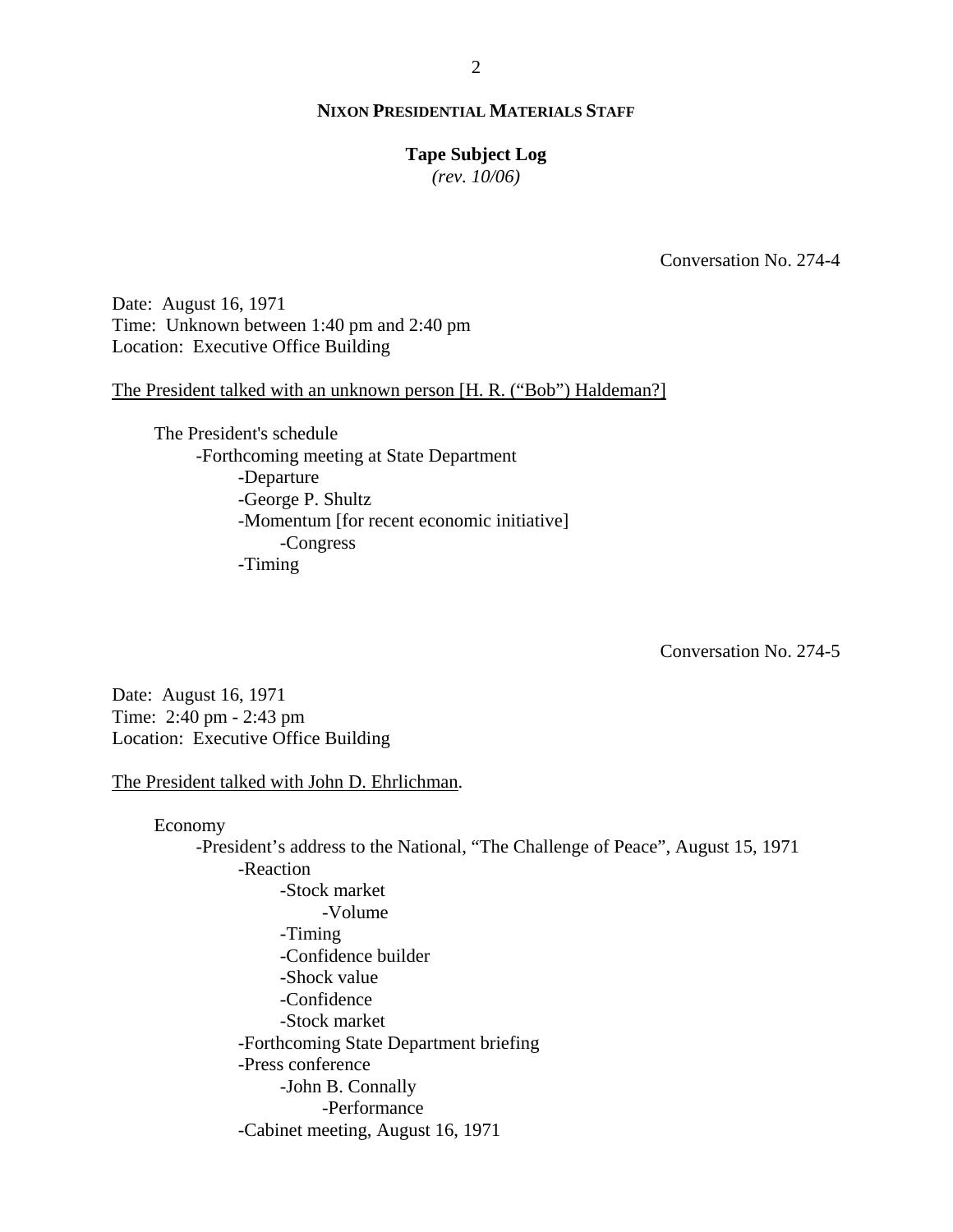#### **Tape Subject Log**

*(rev. 10/06)*

Conversation No. 274-6

Date: August 16, 1971 Time: 2:43 pm Location: Executive Office Building

The President talked with the White House operator.

Request for a call to William L. Safire

Conversation No. 274-48

Date: August 16, 1971 Time: 2:43 pm - 2:44 pm Location: Executive Office Building

The President met with an unknown person.

Response to knock on door

The unknown person left at 2:44 pm.

Conversation No. 274-7

Date: August 16, 1971 Time: 2:44 pm - 2:49 pm Location: Executive Office Building

The President talked with William L. Safire.

Knights of Columbus speech, August 17, 1971 -Draft -Length -Other drafts -Patrick J. Buchanan -John J. McLaughlin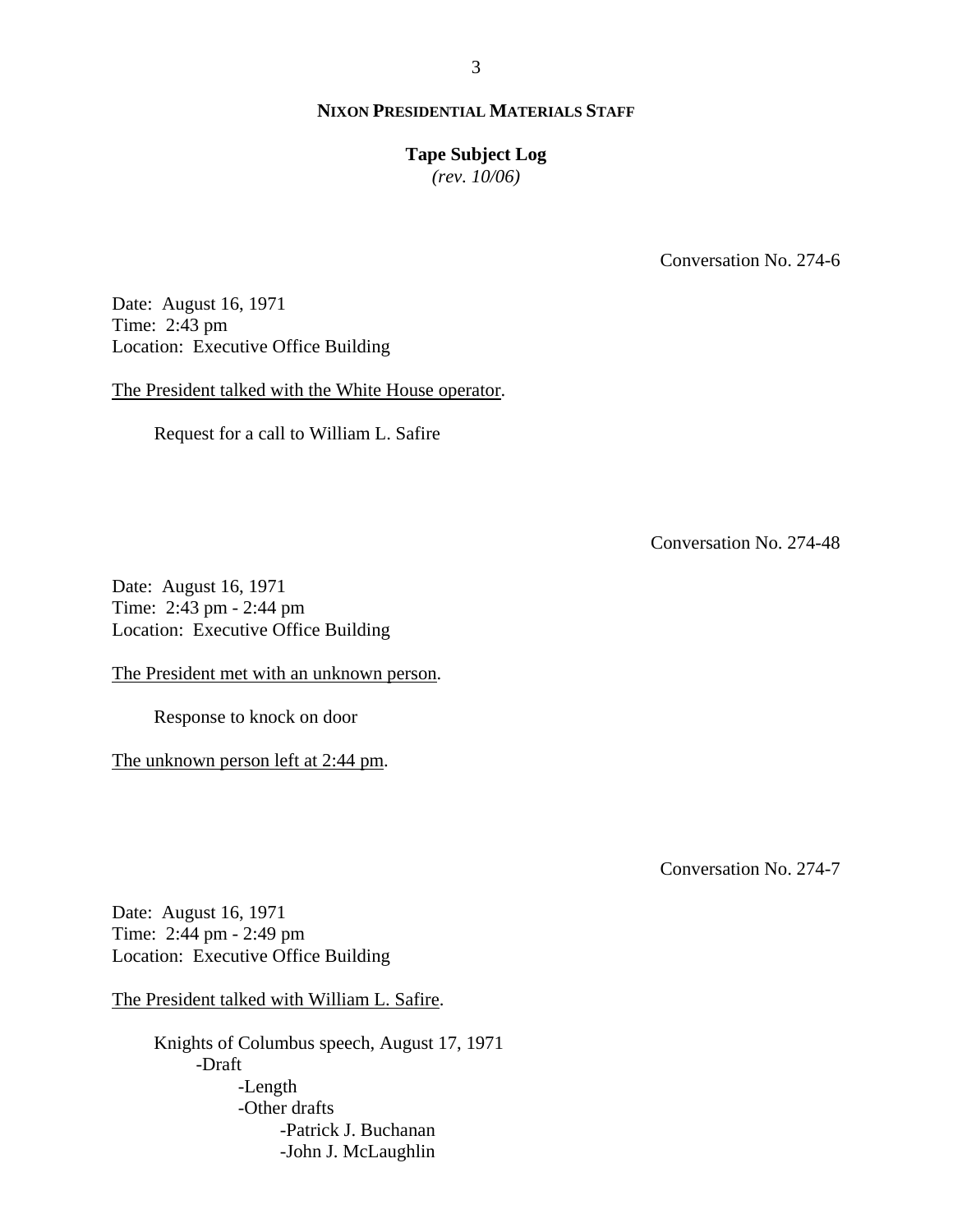# **Tape Subject Log**

*(rev. 10/06)*

Conv. No. 274-7 (cont.)

-Importance -Themes -President's address to the Nation, August 15, 1971 -Peaceful competition -Buchanan -America's critics -Time -John B. Connally -Football analogy

Connally's press conference

Draft of Knights of Columbus speech

Conversation No. 274-8

Date: August 16, 1971 Time: Unknown between 2:49 pm and 2:54 pm Location: Executive Office Building

The President met with Alexander P. Butterfield.

The President's schedule -Unknown persons' arrival -William L. Safire -Forthcoming meeting at State Department -Departure -Arthur F. Burns -George P. Shultz -Speech drafts -Safire

Butterfield left at an unknown time before 2:54 pm.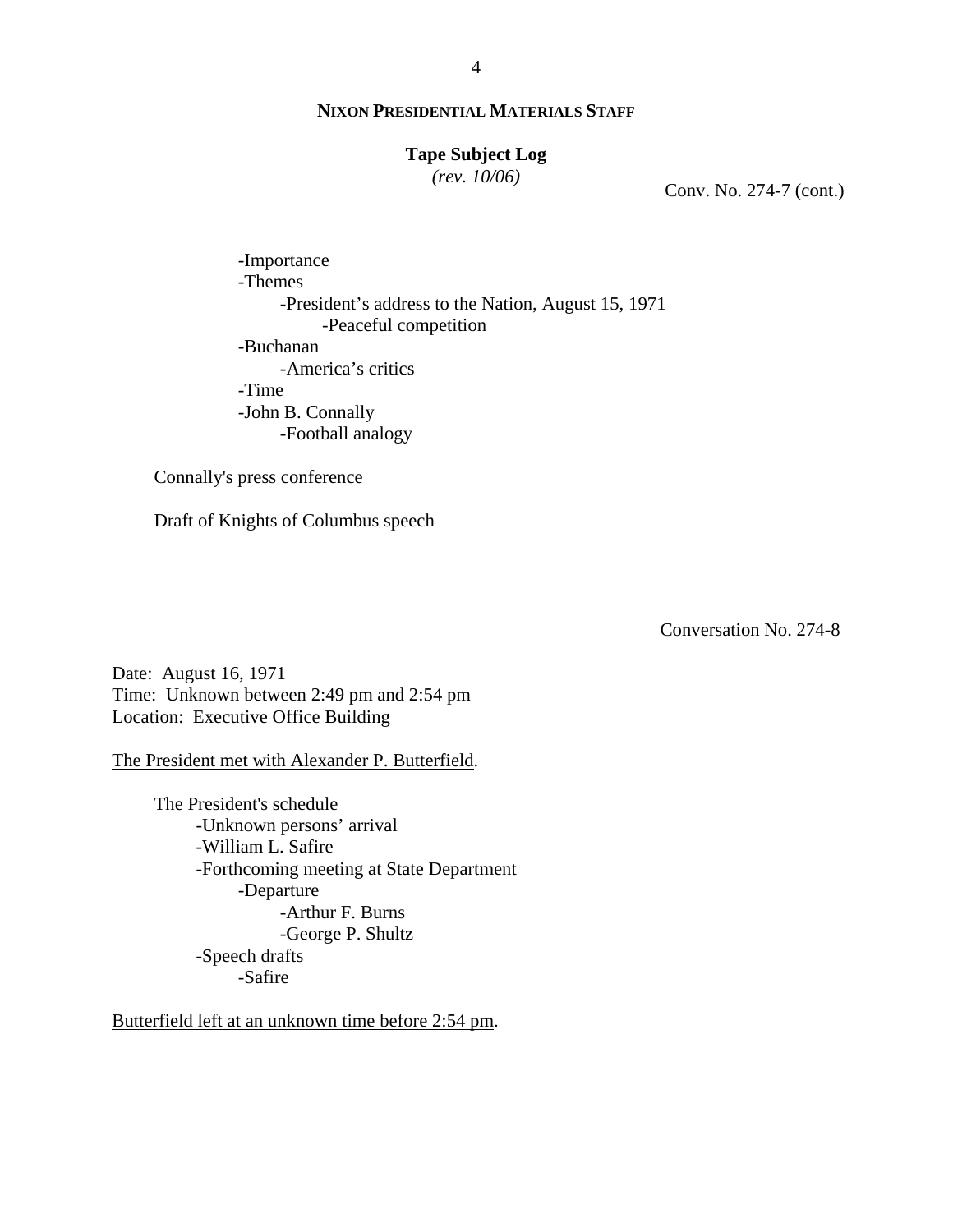#### **Tape Subject Log**

*(rev. 10/06)*

Conversation No. 274-9

Date: August 16, 1971 Time: Unknown between 2:49 pm and 2:54 pm Location: Executive Office Building

The President talked with the White House operator.

Request for a call to Rose Mary Woods -President's schedule

Conversation No. 274-10

Date: August 16, 1971 Time: 2:54 pm - 2:58 pm Location: Executive Office Building

The President talked with Rose Mary Woods.

Call from Tricia Nixon Cox

President's forthcoming trip -Attendance of women -Tricia Nixon Cox -Edward R.F. Cox

President's address to the Nation, August 15, 1971 -Television broadcast -Reaction -Unknown person

Stock market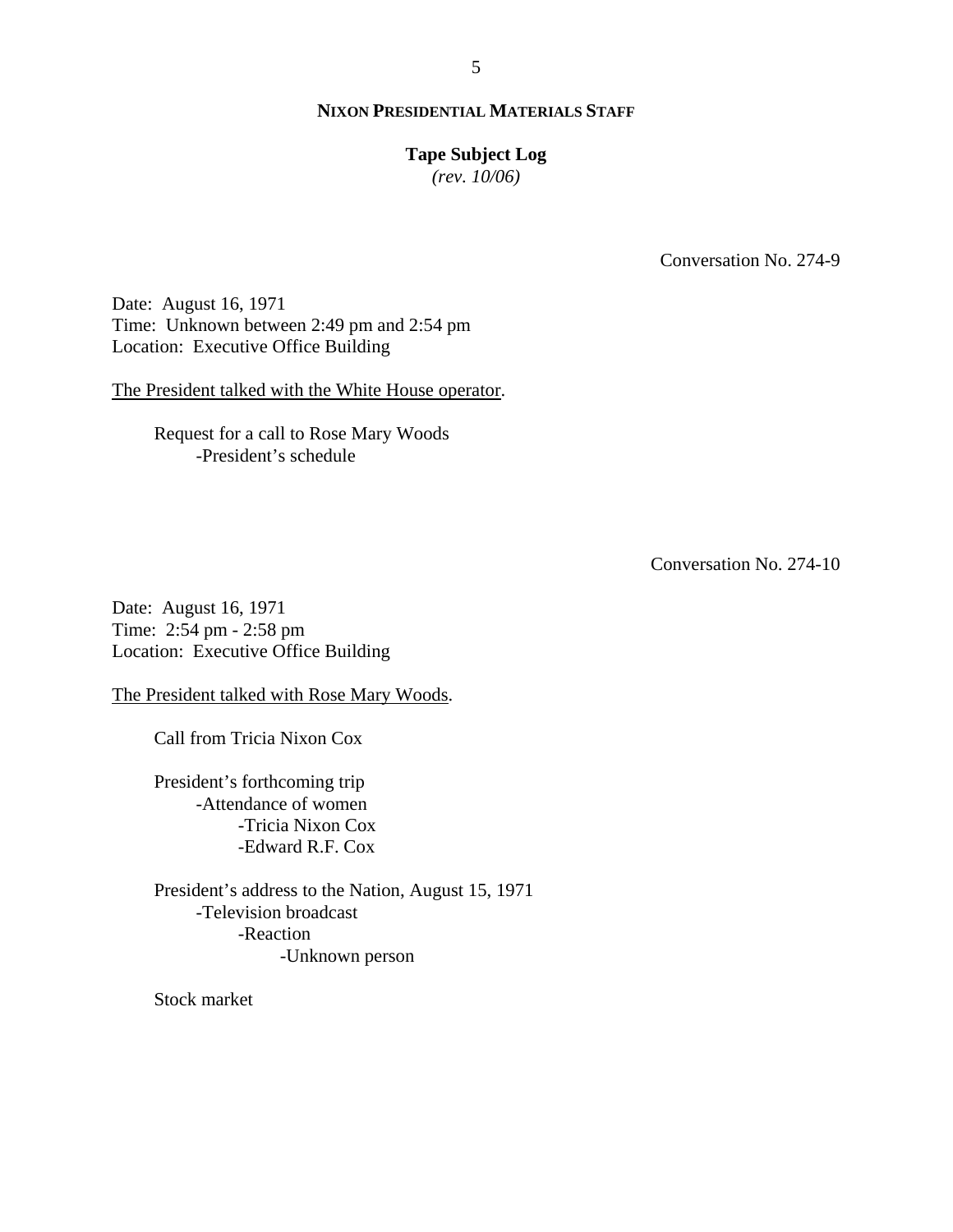#### **Tape Subject Log**

*(rev. 10/06)*

Conversation No. 274-11

Date: August 16, 1971 Time: 2:59 pm - 3:01 pm Location: Executive Office Building

The President talked with Robert H. Finch.

Finch's location

Cabinet meeting -Mood

John B. Connally's press conference

Stock market figures -Public confidence -Call from Asa [Surname unknown]

President's address to the Nation, August 15, 1971 -Reaction -Call from unknown person -Thelma C. ("Pat") Nixon -Call from Freeman Gosden -Democrats

Conversation No. 274-12

Date: August 16, 1971 Time: Unknown between 3:01 pm and 3:05 pm Location: Executive Office Building

The President met with Alexander P. Butterfield.

The President's schedule -Forthcoming meeting at State Department -Departure time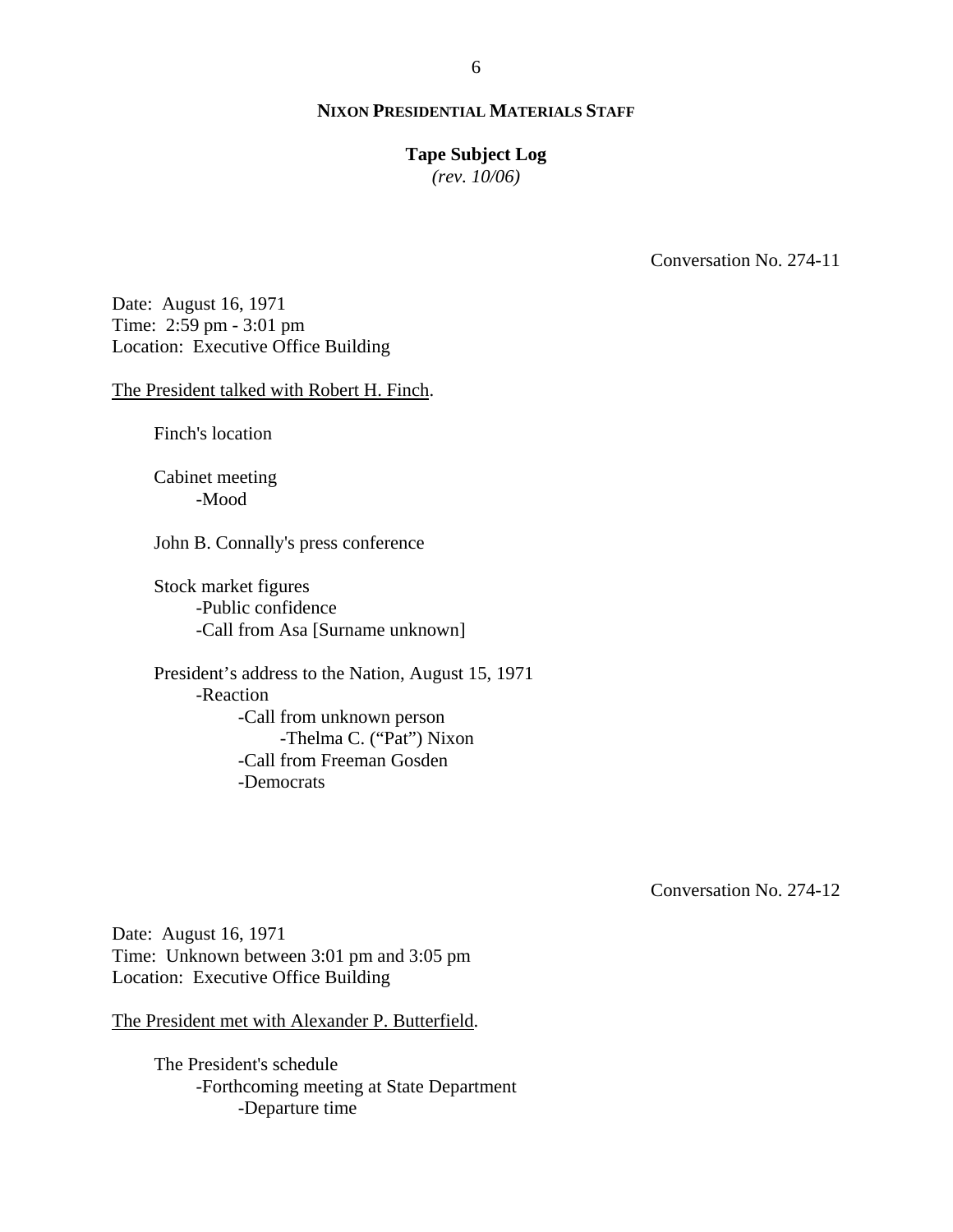# **Tape Subject Log**

*(rev. 10/06)*

Conv. No. 274-12 (cont.)

-John B. Connally -Arthur F. Burns -Paul W. McCracken -Call to Alexander M. Haig, Jr.

Butterfield left at an unknown time before 3:05 pm.

Conversation No. 274-13

Date: August 16, 1971 Time: Unknown between 3:01 pm and 3:37 pm Location: Executive Office Building

The President talked with Alexander M. Haig, Jr.

Vietnam -Negotiations -Demilitarized Zone [DMZ] -Henry A. Kissinger -Duration

Conversation No. 274-14

Date: August 16, 1971 Time: Unknown between 3:01 pm and 3:37 pm Location: Executive Office Building

The President talked with the White House operator.

Request for a call to Charles W. Colson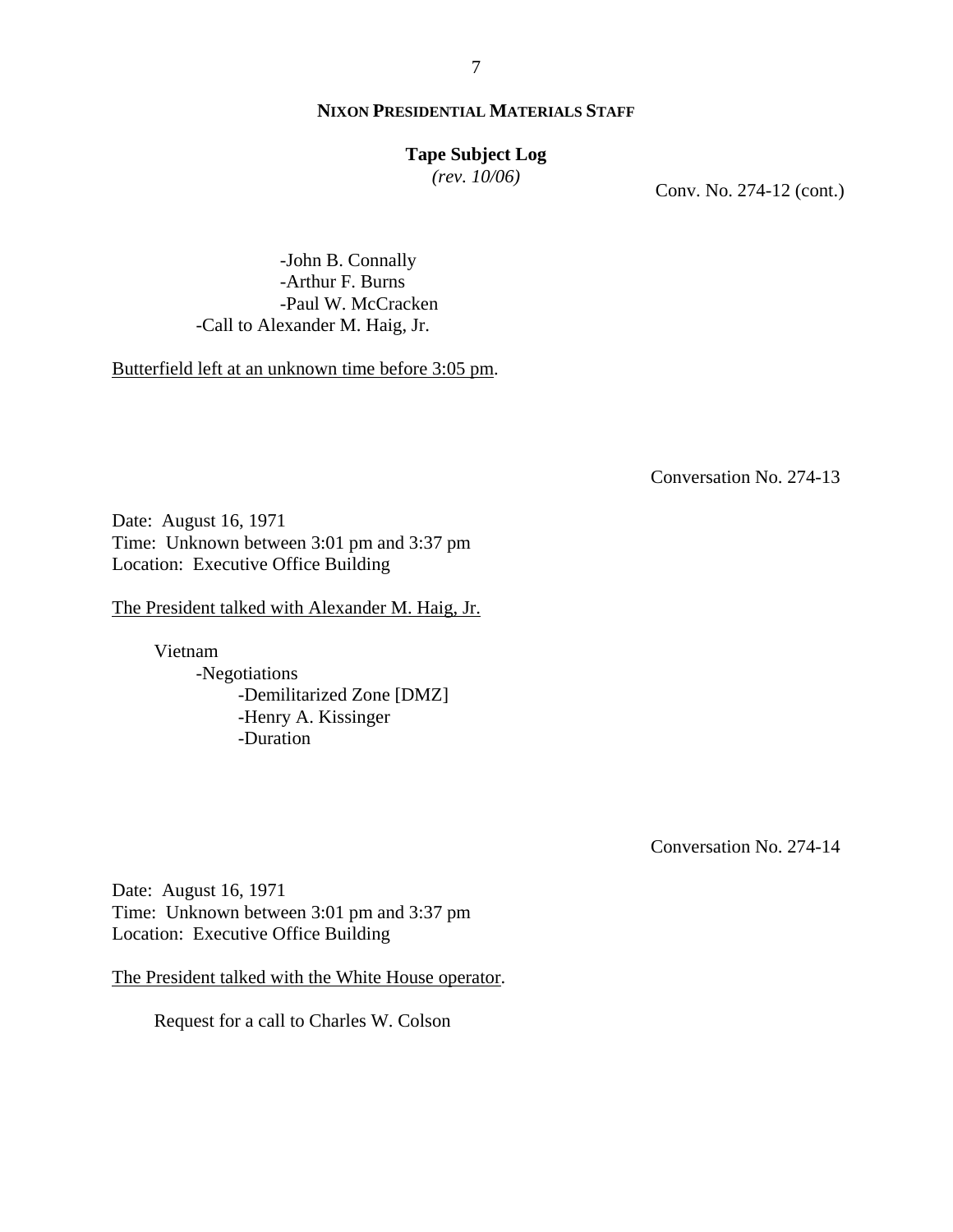#### **Tape Subject Log**

*(rev. 10/06)*

Conversation No. 274-15

Date: August 16, 1971 Time: 3:37 pm - 3:40 pm Location: Executive Office Building

The President talked with William P. Rogers.

Japan

-Negotiations -Arthur F. Burns -State Department -Cabinet -Suggested theme -Competition -Mutual success -John B. Connally -George H.W. Bush

\*\*\*\*\*\*\*\*\*\*\*\*\*\*\*\*\*\*\*\*\*\*\*\*\*\*\*\*\*\*\*\*\*\*\*\*\*\*\*\*\*\*\*\*\*\*\*\*\*\*\*\*\*\*\*\*\*\*\*\*\*\*\*\*\*\*\*\*\*\*

BEGIN WITHDRAWN ITEM NO. 2 [Personal Returnable] [Duration: 41s]

END WITHDRAWN ITEM NO. 2

\*\*\*\*\*\*\*\*\*\*\*\*\*\*\*\*\*\*\*\*\*\*\*\*\*\*\*\*\*\*\*\*\*\*\*\*\*\*\*\*\*\*\*\*\*\*\*\*\*\*\*\*\*\*\*\*\*\*\*\*\*\*\*\*\*\*\*\*\*\*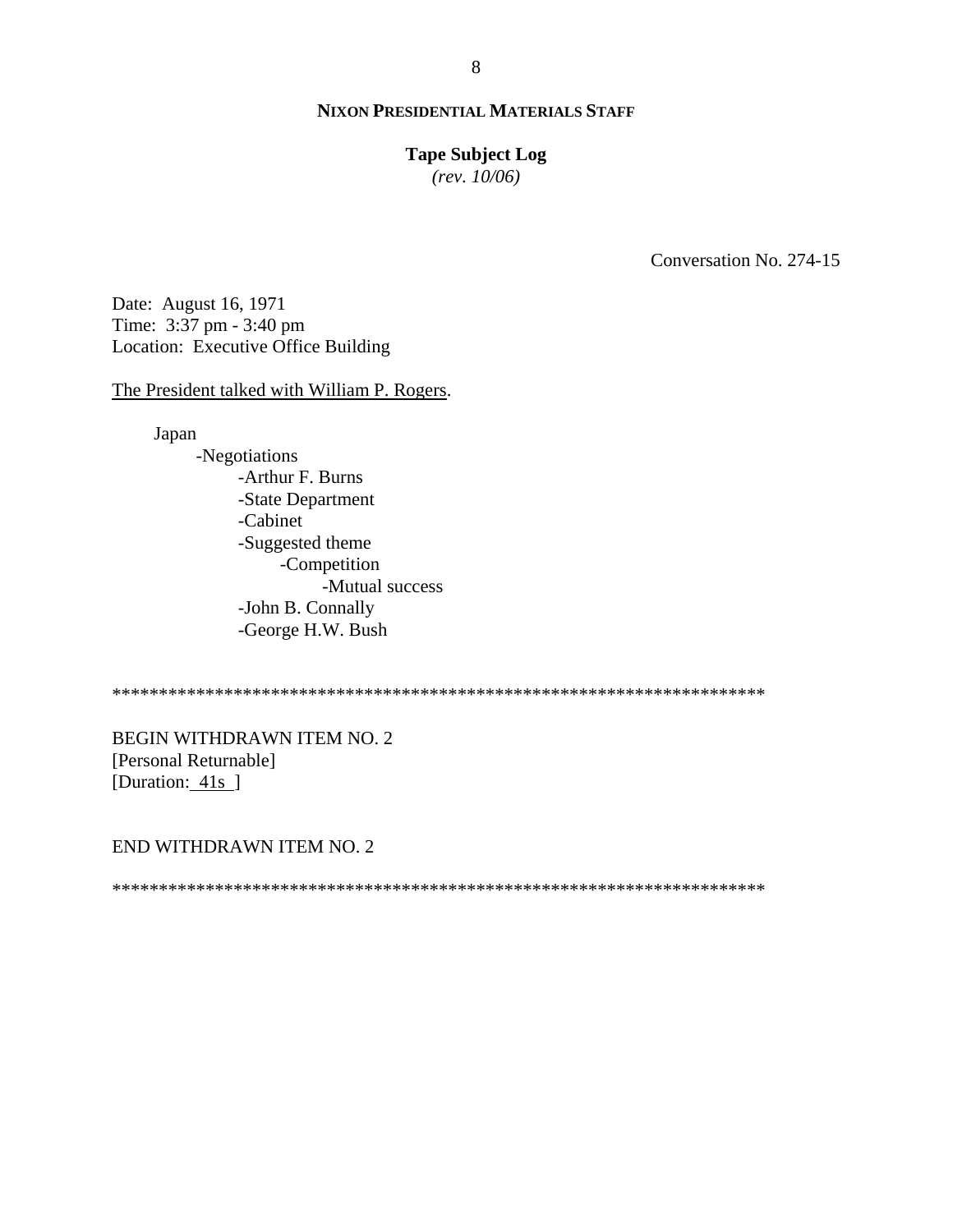#### **Tape Subject Log**

*(rev. 10/06)*

Conversation No. 274-16

Date: August 16, 1971 Time: Unknown between 3:40 pm and 3:47 pm Location: Executive Office Building

The President talked with an unknown person.

The President's schedule -Golf -[Knights of Columbus] speech -Draft -William L. Safire -Time

Stock Market -Figure

Conversation No. 274-17

Date: August 16, 1971 Time: Unknown between 3:40 pm and 3:47 pm Location: Executive Office Building

The President met with Manolo Sanchez.

\*\*\*\*\*\*\*\*\*\*\*\*\*\*\*\*\*\*\*\*\*\*\*\*\*\*\*\*\*\*\*\*\*\*\*\*\*\*\*\*\*\*\*\*\*\*\*\*\*\*\*\*\*\*\*\*\*\*\*\*\*\*\*\*\*\*\*\*\*\*

BEGIN WITHDRAWN ITEM NO. 1 [Personal Returnable] [Duration: 32s ]

END WITHDRAWN ITEM NO. 1

\*\*\*\*\*\*\*\*\*\*\*\*\*\*\*\*\*\*\*\*\*\*\*\*\*\*\*\*\*\*\*\*\*\*\*\*\*\*\*\*\*\*\*\*\*\*\*\*\*\*\*\*\*\*\*\*\*\*\*\*\*\*\*\*\*\*\*\*\*\*

Sanchez left at an unknown time before 3:47 pm.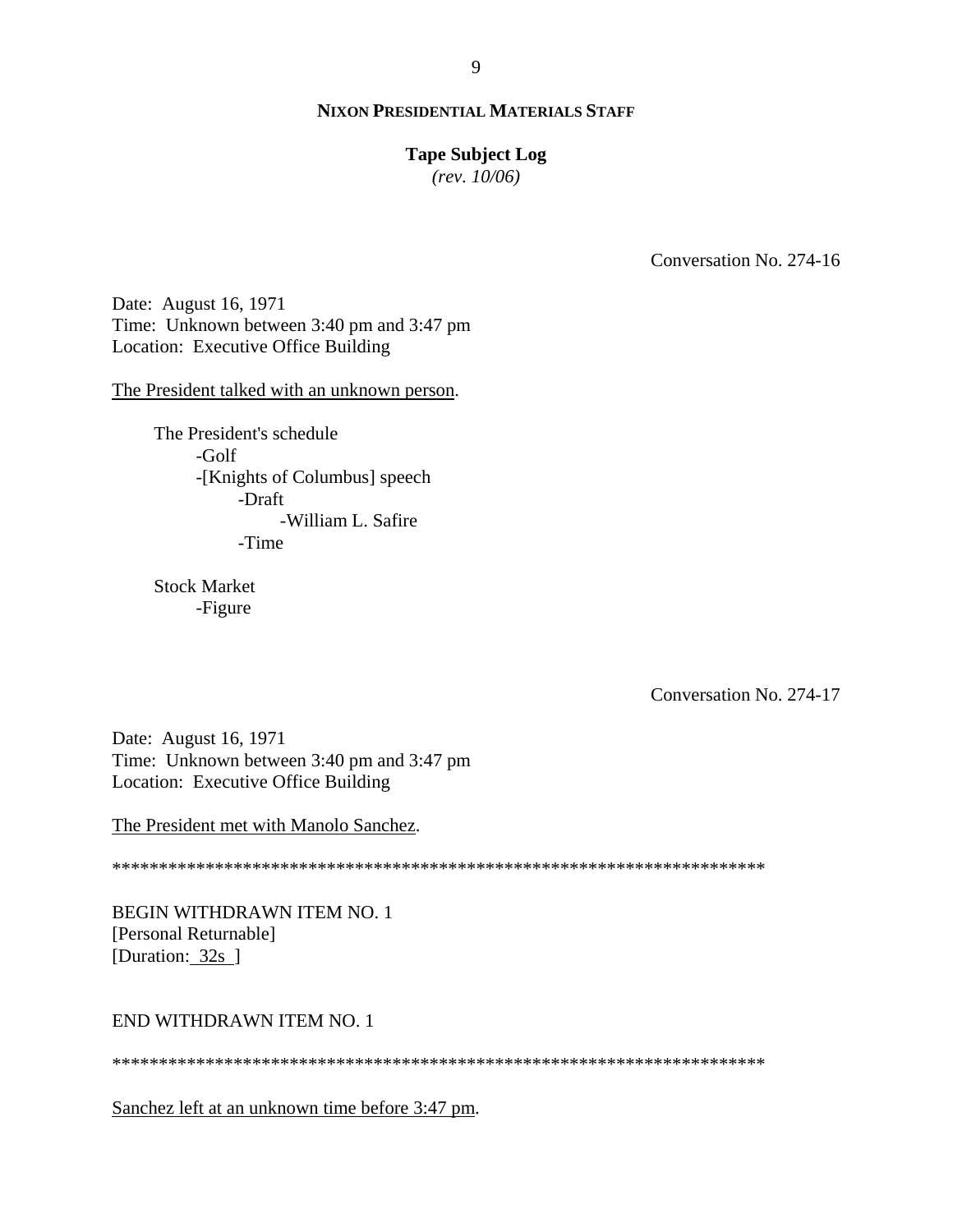# 10

# **NIXON PRESIDENTIAL MATERIALS STAFF**

#### **Tape Subject Log**

*(rev. 10/06)*

Conversation No. 274-18

Date: August 16, 1971 Time: Unknown between 3:40 pm and 3:47 pm Location: Executive Office Building

The President talked with the White House operator.

Request for a call to Idanell ("Nellie") Connally

Conversation No. 274-19

Date: August 16, 1971 Time: 3:47 pm - 3:48 pm Location: Executive Office Building

The President talked with William P. Rogers.

\*\*\*\*\*\*\*\*\*\*\*\*\*\*\*\*\*\*\*\*\*\*\*\*\*\*\*\*\*\*\*\*\*\*\*\*\*\*\*\*\*\*\*\*\*\*\*\*\*\*\*\*\*\*\*\*\*\*\*\*\*\*\*\*\*\*\*\*\*\*

BEGIN WITHDRAWN ITEM NO. 1 [Personal Returnable] [Duration: 48s<sup>]</sup>

END WITHDRAWN ITEM NO. 1

\*\*\*\*\*\*\*\*\*\*\*\*\*\*\*\*\*\*\*\*\*\*\*\*\*\*\*\*\*\*\*\*\*\*\*\*\*\*\*\*\*\*\*\*\*\*\*\*\*\*\*\*\*\*\*\*\*\*\*\*\*\*\*\*\*\*\*\*\*\*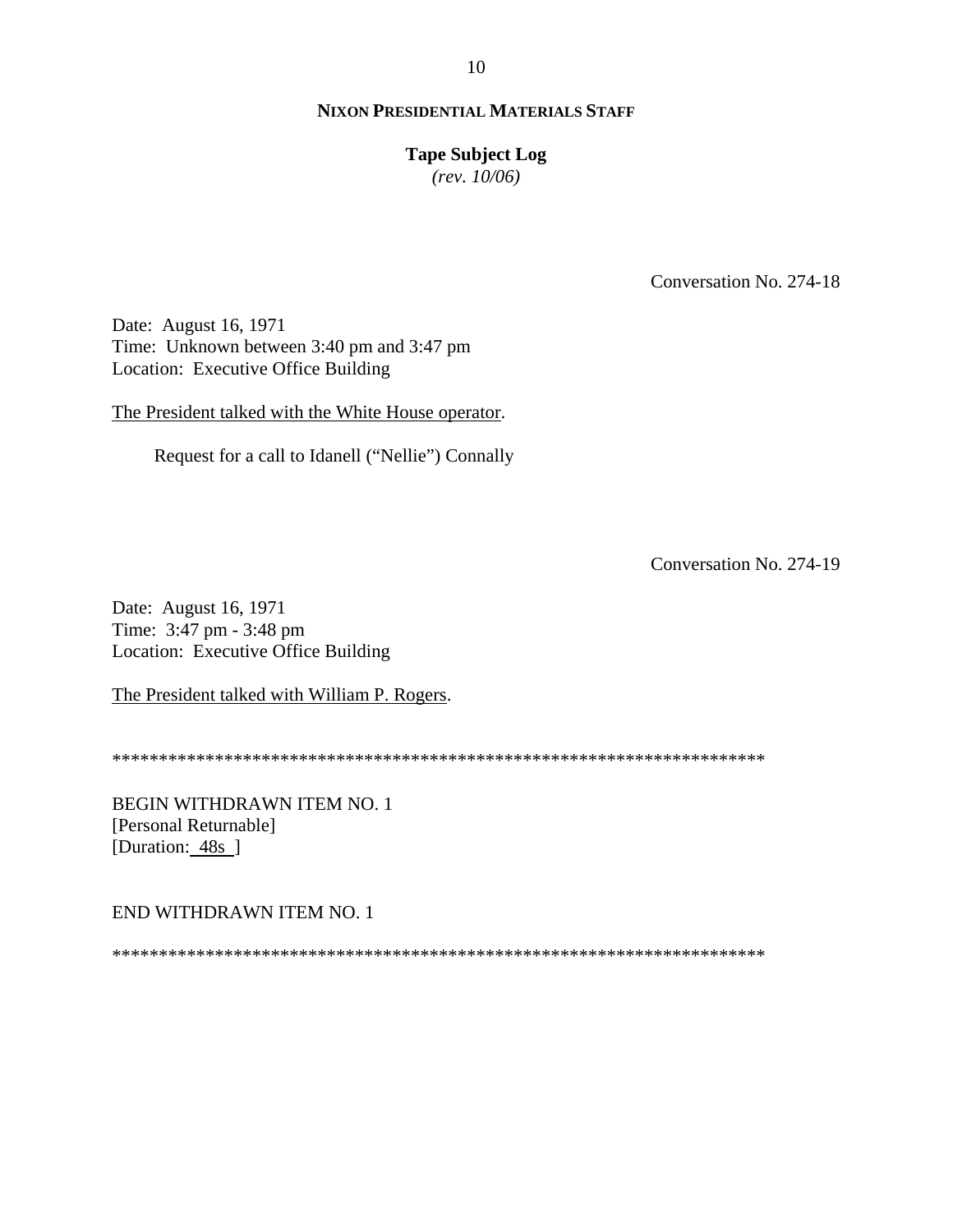# **Tape Subject Log**

*(rev. 10/06)*

Conversation No. 274-20

Date: August 16, 1971 Time: 3:48 pm - 3:49 pm Location: Executive Office Building

The President talked with H. R. ("Bob") Haldeman [?]

Stock Market -Shares sold

The President's schedule -Golf

Conversation No. 274-21

Date: August 16, 1971 Time: 3:49 pm Location: Executive Office Building

The President talked with the White House operator.

Request for a call to Ronald L. Ziegler

Conversation No. 274-22

Date: August 16, 1971 Time: 3:50 pm - 3:51 pm Location: Executive Office Building

The President talked with Idanell ("Nellie") Connally.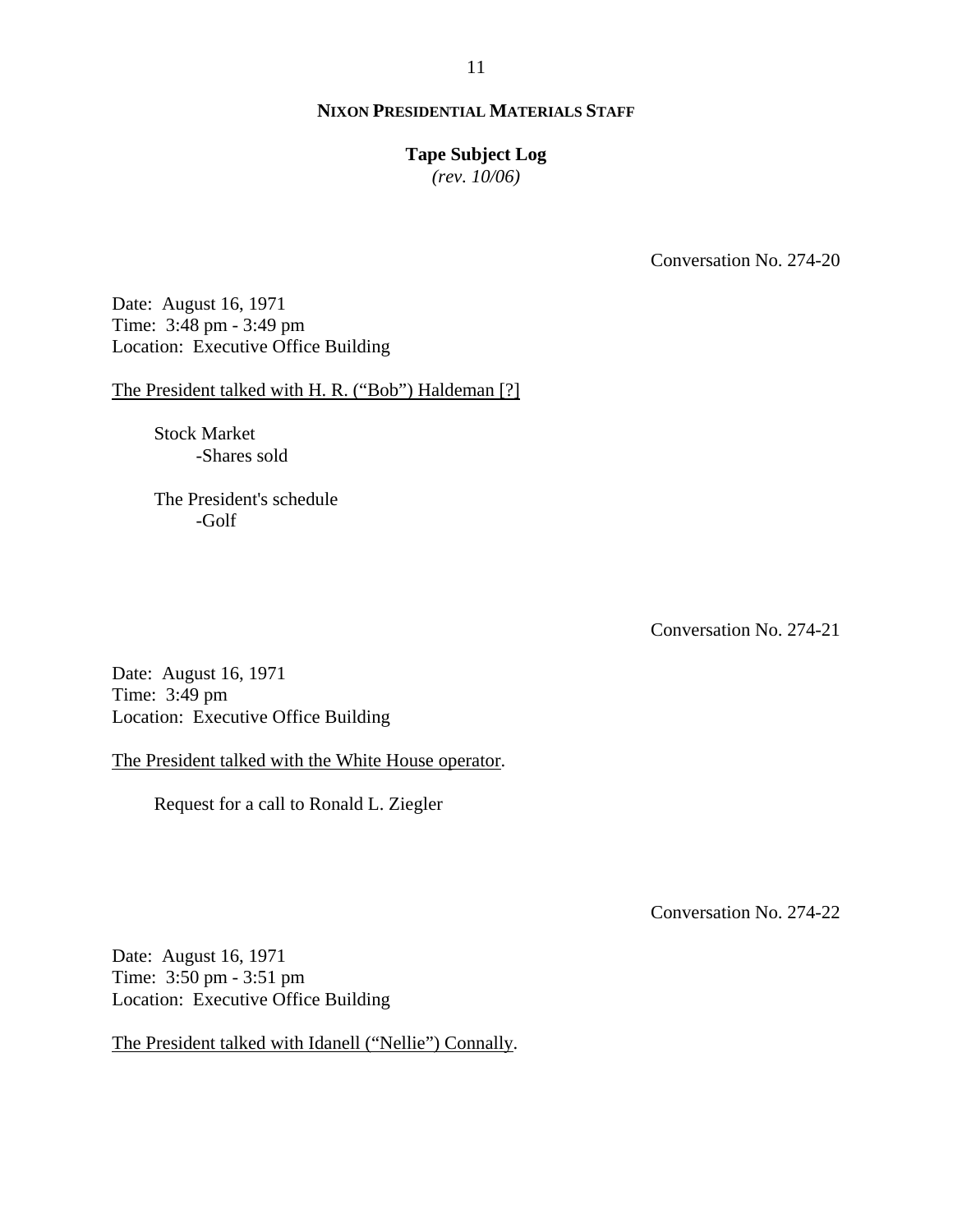# **Tape Subject Log**

*(rev. 10/06)*

Conv. No. 274-22 (cont.)

John B. Connally's press conference -Reaction -Nellie Connally's viewing -Frank Stanton's comments -Columbia Broadcasting System [CBS]

The President's schedule -Knights of Columbus speech -Illinois State Fair -Dallas -California

Connally -Rest -Breakfast with the President

Conversation No. 274-23

Date: August 16, 1971 Time: 3:52 pm - 3:53 pm Location: Executive Office Building

The President talked with Ronald L. Ziegler.

The President's schedule -Golf -William P. Rogers -Burning Tree

Ziegler's briefing -Golf -Leslie T. ("Bob") Hope -San Clemente -President's most recent outing

Conversation No. 274-24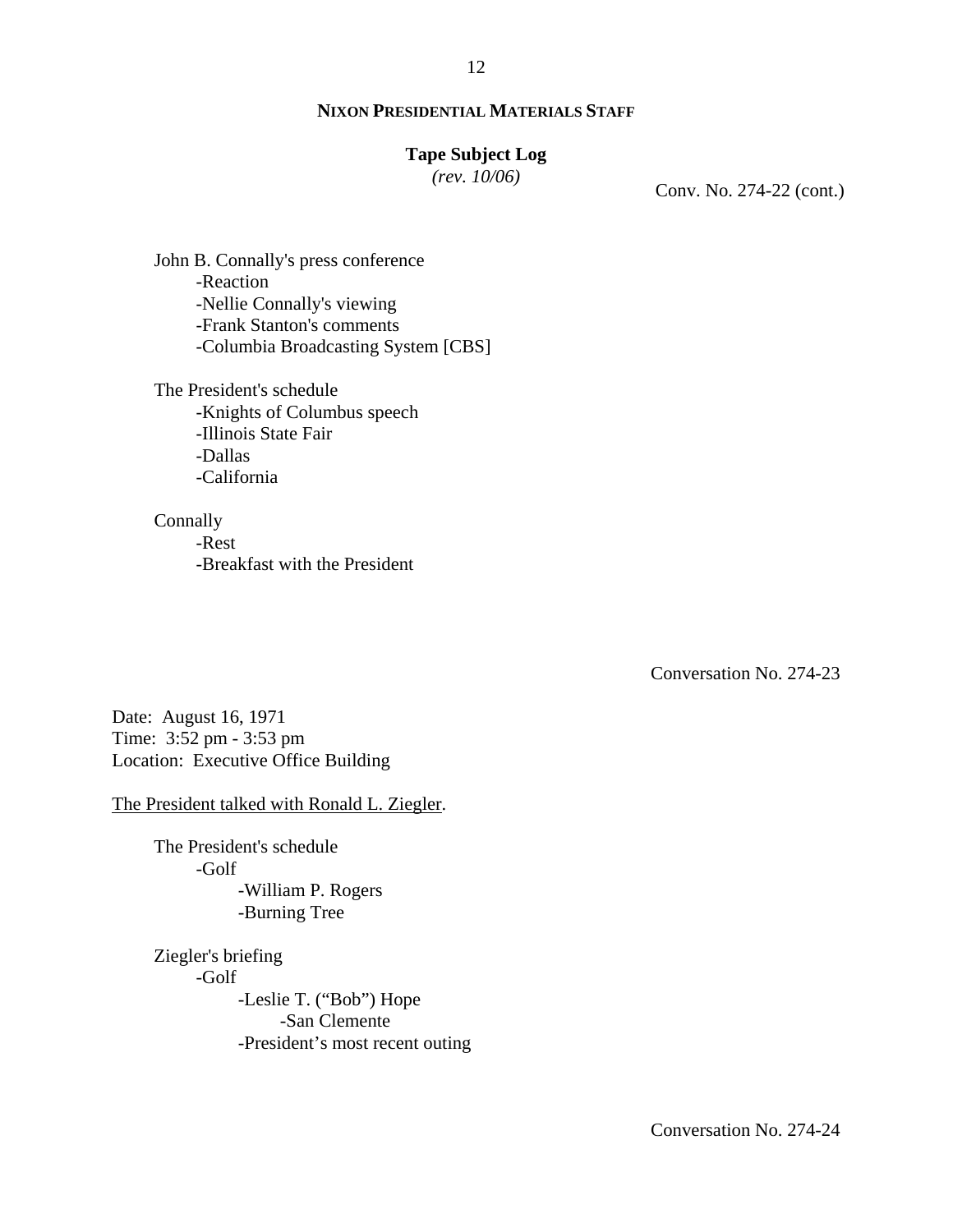# **Tape Subject Log**

*(rev. 10/06)*

Date: August 16, 1971 Time: 3:53 pm - 4:16 pm Location: Executive Office Building

The President met with H. R. ("Bob") Haldeman.

Call to Idanell ("Nellie") Connally -John B. Connally's press conference -Connally -Breakfast -Rest

The President's schedule -Golf -Transportation -Ronald L. Ziegler -Press -William P. Rogers

\*\*\*\*\*\*\*\*\*\*\*\*\*\*\*\*\*\*\*\*\*\*\*\*\*\*\*\*\*\*\*\*\*\*\*\*\*\*\*\*\*\*\*\*\*\*\*\*\*\*\*\*\*\*\*\*\*\*\*\*\*\*\*\*\*\*\*\*\*\*

BEGIN WITHDRAWN ITEM NO. 2 [Personal Returnable] [Duration: 4s ]

# END WITHDRAWN ITEM NO. 2

\*\*\*\*\*\*\*\*\*\*\*\*\*\*\*\*\*\*\*\*\*\*\*\*\*\*\*\*\*\*\*\*\*\*\*\*\*\*\*\*\*\*\*\*\*\*\*\*\*\*\*\*\*\*\*\*\*\*\*\*\*\*\*\*\*\*\*\*\*\*

-Time -Clubs

Economy

-*Evening Star* story about President's initiatives -Workers -Stock exchange -Wage and price curves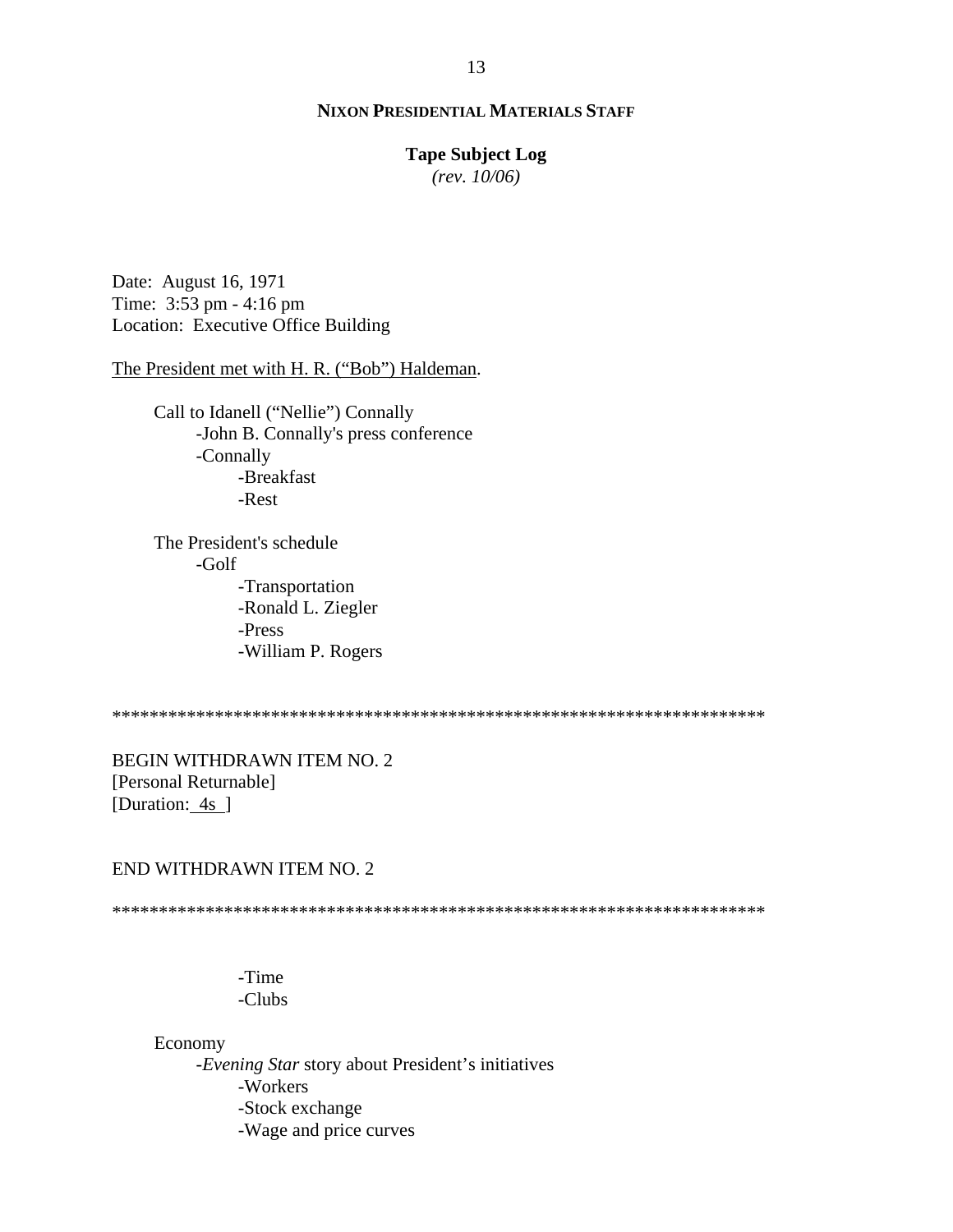#### **Tape Subject Log**

*(rev. 10/06)*

Conv. No. 274-24 (cont.)

-Dollar floating -Tax reductions -Government employees -George P. Shultz -Another story -Speech text -Arthur F. Burns -Wilbur D. Mills -Extent of coverage -Pictures -Political effects -People's Republic of China [PRC] -Forthcoming visit -Edmund S. Muskie -Edward M. Kennedy -PRC -George Meany -American Federation of Labor-Congress of Industrial Organizations [AFL-CIO] -John Kenneth Galbraith -Dallas -Muskie -Henry M. ("Scoop") Jackson -George S. McGovern -Criticism -Wage and price freeze -Lyndon B. Johnson -Dollar floating -Jobs -Big business -Congress -International money market -Wage and price freeze -Stock market reaction -Business community reaction -Congress -Historical precedents

Manolo Sanchez entered at an unknown time after 3:53 pm.

Delivery of something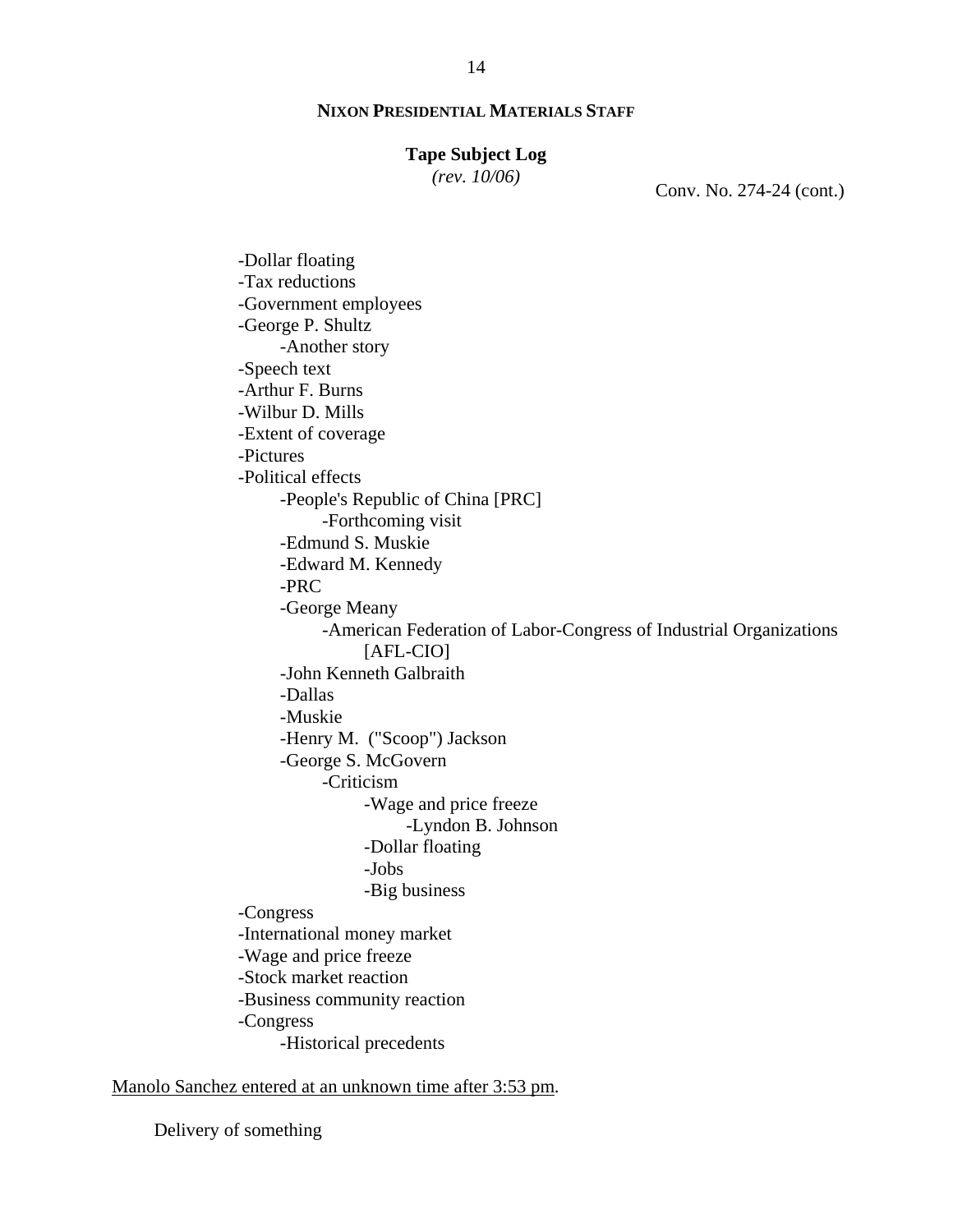15

# **NIXON PRESIDENTIAL MATERIALS STAFF**

# **Tape Subject Log**

*(rev. 10/06)*

Conv. No. 274-24 (cont.)

Sanchez left at an unknown time before 4:06 pm.

Economy -*Evening Star* story -Vance Hartke -Congress -View of President's program -Investment tax credit

Sanchez entered at an unknown time after 3:53 pm.

\*\*\*\*\*\*\*\*\*\*\*\*\*\*\*\*\*\*\*\*\*\*\*\*\*\*\*\*\*\*\*\*\*\*\*\*\*\*\*\*\*\*\*\*\*\*\*\*\*\*\*\*\*\*\*\*\*\*\*\*\*\*\*\*\*\*\*\*\*\*

BEGIN WITHDRAWN ITEM NO. 3 [Personal Returnable] [Duration: 58s]

END WITHDRAWN ITEM NO. 3

\*\*\*\*\*\*\*\*\*\*\*\*\*\*\*\*\*\*\*\*\*\*\*\*\*\*\*\*\*\*\*\*\*\*\*\*\*\*\*\*\*\*\*\*\*\*\*\*\*\*\*\*\*\*\*\*\*\*\*\*\*\*\*\*\*\*\*\*\*\*

Economy -*Evening Star* story -PRC

\*\*\*\*\*\*\*\*\*\*\*\*\*\*\*\*\*\*\*\*\*\*\*\*\*\*\*\*\*\*\*\*\*\*\*\*\*\*\*\*\*\*\*\*\*\*\*\*\*\*\*\*\*\*\*\*\*\*\*\*\*\*\*\*\*\*\*\*\*\*

BEGIN WITHDRAWN ITEM NO. 4 [Personal Returnable] [Duration: 2s ]

# END WITHDRAWN ITEM NO. 4

\*\*\*\*\*\*\*\*\*\*\*\*\*\*\*\*\*\*\*\*\*\*\*\*\*\*\*\*\*\*\*\*\*\*\*\*\*\*\*\*\*\*\*\*\*\*\*\*\*\*\*\*\*\*\*\*\*\*\*\*\*\*\*\*\*\*\*\*\*\*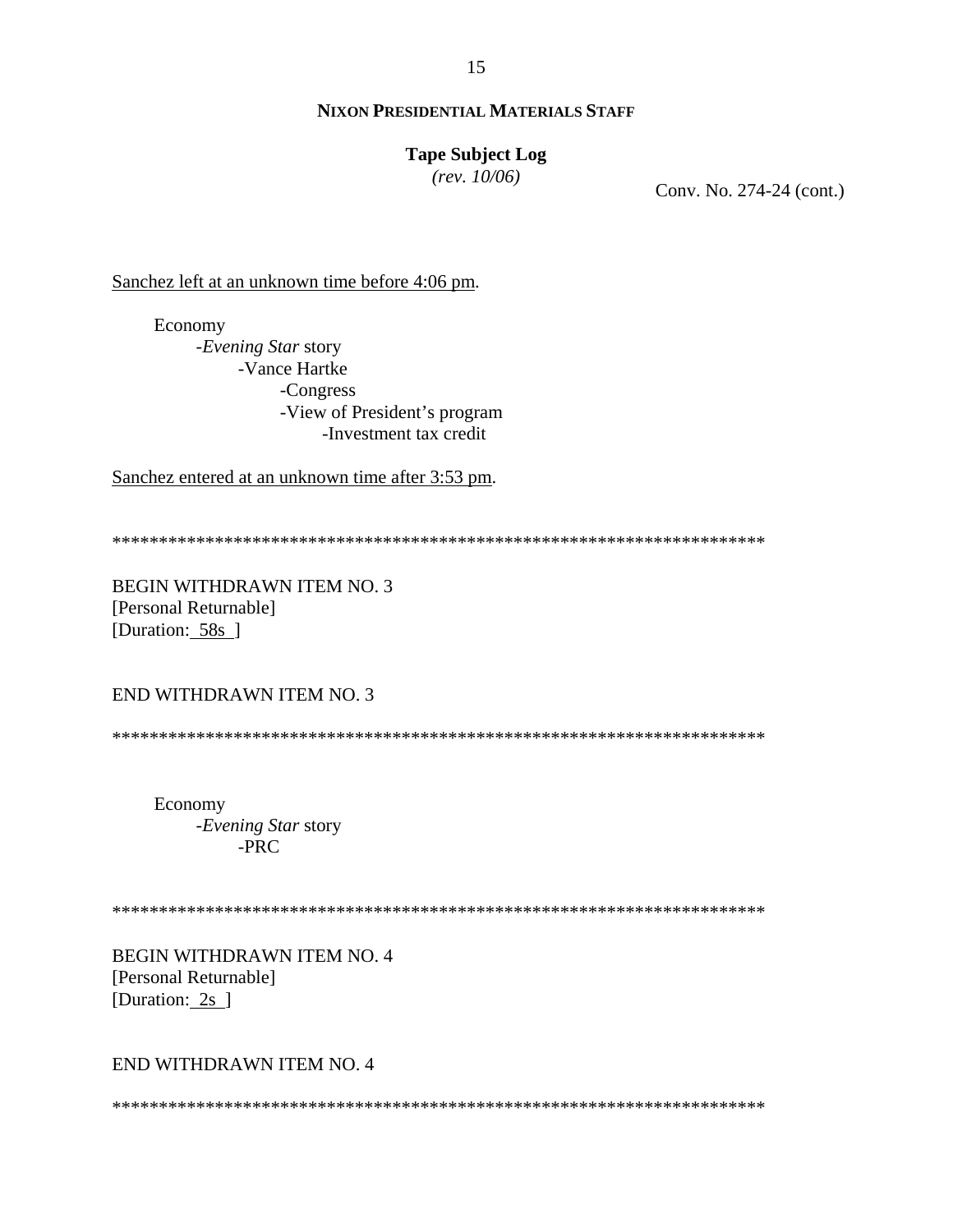16

# **NIXON PRESIDENTIAL MATERIALS STAFF**

#### **Tape Subject Log**

*(rev. 10/06)*

Conv. No. 274-24 (cont.)

Sanchez left at an unknown time before 4:06 pm.

Stock market -Record -Volume and gain -Nixon dinner

The President's schedule -New York -President's possible visit to stock market

Stock Market -Peter M. Flanigan -Bernard J. ("Bunny") Lasker

Haldeman talked with the White House operator at an unknown time between 3:53 pm and 4:06 pm.

[Conversation No. 274-24A]

Request for a call to Flanigan

[End of telephone conversation]

The President's schedule -New York -President's possible visit to stock market

Haldeman talked with Flanigan at an unknown time between 3:53 pm and 4:06 pm.

[Conversation No. 274-24B]

Flanigan's location

[End of telephone conversation]

Economy -Stock market -The President's schedule -Announcement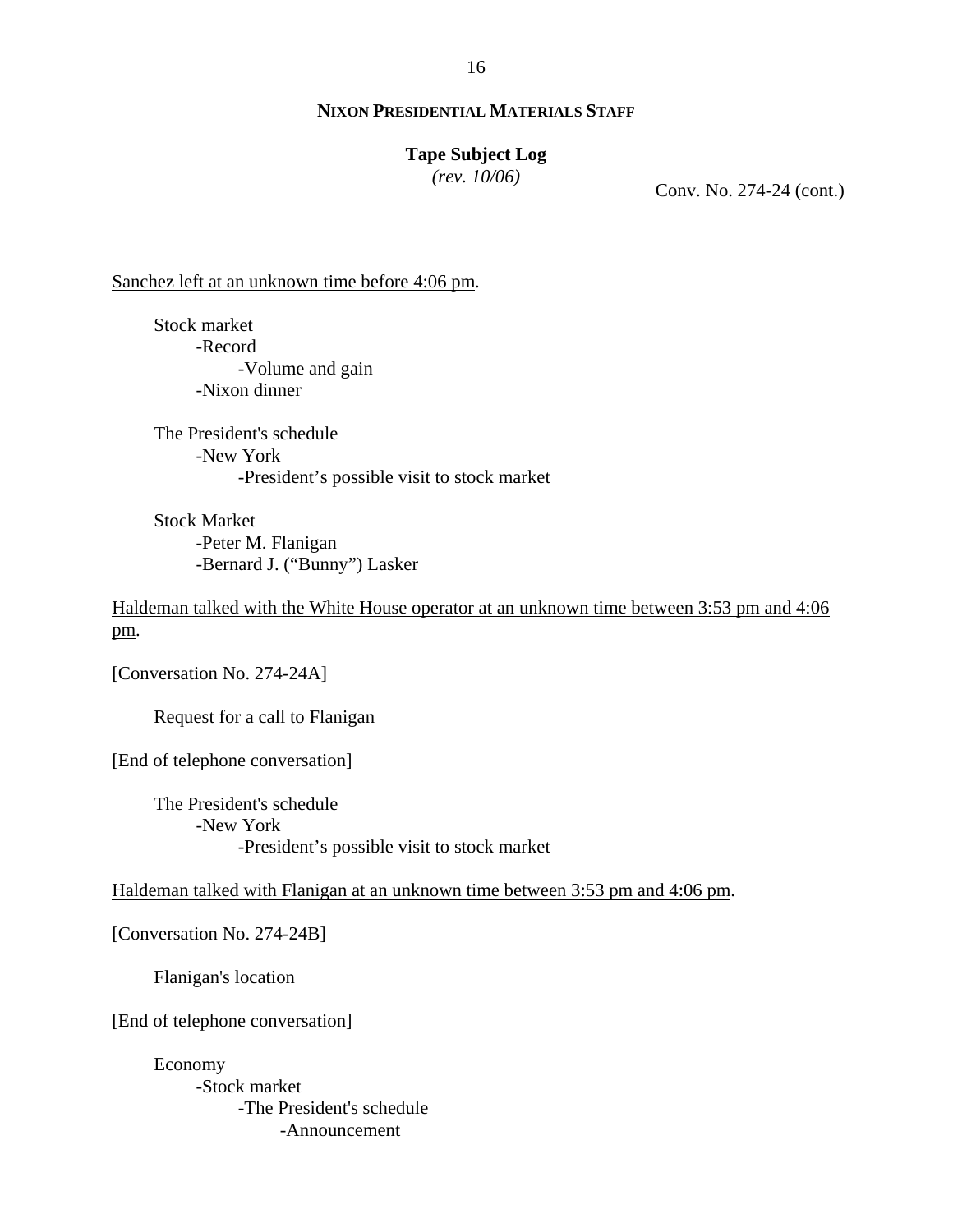#### **Tape Subject Log**

*(rev. 10/06)*

Conv. No. 274-24 (cont.)

-Stock exchange visit -New York -Speech

Haldeman talked with the White House operator at an unknown time between 3:53 pm and 4:06 pm.

[Conversation No. 274-24C]

Request for a call to Dwight L. Chapin

[End of telephone conversation]

Stock market visit -Invitation

Haldeman talked with Chapin at an unknown time between 3:53 pm and 4:06 pm.

[Conversation No. 274-24D]

The President's schedule -New York -Announcement -Time of departure

Alexander P. Butterfield entered at an unknown time between 3:53 pm and 4:06 pm.

Letter to President of Guinea

Butterfield left at an unknown time between 3:53 pm and 4:06 pm.

-Stock market -Time

[End of telephone conversation]

Stock market visit

The President's schedule -Meeting with legislation leaders, August 17, 1971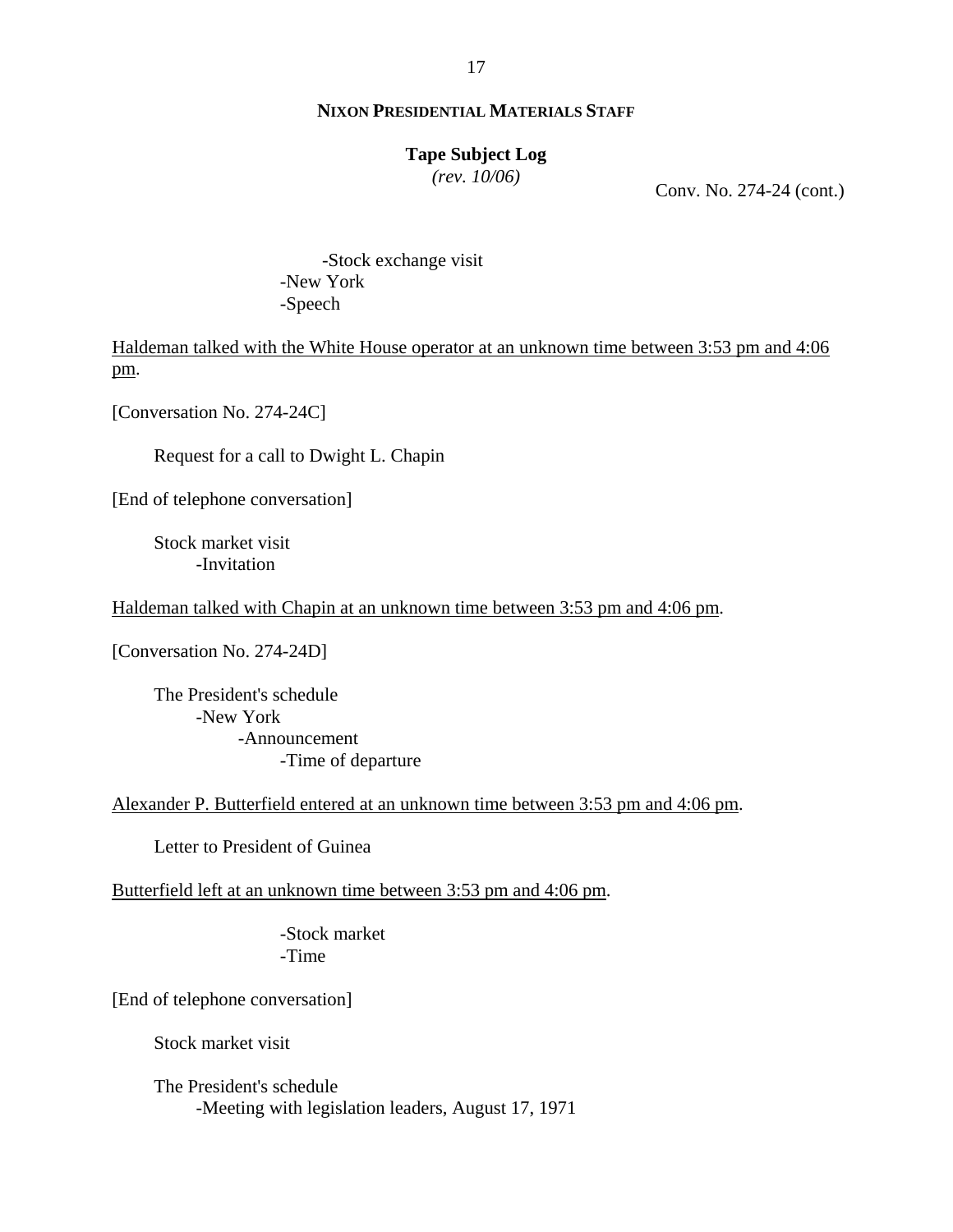#### 18

#### **NIXON PRESIDENTIAL MATERIALS STAFF**

# **Tape Subject Log**

*(rev. 10/06)*

Conv. No. 274-24 (cont.)

# -Mayor Klaus Schutz of West Berlin -Possible meeting

#### Japan

-Textile negotiations -Peter G. Peterson -Flanigan -Shultz and Peterson -Statement -Rogers -President's involvement -Meeting with Roger Milliken -Harry S. Dent -Peterson and John N. Mitchell -Mitchell

#### Economy

-Stock market -Record volume

#### Japan

-Textile negotiations -Plan -Camp David meeting -Quotas -President's efforts -Flanigan -Milliken -Textile board meeting -Timing -President's schedule -Forthcoming meeting with [Emperor of Japan] Hirohito

Haldeman left at 4:16 pm.

Conversation No. 274-25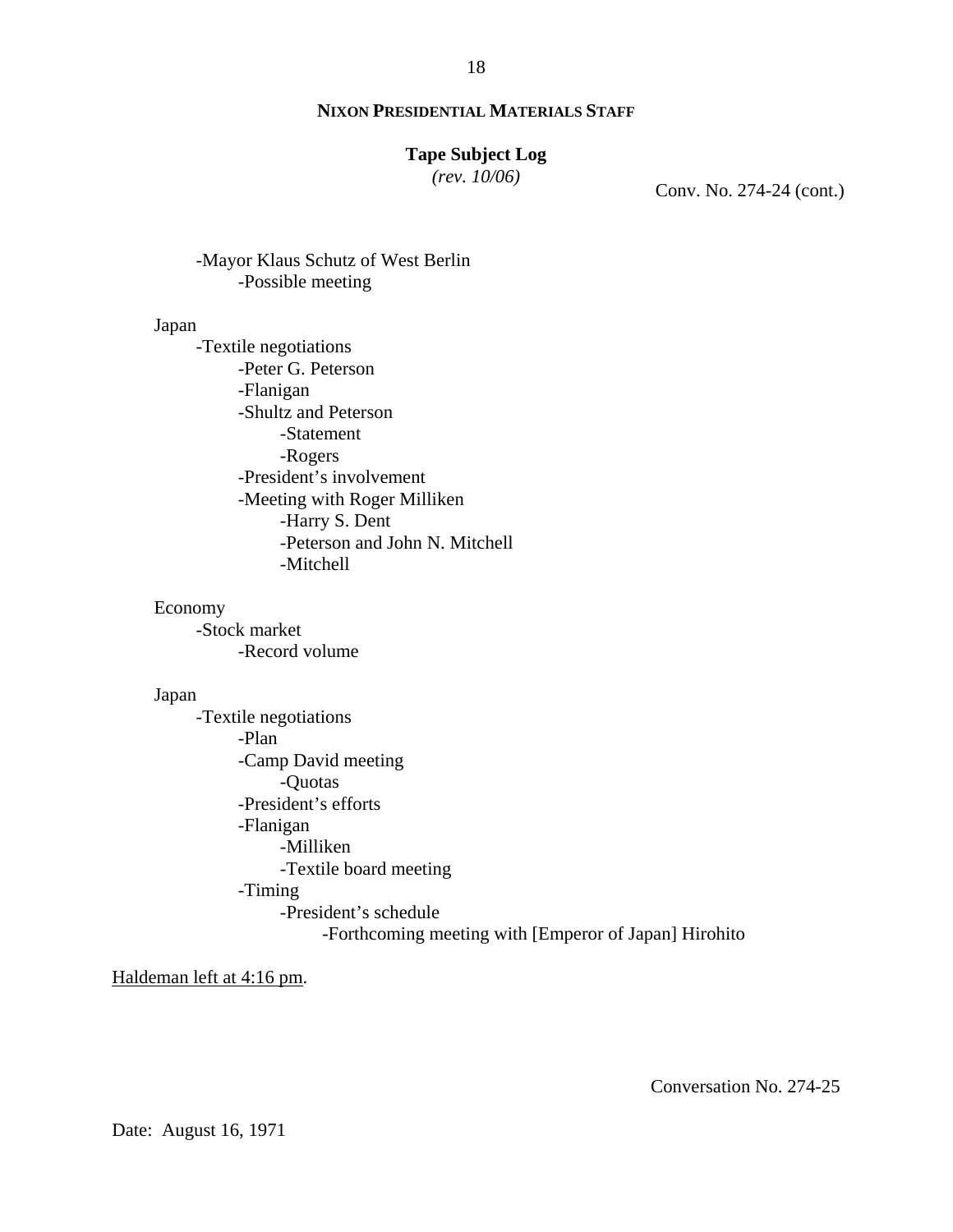#### 19

# **NIXON PRESIDENTIAL MATERIALS STAFF**

# **Tape Subject Log**

*(rev. 10/06)*

Conv. No. 274-24 (cont.)

Time: Unknown between 4:16 pm and 4:20 pm Location: Executive Office Building

The President met with Manolo Sanchez.

Delivery of something

Sanchez left at an unknown time before 4:20 pm.

Conversation No. 274-26

Date: September 8, 1971 Time: Unknown between 9:40 am and 10:06 am Location: Executive Office Building

The President talked with H. R. ("Bob") Haldeman.

Request for Haldeman to come to the Executive Office Building [EOB]

Conversation No. 274-27

Date: September 8, 1971 Time: Unknown between 9:40 am and 10:06 am Location: Executive Office Building

The President met with Manolo Sanchez.

\*\*\*\*\*\*\*\*\*\*\*\*\*\*\*\*\*\*\*\*\*\*\*\*\*\*\*\*\*\*\*\*\*\*\*\*\*\*\*\*\*\*\*\*\*\*\*\*\*\*\*\*\*\*\*\*\*\*\*\*\*\*\*\*\*\*\*\*\*\*

BEGIN WITHDRAWN ITEM NO. 1 [Personal Returnable] [Duration: 7s ]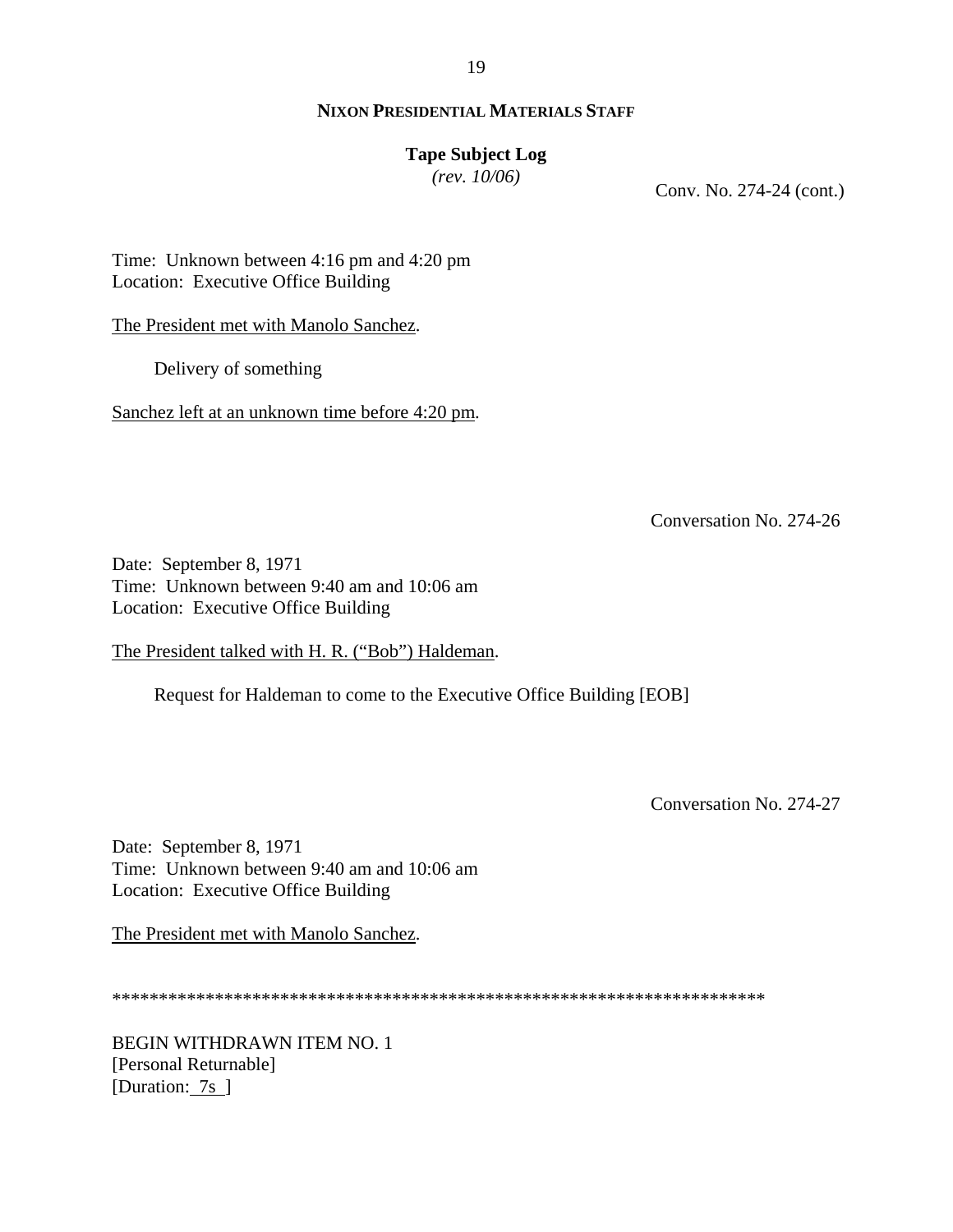# **Tape Subject Log**

*(rev. 10/06)*

# END WITHDRAWN ITEM NO. 1

\*\*\*\*\*\*\*\*\*\*\*\*\*\*\*\*\*\*\*\*\*\*\*\*\*\*\*\*\*\*\*\*\*\*\*\*\*\*\*\*\*\*\*\*\*\*\*\*\*\*\*\*\*\*\*\*\*\*\*\*\*\*\*\*\*\*\*\*\*\*

Sanchez left at an unknown time before 10:06 am.

Conversation No. 274-28

Date: September 8, 1971 Time: 10:06 am - 11:40 am Location: Executive Office Building

The President met with H. R. ("Bob") Haldeman.

The President's schedule -Alaska -[Emperor of Japan] Hirohito -Departure time -Thelma C. ("Pat") Nixon's schedule -Departure -Montana -Michael J. Mansfield -Hungry Horse Dam -Glacier National Park -Time -Portland -San Francisco -Media briefing -Alaska -Editors conference -Seattle, Washington -High school convocation -Governor -Highway -Dedication -Alaska -Walter J. Hickel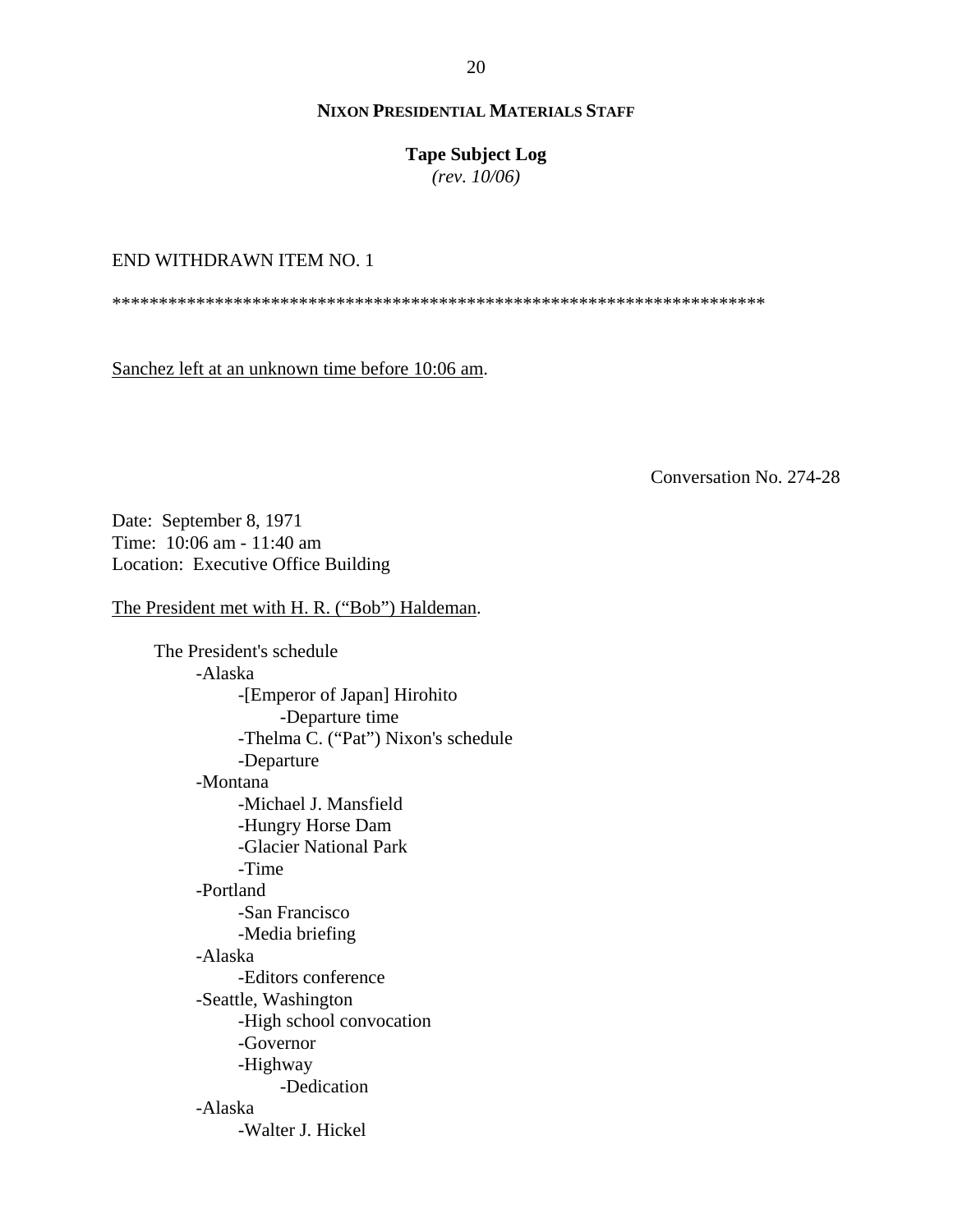# **Tape Subject Log**

*(rev. 10/06)*

Conv. No. 274-28 (cont.)

-Reception -Anchorage -Airport arrival -Motorcade -Emperor Hirohito -Flight time -Hickel reception -Guests -Analogy to President's attendance at Daughters of the American Revolution [DAR] Congress, April 19, 1971

\*\*\*\*\*\*\*\*\*\*\*\*\*\*\*\*\*\*\*\*\*\*\*\*\*\*\*\*\*\*\*\*\*\*\*\*\*\*\*\*\*\*\*\*\*\*\*\*\*\*\*\*\*\*\*\*\*\*\*\*\*\*\*\*\*\*\*\*\*\*

BEGIN WITHDRAWN ITEM NO. 1 [Personal Returnable] [Duration: 15s]

#### END WITHDRAWN ITEM NO. 1

\*\*\*\*\*\*\*\*\*\*\*\*\*\*\*\*\*\*\*\*\*\*\*\*\*\*\*\*\*\*\*\*\*\*\*\*\*\*\*\*\*\*\*\*\*\*\*\*\*\*\*\*\*\*\*\*\*\*\*\*\*\*\*\*\*\*\*\*\*\*

-Seattle -High school convocation -Timing -Rhode Island -Economic club -Television coverage -Portland -Washington -Montana -Time -Media briefing -Washington -High school convocation -Portland -Media briefing -California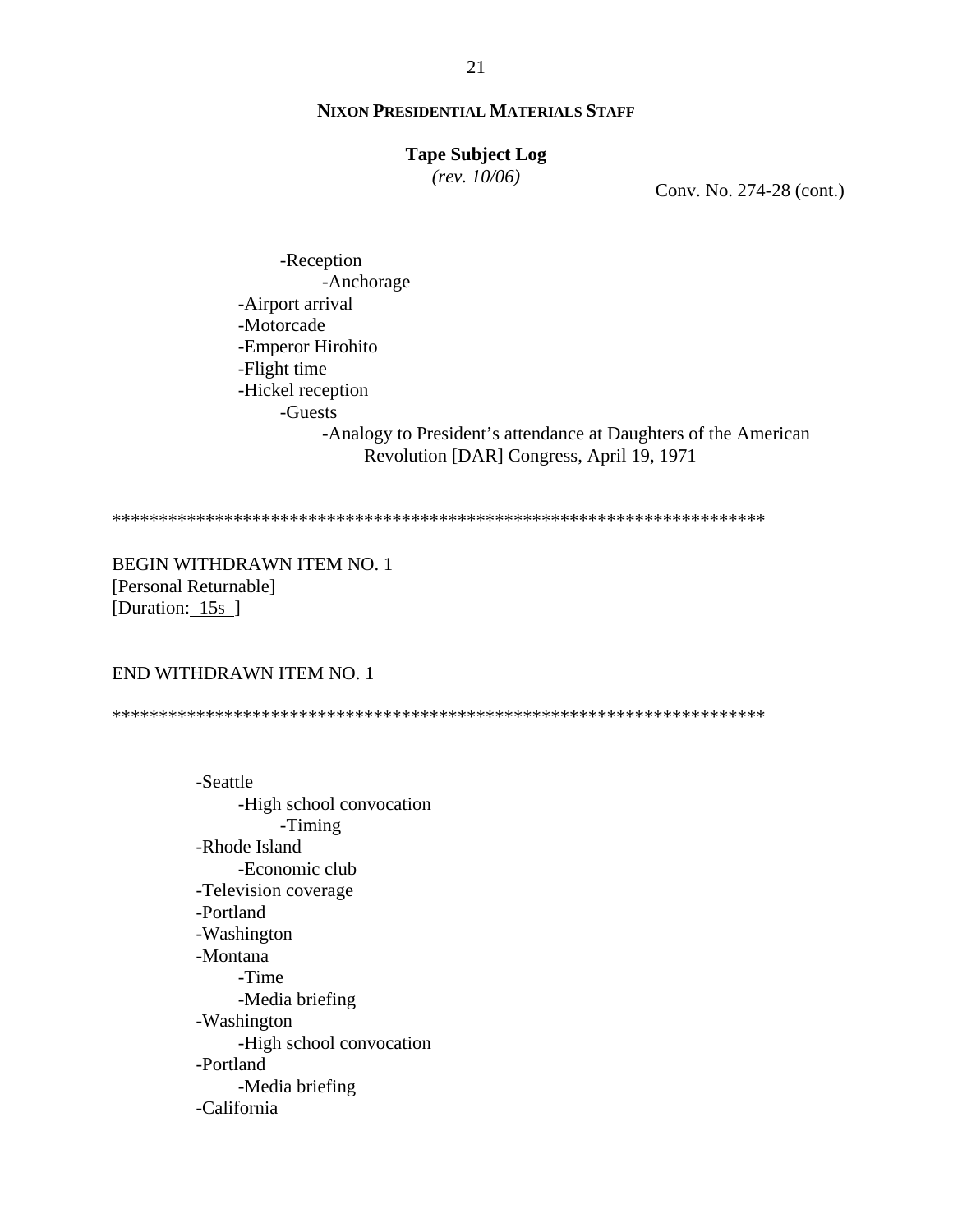**Tape Subject Log** *(rev. 10/06)*

Conv. No. 274-28 (cont.)

\*\*\*\*\*\*\*\*\*\*\*\*\*\*\*\*\*\*\*\*\*\*\*\*\*\*\*\*\*\*\*\*\*\*\*\*\*\*\*\*\*\*\*\*\*\*\*\*\*\*\*\*\*\*\*\*\*\*\*\*\*\*\*\*\*\*\*\*\*\*

BEGIN WITHDRAWN ITEM NO. 2 [Personal Returnable] [Duration: 55s]

#### END WITHDRAWN ITEM NO. 2

\*\*\*\*\*\*\*\*\*\*\*\*\*\*\*\*\*\*\*\*\*\*\*\*\*\*\*\*\*\*\*\*\*\*\*\*\*\*\*\*\*\*\*\*\*\*\*\*\*\*\*\*\*\*\*\*\*\*\*\*\*\*\*\*\*\*\*\*\*\*

-California -Washington -President's Labor Day address -Detroit -Montana -Portland -Seattle -Detroit -Seattle -High school convocation -Television -Montana -Dam -Washington -Portland -Media briefing -Summary -Montana -Portland -Washington -High school convocation -Possible visit to Edward C. Nixon -Airport arrival -Portland -Media briefing -Seattle -Accommodations -Henry M. ("Scoop") Jackson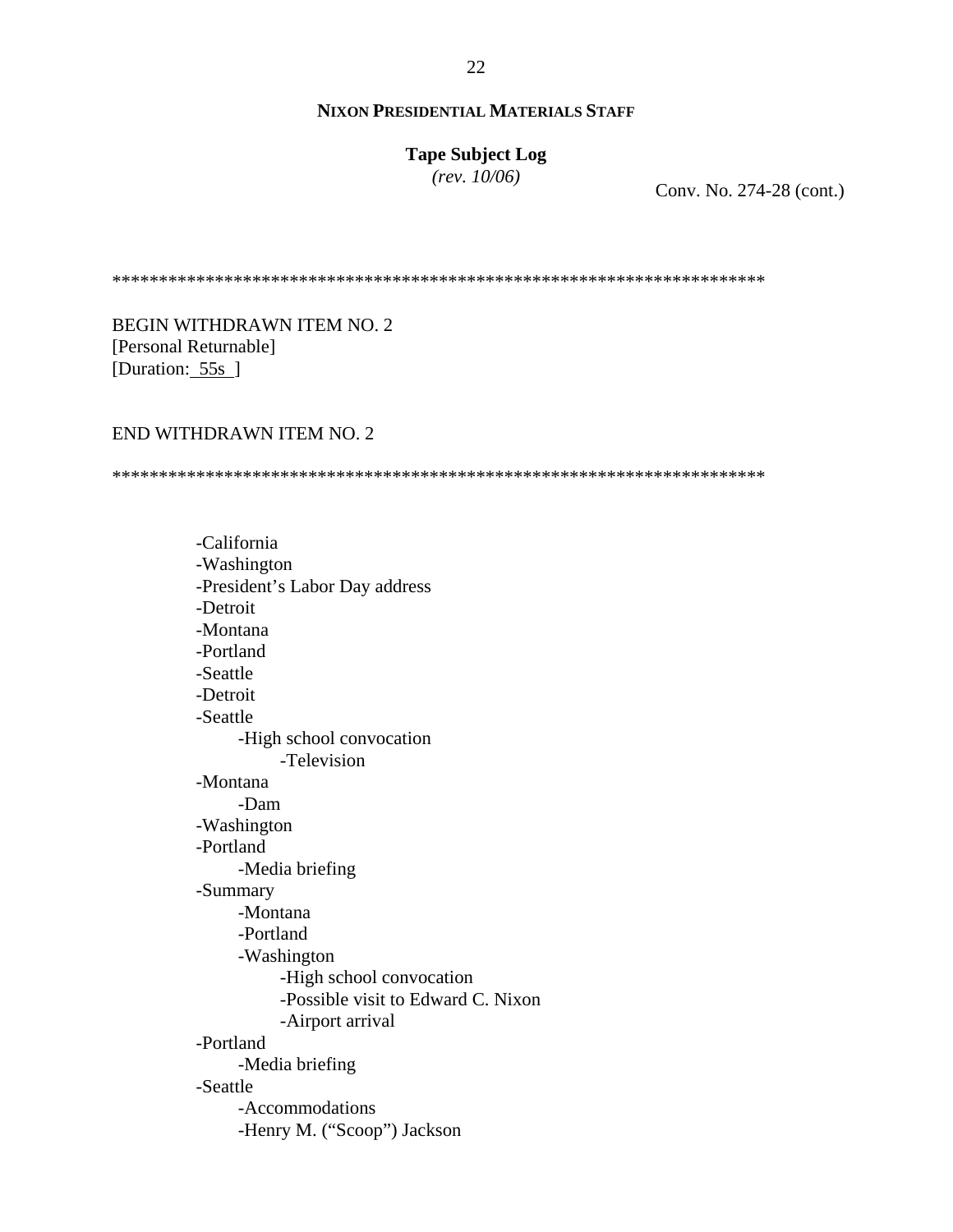# **Tape Subject Log**

*(rev. 10/06)*

Conv. No. 274-28 (cont.)

-Ehrlichman -Mark O. Hatfield -Media briefing -Montana -Washington -San Clemente -Church

#### \*\*\*\*\*\*\*\*\*\*\*\*\*\*\*\*\*\*\*\*\*\*\*\*\*\*\*\*\*\*\*\*\*\*\*\*\*\*\*\*\*\*\*\*\*\*\*\*\*\*\*\*\*\*\*\*\*\*\*\*\*\*\*\*\*\*\*\*\*\*

BEGIN WITHDRAWN ITEM NO. 3 [Personal Returnable] [Duration: 7s ]

#### END WITHDRAWN ITEM NO. 3

\*\*\*\*\*\*\*\*\*\*\*\*\*\*\*\*\*\*\*\*\*\*\*\*\*\*\*\*\*\*\*\*\*\*\*\*\*\*\*\*\*\*\*\*\*\*\*\*\*\*\*\*\*\*\*\*\*\*\*\*\*\*\*\*\*\*\*\*\*\*

-Portland -Media briefing -Church -Daniel J. Evans -Alaska -Hickel -Reception -Associated Press [AP] -Constance M. ("Connie") Stewart -Ronald L. Ziegler -California

\*\*\*\*\*\*\*\*\*\*\*\*\*\*\*\*\*\*\*\*\*\*\*\*\*\*\*\*\*\*\*\*\*\*\*\*\*\*\*\*\*\*\*\*\*\*\*\*\*\*\*\*\*\*\*\*\*\*\*\*\*\*\*\*\*\*\*\*\*\*

BEGIN WITHDRAWN ITEM NO. 4 [Personal Returnable] [Duration: 3s ]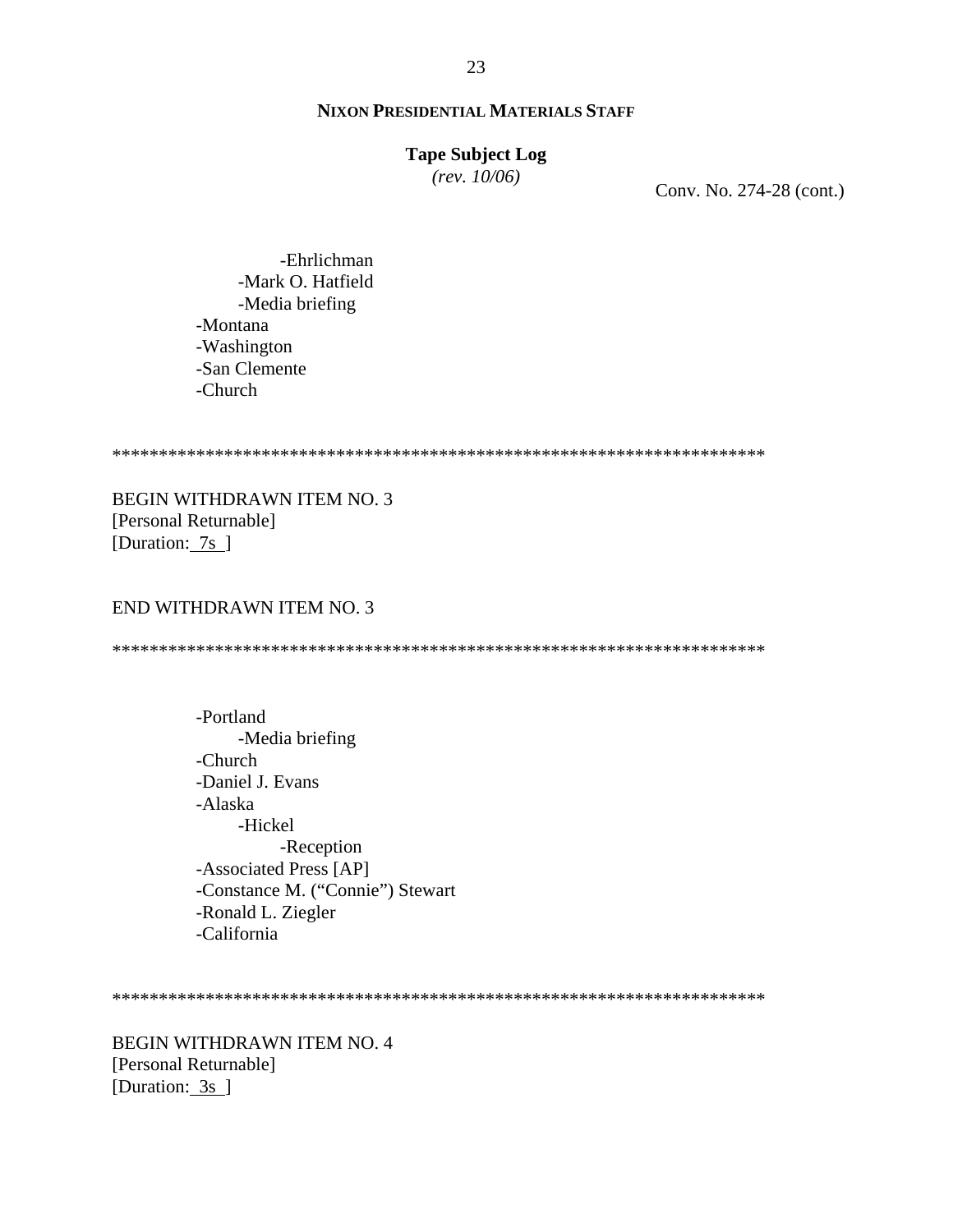# **Tape Subject Log**

*(rev. 10/06)*

Conv. No. 274-28 (cont.)

#### END WITHDRAWN ITEM NO. 4

\*\*\*\*\*\*\*\*\*\*\*\*\*\*\*\*\*\*\*\*\*\*\*\*\*\*\*\*\*\*\*\*\*\*\*\*\*\*\*\*\*\*\*\*\*\*\*\*\*\*\*\*\*\*\*\*\*\*\*\*\*\*\*\*\*\*\*\*\*\*

-Medical center -San Francisco -Santa Rosa -San Jose -Alaska -Pace of planned trip -Emperor Hirohito -Hickel -Maurice H. Stans -Pipeline announcement -John N. Mitchell -Timing -Hickel -Hickel -Book release in October -John D. Ehrlichman -White House staff -California -Yorba Linda -Political significance compared to other states -Santa Ana -San Diego county -Northern California -San Joaquin Valley -Compared to New York -Spiro T. Agnew's appearance -Japanese dinner -Dwight D. Eisenhower -The President as Vice President -October -September -State dinners -Ohio -Illinois -New York -Florida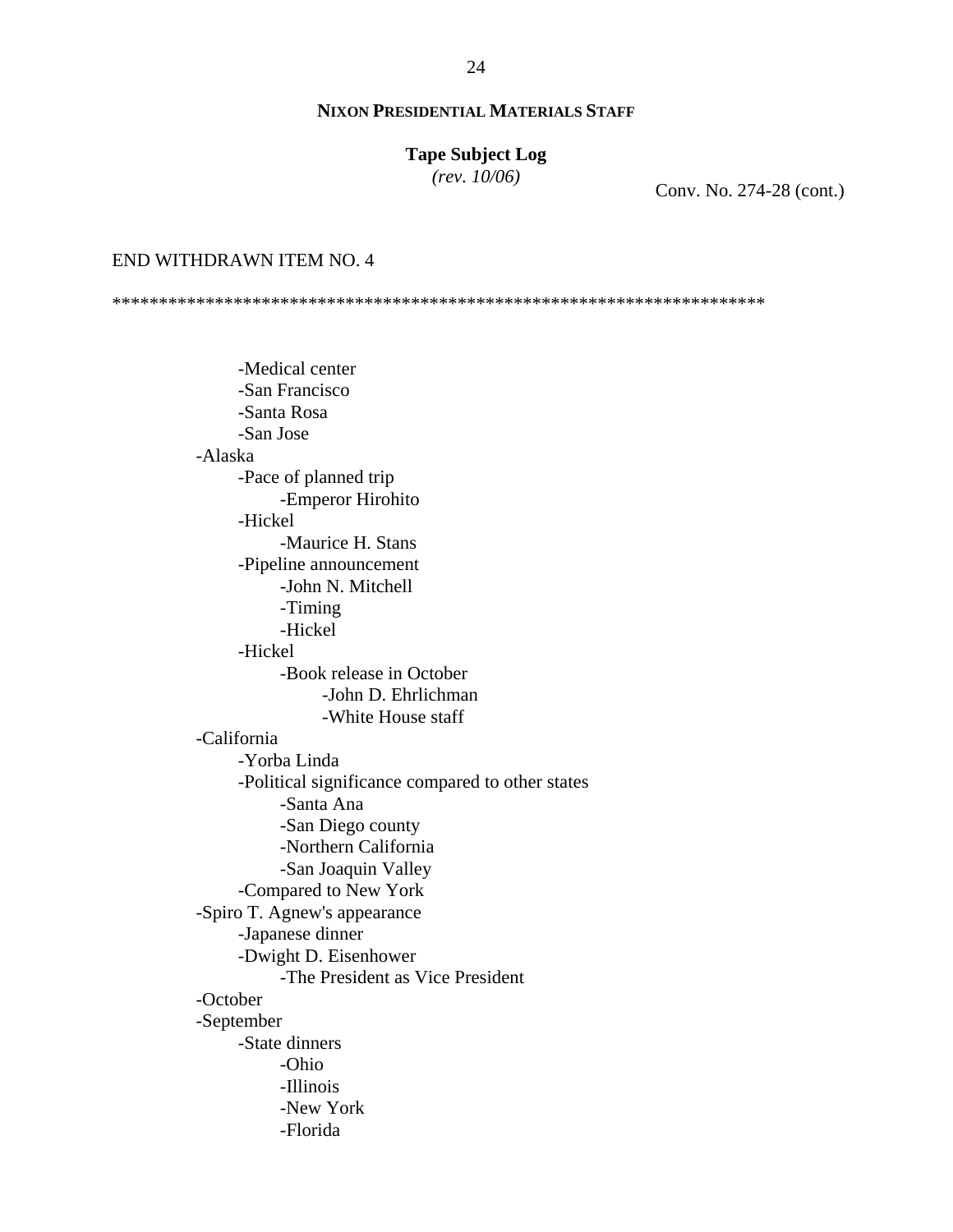#### **Tape Subject Log**

*(rev. 10/06)*

Conv. No. 274-28 (cont.)

-California -Mailing -Mitchell -Meeting -Format -Briefing -Social dinner -Army chorus -Receiving line -Table -Cabinet officers -Mitchell -States -Texas -John B. Connally

Press book

President's schedule -Charlotte -William F. ("Billy") Graham -Television coverage -Florida

Press

-Haldeman

\*\*\*\*\*\*\*\*\*\*\*\*\*\*\*\*\*\*\*\*\*\*\*\*\*\*\*\*\*\*\*\*\*\*\*\*\*\*\*\*\*\*\*\*\*\*\*\*\*\*\*\*\*\*\*\*\*\*\*\*\*\*\*\*\*\*\*\*\*\*

BEGIN WITHDRAWN ITEM NO. 5 [Personal Returnable] [Duration: 56s ]

#### END WITHDRAWN ITEM NO. 5

\*\*\*\*\*\*\*\*\*\*\*\*\*\*\*\*\*\*\*\*\*\*\*\*\*\*\*\*\*\*\*\*\*\*\*\*\*\*\*\*\*\*\*\*\*\*\*\*\*\*\*\*\*\*\*\*\*\*\*\*\*\*\*\*\*\*\*\*\*\*

-Administration relations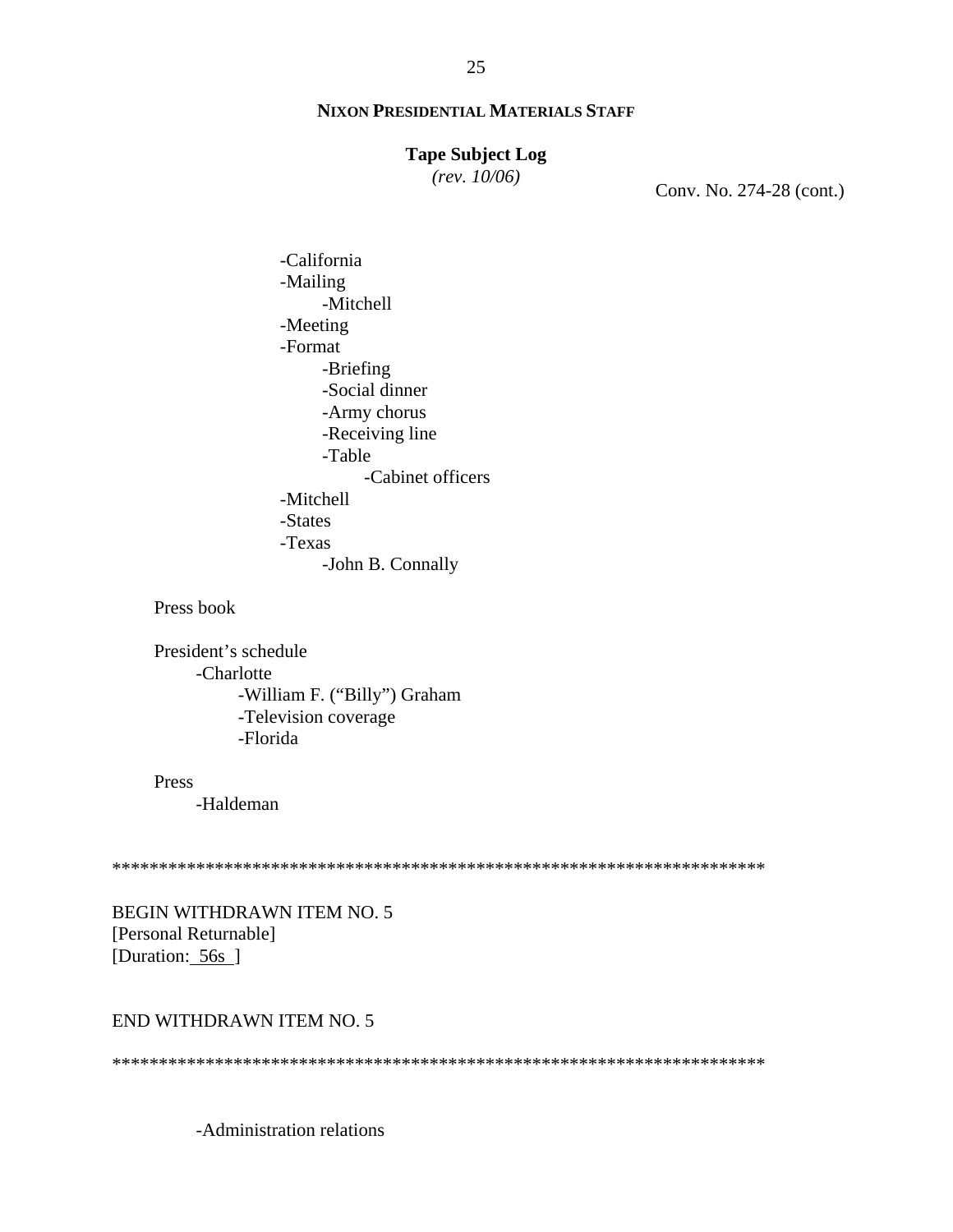#### **Tape Subject Log**

*(rev. 10/06)*

Conv. No. 274-28 (cont.)

-Patrick J. Buchanan -Ziegler -Edmund S. Muskie -1968 campaign -Instruction to Haldeman -Unknown television book -Raymond K. Price, Jr. -William L. Safire -Staff -Publicity -Problems -Events -People's Republic of China [PRC] initiative -Economy -Wedding -Economy -War -Public support -Harry S. Dent -Alabama -PRC -Ziegler -Herbert G. Klein -Herbert C. Hoover -Supporters -James B. ("Scotty") Reston -Solutions -Charles W. Colson

An unknown person entered at an unknown time after 10:06 am. Delivery of something

The unknown person left at an unknown time before 11:40 am.

Charles G. ("Bebe") Rebozo

Press

-Newspaper association publishers -Alaska -Washington -Oregon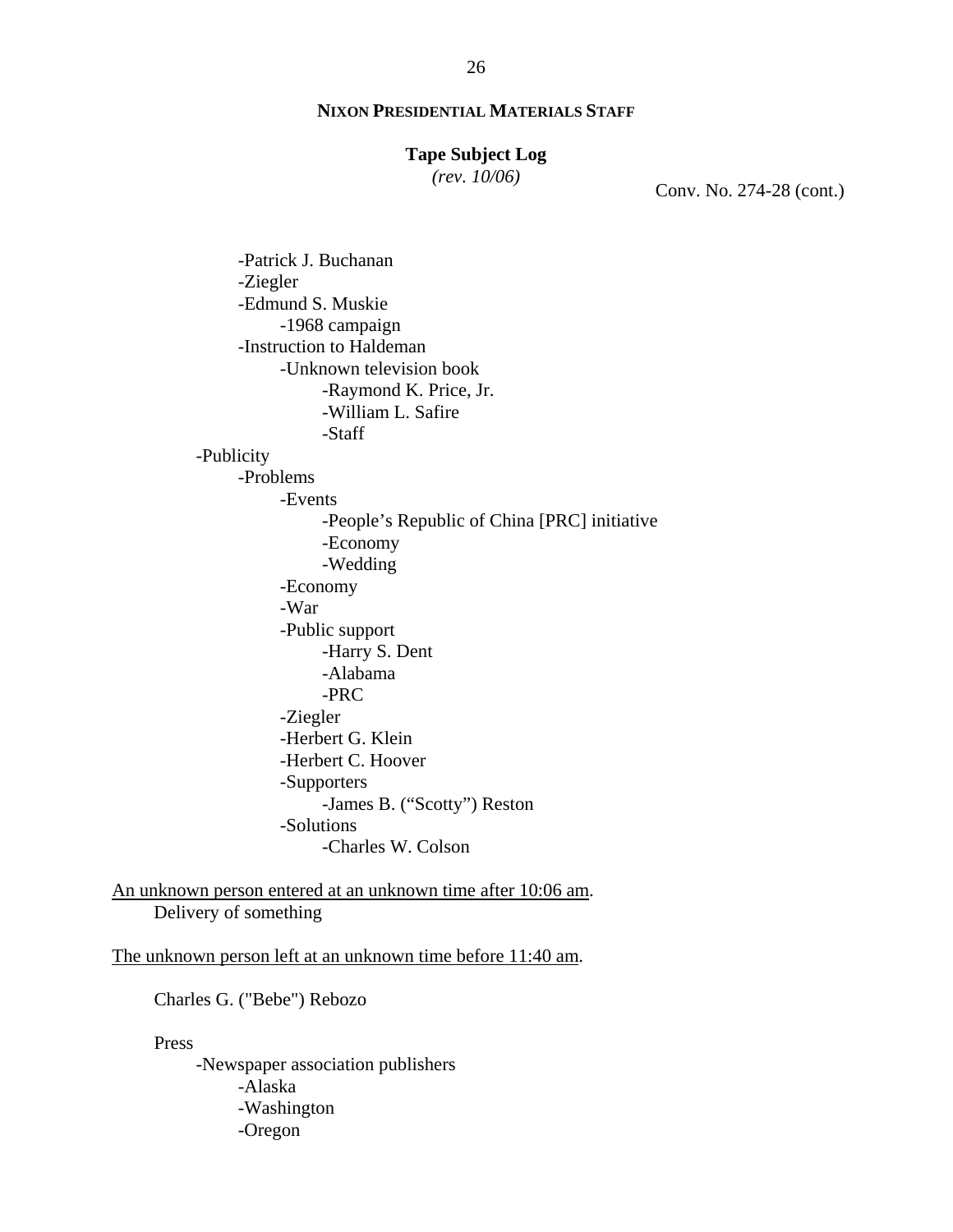# **Tape Subject Log**

*(rev. 10/06)*

Conv. No. 274-28 (cont.)

-Montana -Idaho -Utah

The President's schedule -Anchorage, Alaska -Robert Atwood -Reception -Hickel reception -Atwood reception -Importance compared to Hickel's

#### Press

-News magazines -Wire services -Robert Pierpoint -Woodrow Wilson event -Wire services -Chicago -Relations with administration -The President's schedule -Florida -Advance notice -Buchanan -Television -Columnists -News summary -Change of format -*America* -*Human Events* -*National Review* -*The Reporter* -*T.V. Guide* -Television -Significance -Relations with administration -Robert J. Dole -Barry M. Goldwater -President's meetings with Senators and Congressmen -Nixon loyalists -Loyalists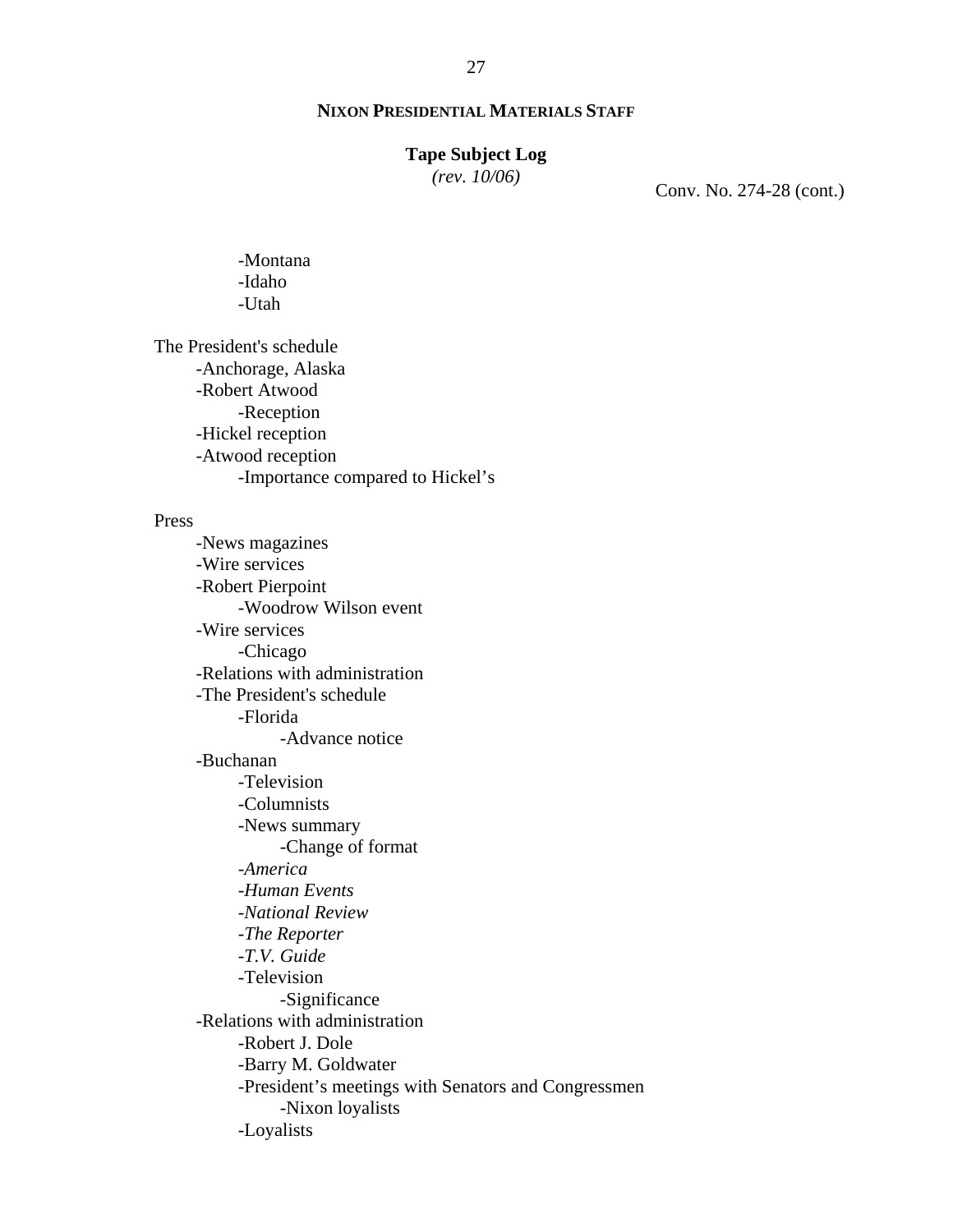# **Tape Subject Log**

*(rev. 10/06)*

Conv. No. 274-28 (cont.)

-Strategy planning committee -Staff -Buchanan -Colson -Cabinet and sub-cabinet

An unknown person entered at an unknown time after 10:06 am.

Delivery of something

#### The unknown person left at an unknown time before 11:40 am.

George P. Shultz -Meeting

[Pause]

The President's schedule -Meeting -Time

#### Economics

-Quadriad session -Time -Shultz's meeting with the President -Phase II -Consultation process -Group meetings with the President -Labor -Business -Agricultural -Congressional -Cost of Living Council [COLC] members -Speech -Consultation process -Price -Shultz -Connally -Price -Arthur F. Burns -Shultz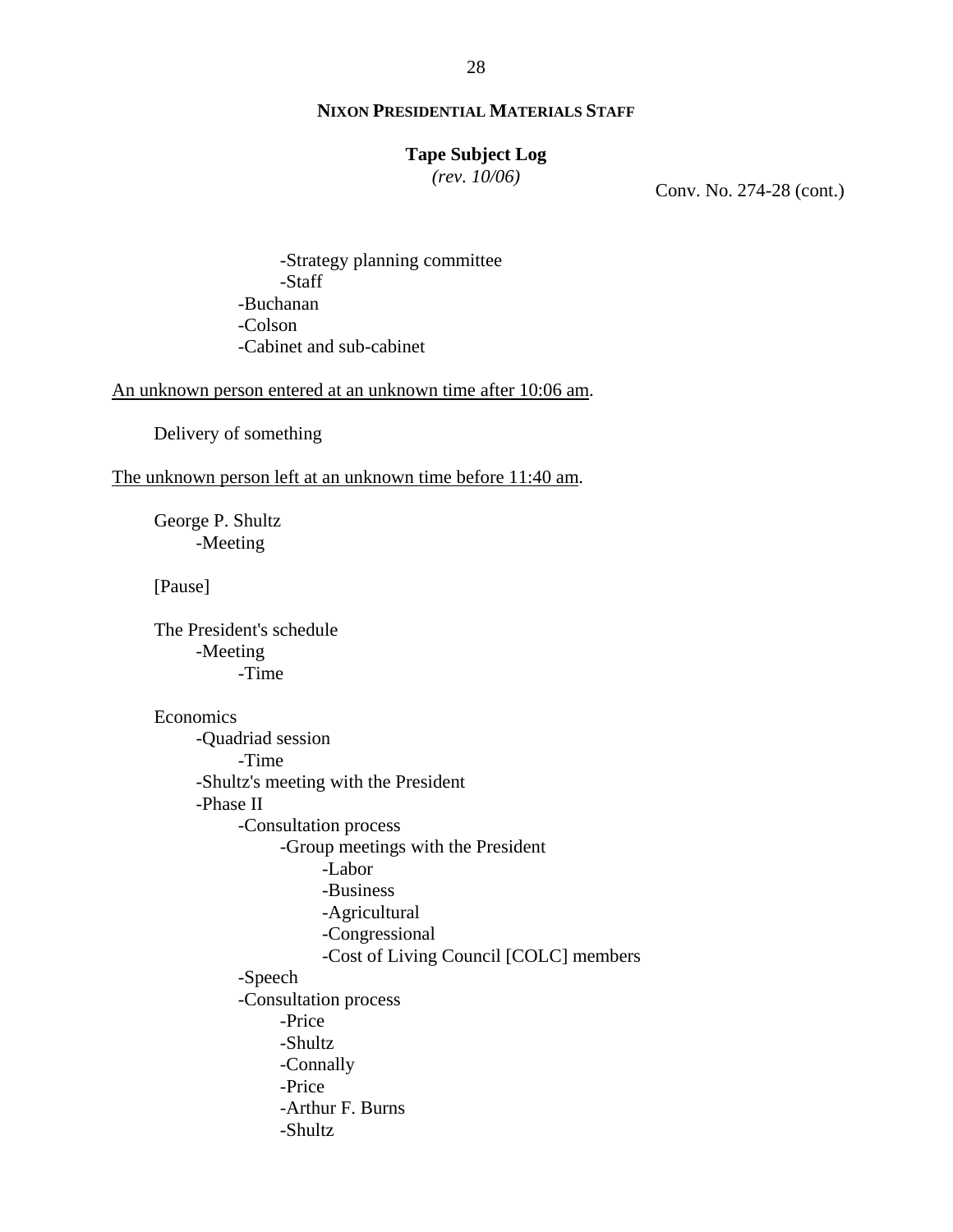#### **Tape Subject Log**

*(rev. 10/06)*

Conv. No. 274-28 (cont.)

-Connally -Group meetings -Cabinet -COLC -Size -Time -Price -Speech -Paragraph -Contact with groups -Shultz -Virginia H. Knauer -Consumer groups -Vice president -Governors and mayors -Labor, business, agriculture, Congress -Congress -Mansfield's letter The President's schedule -Connally -Afternoon events -Evening events -November -Weather -Cabinet meeting

-Church services -Graham's mother

> -Minister -Chattanooga, Tennessee -October 10 and November 21, 1971

President's address to Congress on economic stabilization, September 9, 1971 -Copy -Press -Rogers -Announcement -September 7, 1971

#### Vietnam

-Alexander M. Haig, Jr.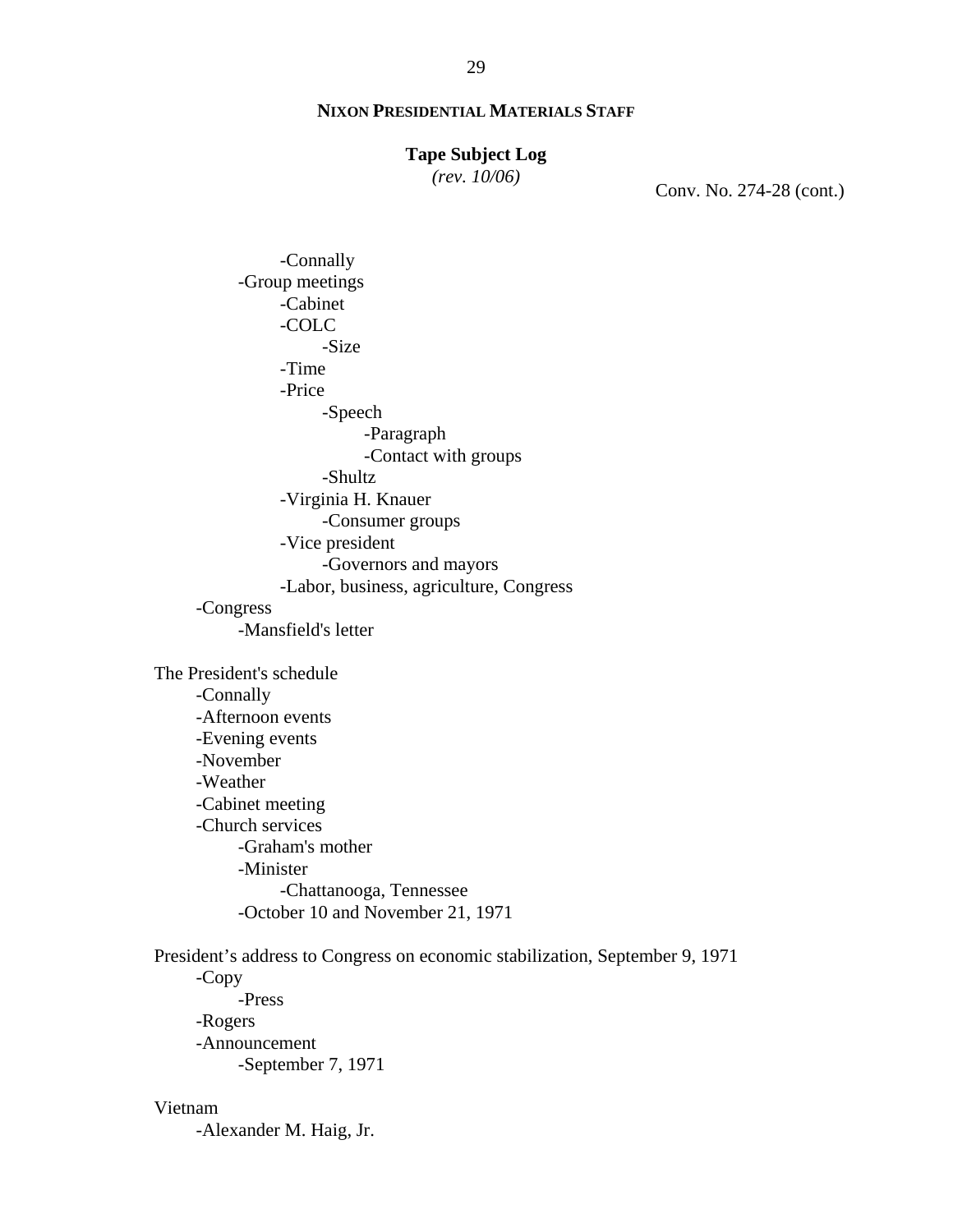#### **Tape Subject Log**

*(rev. 10/06)*

Conv. No. 274-28 (cont.)

-Henry A. Kissinger -Trip to Hanoi -Negotiations -PRC -Problems -Secrecy -Risk of failure -Fertility -Fear of trap -North Vietnam -Tactics -Pham Van Dong -Troop withdrawal -Announcement -Timing -Television Trip to Union of Soviet Socialist Republics [USSR] -Press conference announcement -October 1971 President's schedule -Detroit meeting -Timing -Economic Club members -Size -Executive board -Questions -New York Economic Club -Detroit -Public relations -Automobile industry -Catholic schools example -Michigan -Automobile industry

Press

-Colson -Muskie tax proposal -Dole -Muskie press conference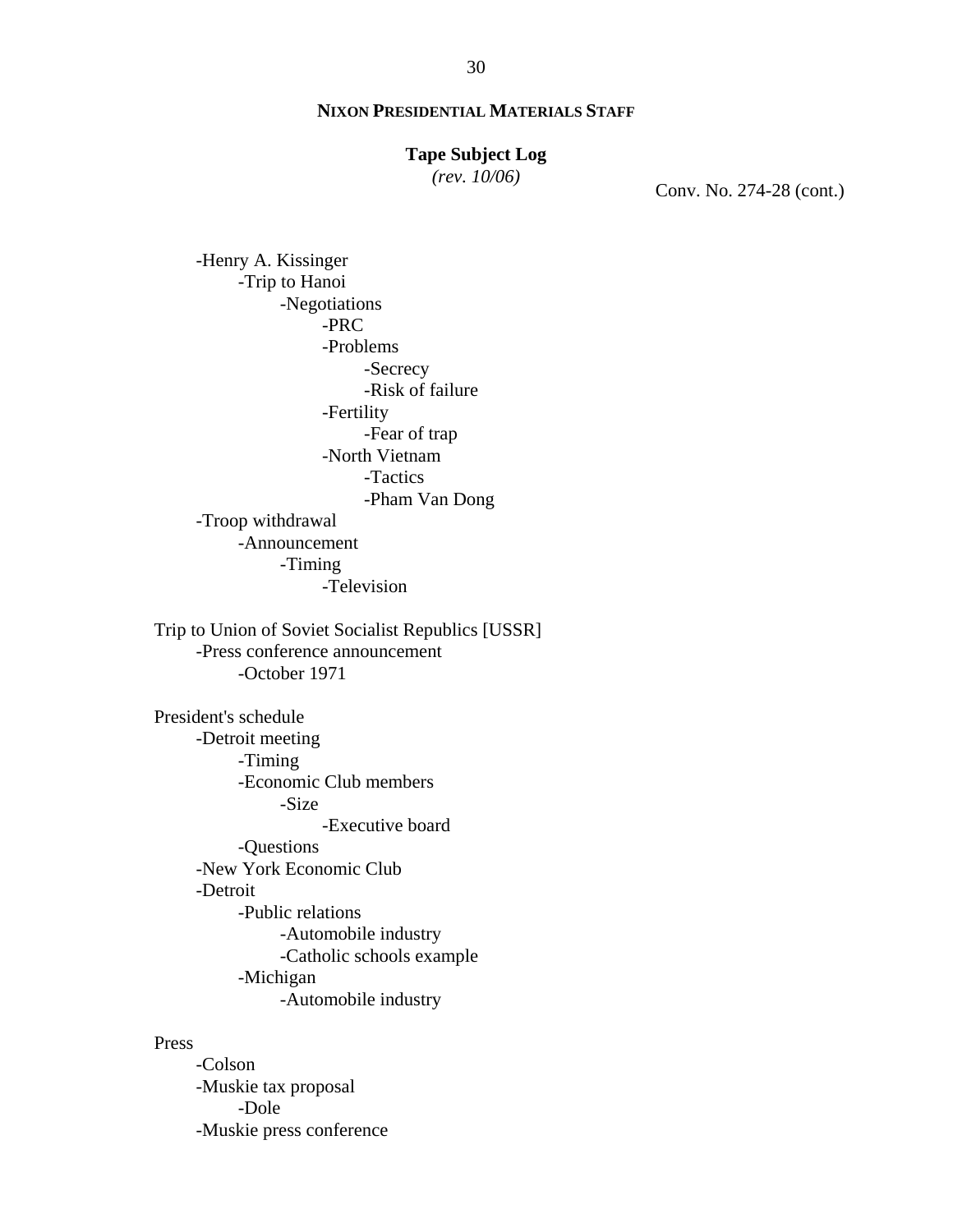#### **Tape Subject Log**

*(rev. 10/06)*

Conv. No. 274-28 (cont.)

-San Francisco -Busing comments -Equivocation -George W. Romney -Busing -President's position -Ehrlichman -George C. Wallace -Position -Effect on the President -Warren E. Burger -Shultz Economic speech -Price -Talk with Shultz and Connally -Peter G. Peterson -Quadriad -Tax reforms -Connally -Shultz -Technology -Ehrlichman Busing -Muskie -Position -Republican strategy -Democrats -Dent -Ambiguity -Press -Romney -Republican strategy President's schedule -Call from Connally -Raymond Shafer -Marijuana commission -Trip to Europe

-Mitchell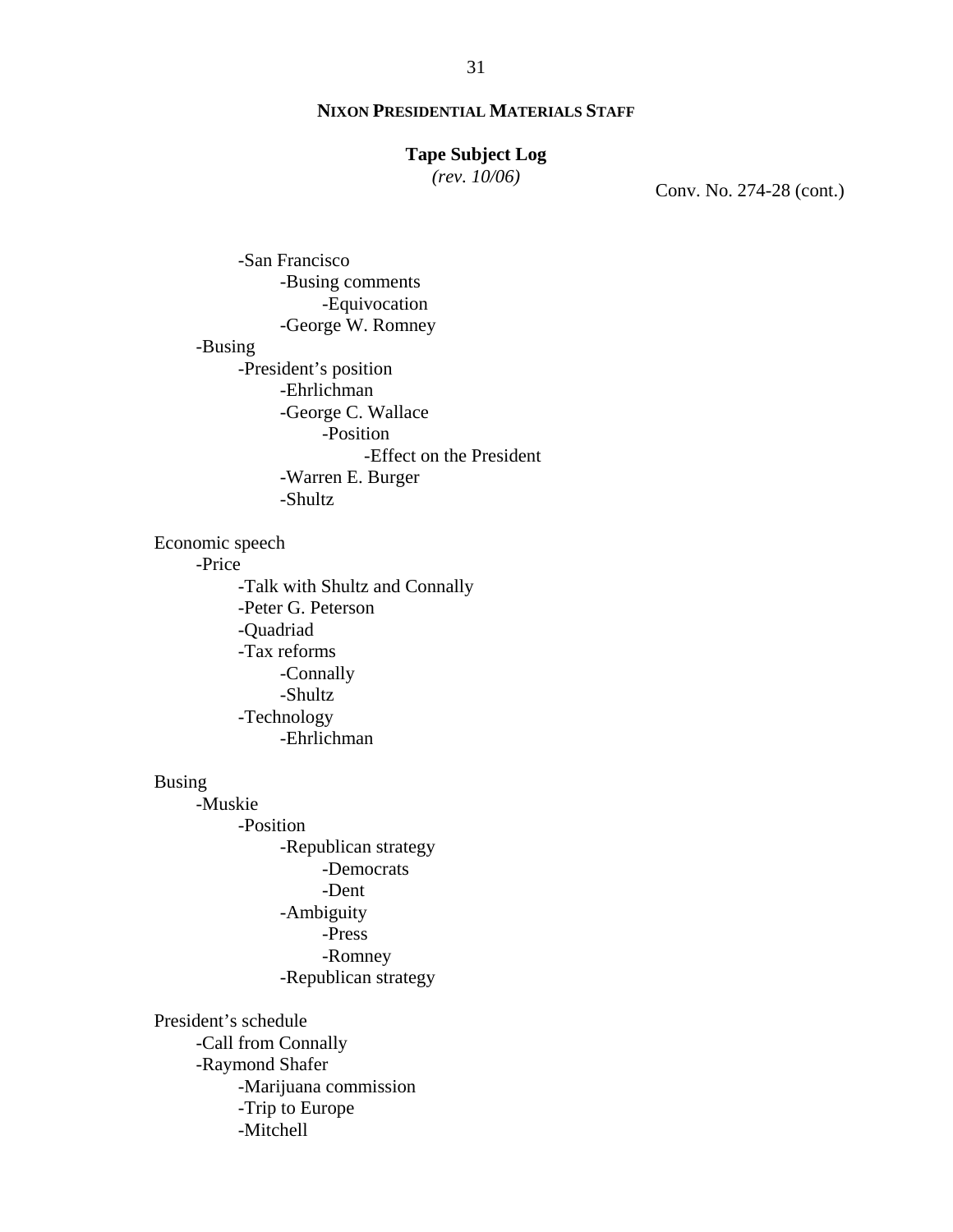# **Tape Subject Log**

*(rev. 10/06)*

Conv. No. 274-28 (cont.)

-Connally -Timing -Japanese cabinet -Call from Haldeman

-Price

Press

-John A. Scali -Ziegler -Colson -Buchanan -Klein -Scali -Ziegler -Colson -Ziegler -Reporter level -Bureau chief level -Klein -Press secretary -Role -Unknown book -Reports -For and against the President -[Forename unknown] Sanders article -Democrats -Congressional Treaty event -Attendance

Dramatic arts

-Democrats -Leonard Bernstein -Kennedy Center show [ Mass ] -Treatment of audience -"Jesus Christ Superstar" -"Hair" -Hubert H. Humphrey -Attendance -Pace -Length -Unknown woman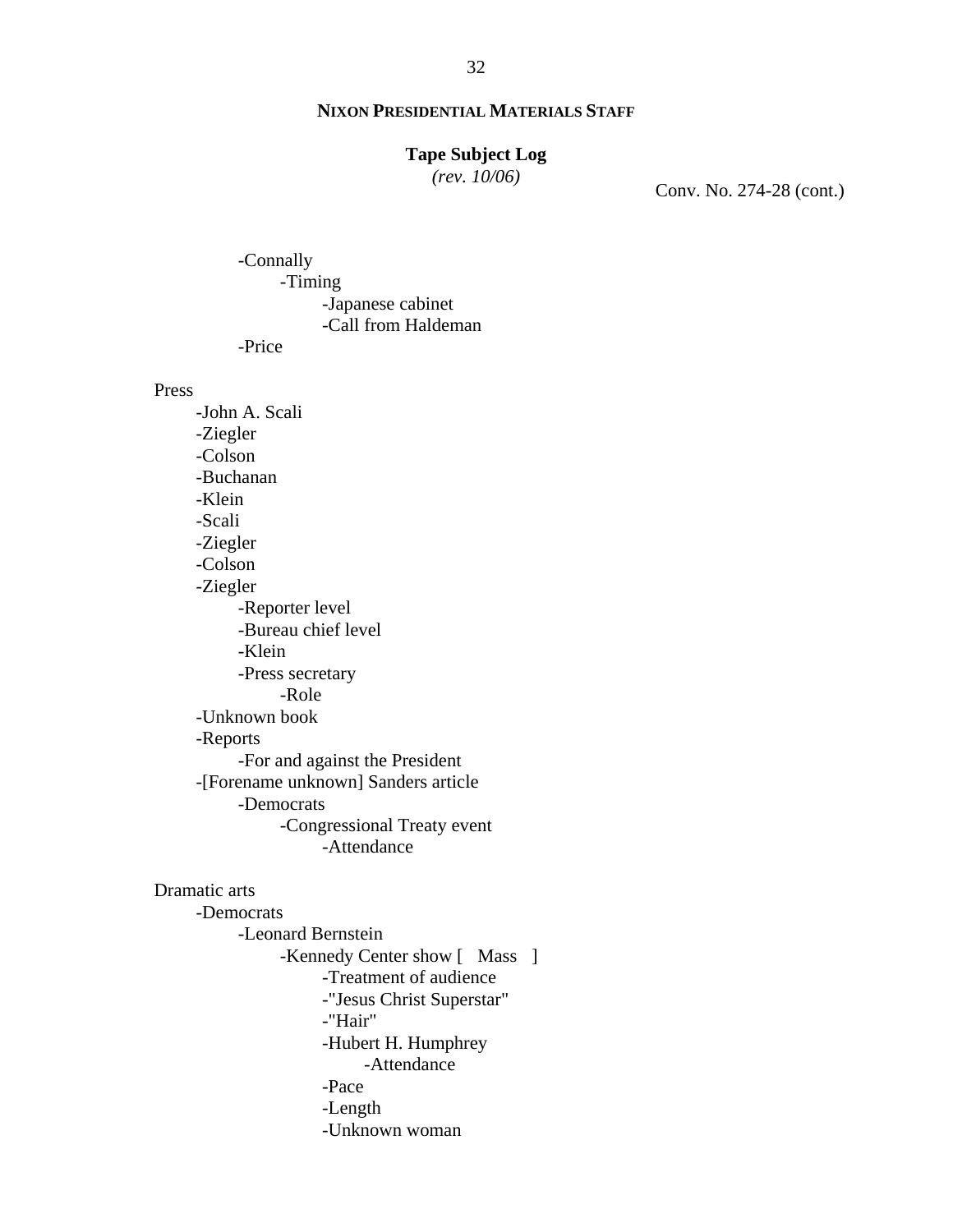#### **Tape Subject Log**

*(rev. 10/06)*

Conv. No. 274-28 (cont.)

-Reception -Kennedy family -Ticket order -Clark MacGregor -National Cultural Center -Name change -Ticket order

#### Congress

-Mood

-The President's talk with Colson -Price -MacGregor

#### Cabinet

-Connally

#### **Staff**

-MacGregor -Colson -Scali -Summit with USSR

#### Press

-Publicity -Trips -PRC -USSR -Significance

#### Economy

#### Vietnam

-Columbia Broadcasting System [CBS] -Defense Department -Reported deaths -Press story -Deaths -Compared to New York City -Hand guns -Ehrlichman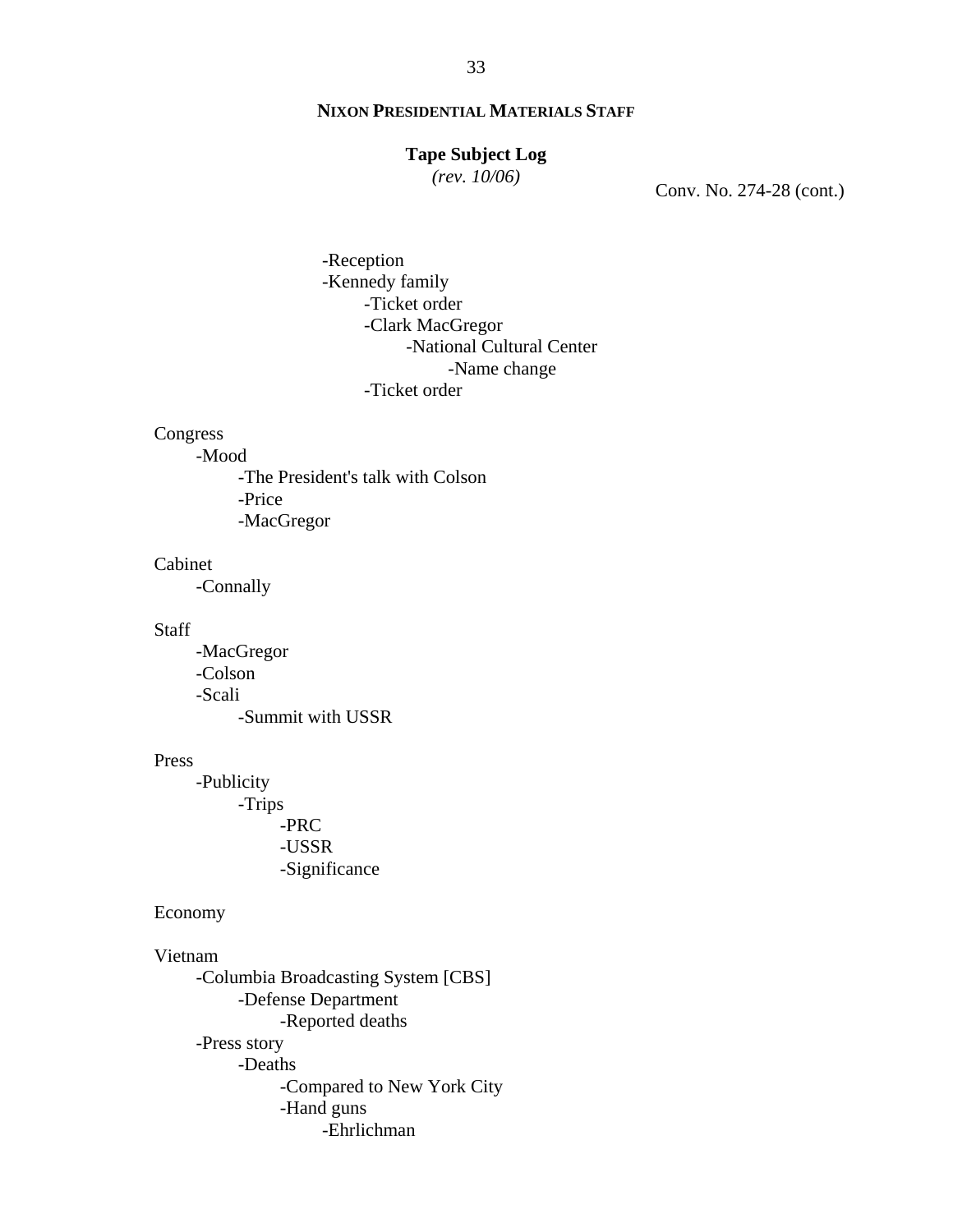# **Tape Subject Log**

*(rev. 10/06)*

Conv. No. 274-28 (cont.)

-National Rifle Association [NRA] -President's view -Burger -Gun lobby -Richard S. Schweicker -President's view -Children -President's and Haldeman's experiences -Hancock Park -Rose Mary Woods

\*\*\*\*\*\*\*\*\*\*\*\*\*\*\*\*\*\*\*\*\*\*\*\*\*\*\*\*\*\*\*\*\*\*\*\*\*\*\*\*\*\*\*\*\*\*\*\*\*\*\*\*\*\*\*\*\*\*\*\*\*\*\*\*\*\*\*\*\*\*

BEGIN WITHDRAWN ITEM NO. 5 [Privacy] [Duration: 11s]

#### END WITHDRAWN ITEM NO. 5

\*\*\*\*\*\*\*\*\*\*\*\*\*\*\*\*\*\*\*\*\*\*\*\*\*\*\*\*\*\*\*\*\*\*\*\*\*\*\*\*\*\*\*\*\*\*\*\*\*\*\*\*\*\*\*\*\*\*\*\*\*\*\*\*\*\*\*\*\*\*

Haldeman left at 11:40 am.

Conversation No. 274-29

Date: September 8, 1971 Time: Unknown between 11:40 am and 1:27 pm Location: Executive Office Building

The President met with Manolo Sanchez.

President's address to Congress on economic stabilization, September 9, 1971 -Draft -Editing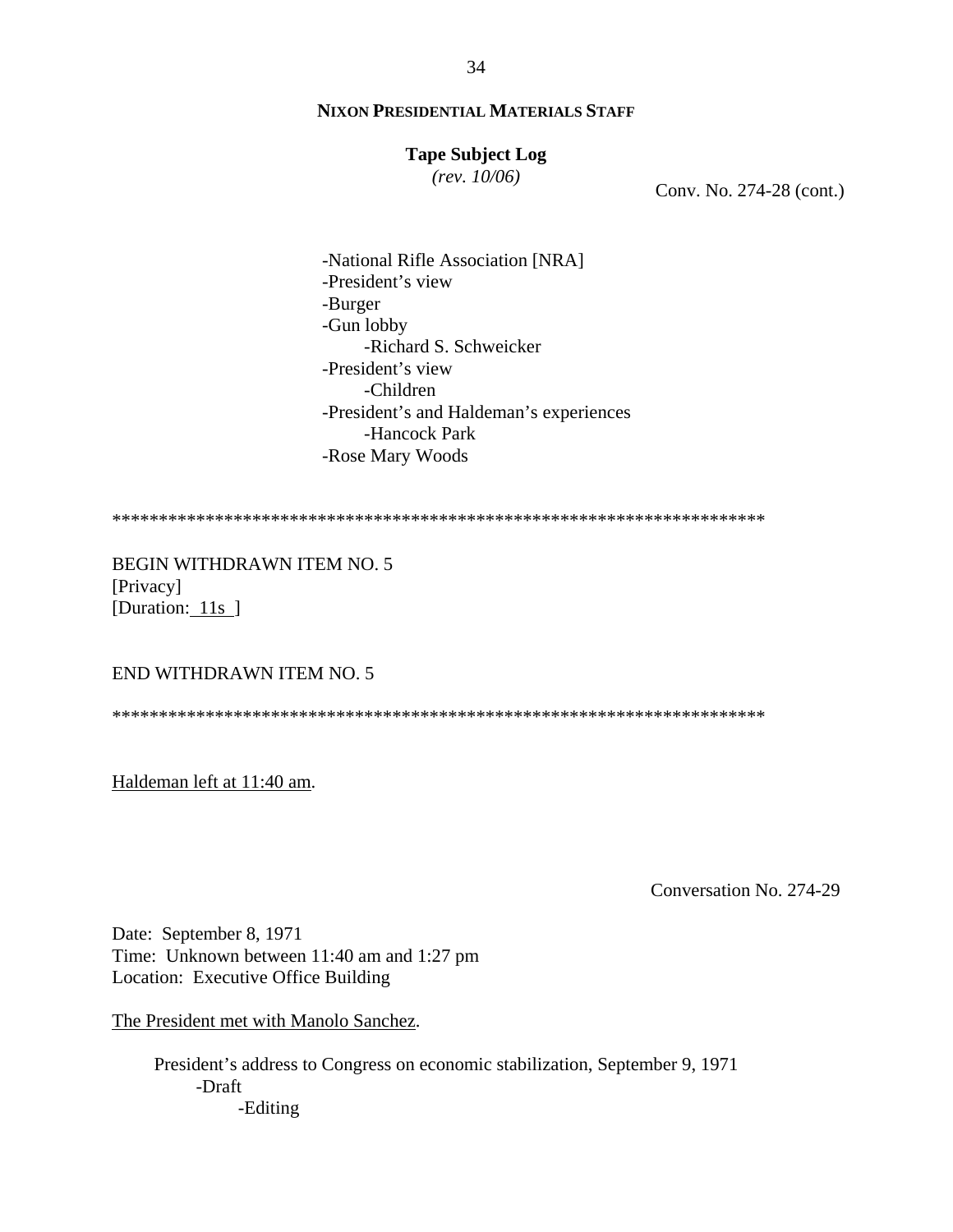**Tape Subject Log** *(rev. 10/06)*

Conv. No. 274-29 (cont.)

\*\*\*\*\*\*\*\*\*\*\*\*\*\*\*\*\*\*\*\*\*\*\*\*\*\*\*\*\*\*\*\*\*\*\*\*\*\*\*\*\*\*\*\*\*\*\*\*\*\*\*\*\*\*\*\*\*\*\*\*\*\*\*\*\*\*\*\*\*\*

BEGIN WITHDRAWN ITEM NO. 1 [Personal Returnable] [Duration: 3s ]

#### END WITHDRAWN ITEM NO. 1

\*\*\*\*\*\*\*\*\*\*\*\*\*\*\*\*\*\*\*\*\*\*\*\*\*\*\*\*\*\*\*\*\*\*\*\*\*\*\*\*\*\*\*\*\*\*\*\*\*\*\*\*\*\*\*\*\*\*\*\*\*\*\*\*\*\*\*\*\*\*

Sanchez left at an unknown time before 1:27 pm.

Conversation No. 274-30

Date: September 8, 1971 Time: Unknown between 11:40 am and 1:27 pm Location: Executive Office Building

The President met with an unknown man.

Request to deliver speech draft for editing

The unknown man left at an unknown time before 1:27 pm.

Conversation No. 274-31

Date: September 8, 1971 Time: Unknown between 11:40 am and 1:27 pm Location: Executive Office Building

The President talked with the White House operator.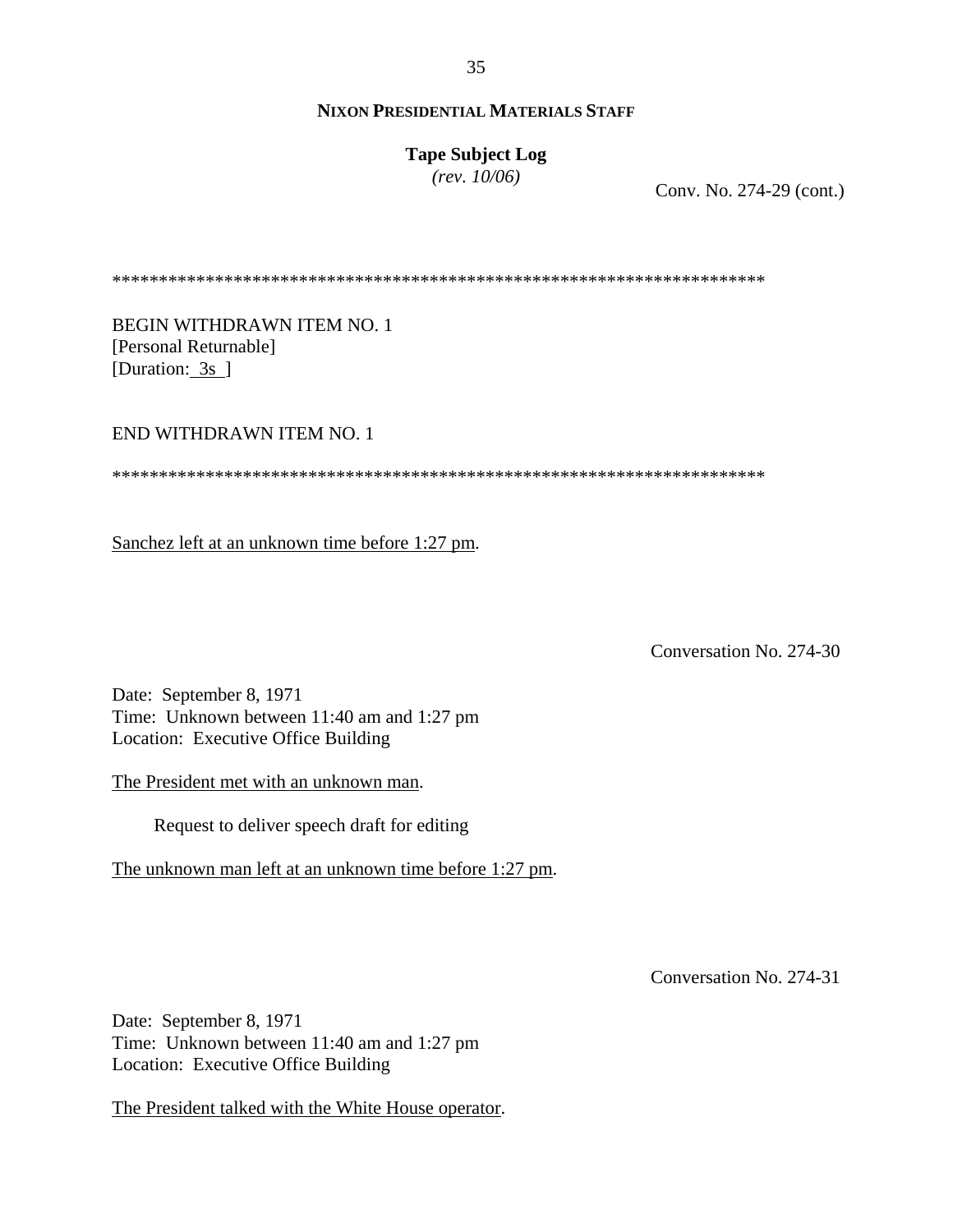# **Tape Subject Log**

*(rev. 10/06)*

Conv. No. 274-31 (cont.)

[See Conversation No. 8-47]

Request for Raymond K. Price, Jr. to come to the Executive Office Building [EOB]

Request for a call to Price

Conversation No. 274-32

Date: September 8, 1971 Time: 1:27 pm - 1:28 pm Location: Executive Office Building

The President talked with Raymond K. Price, Jr.

[See Conversation No. 8-48]

Economic speech draft -Editing

Price's meeting with the President

Conversation No. 274-33

Date: September 8, 1971 Time: Unknown between 1:28 pm and 1:34 pm Location: Executive Office Building

The White House operator talked with the President.

Request for a call to an unknown person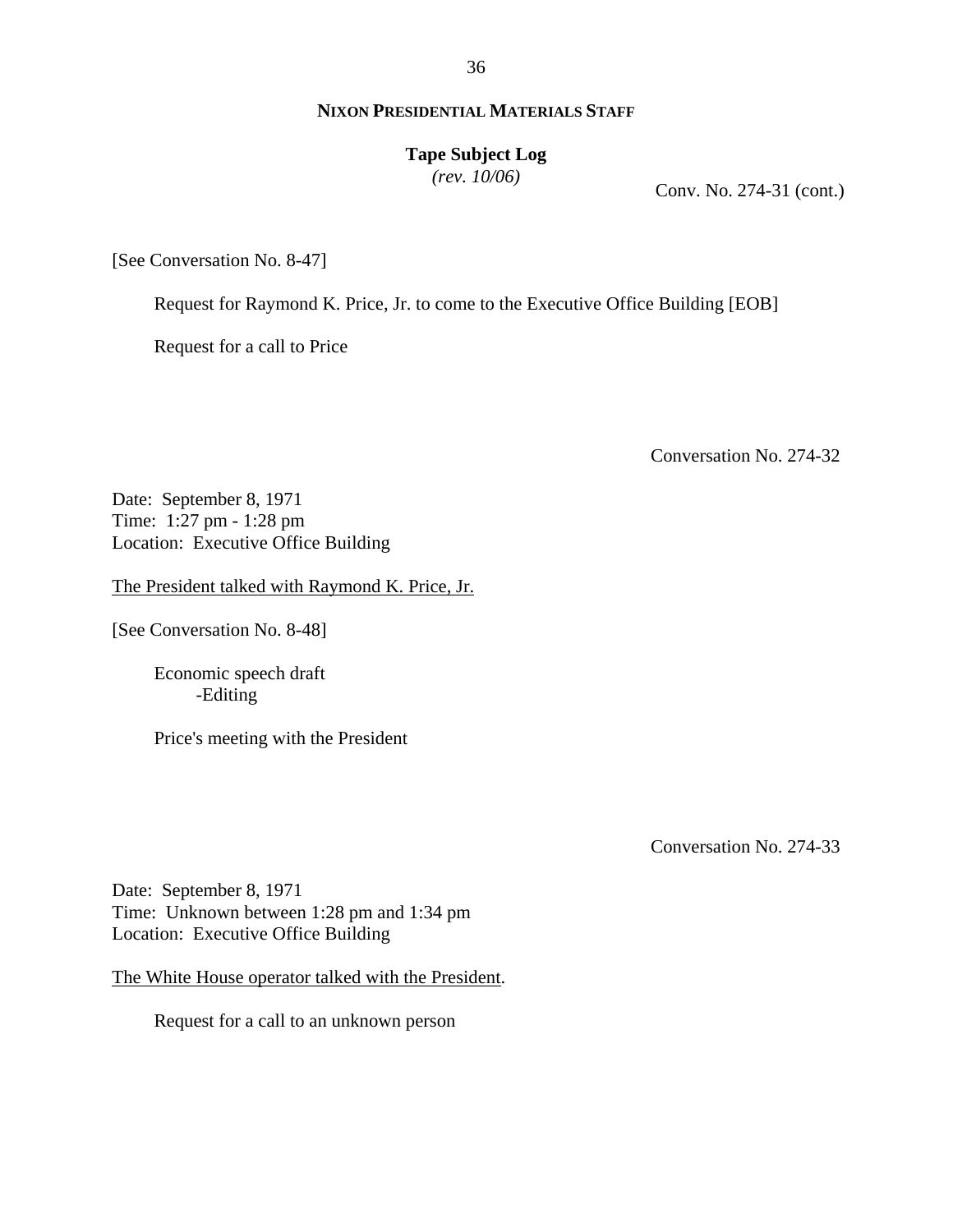#### **Tape Subject Log**

*(rev. 10/06)*

Conversation No. 274-34

Date: September 8, 1971 Time: 1:34 pm - unknown before 3:03 pm Location: Executive Office Building

#### The President met with Raymond K. Price, Jr.

President's address to Congress on economic stabilization, September 9, 1971 -George P. Shultz -Talk with Price -Meetings with the President -John B. Connally -Phase II -Meetings -Business -Labor -Farmers -Congress -Paragraph re-write -Wording -John D. Ehrlichman -Price's memorandum -Tax cuts -Research -Ehrlichman -Tax cuts -Shultz -Connally -Congress -The President's reading of draft

#### Manolo Sanchez entered at an unknown time after 1:34 pm.

Economic speech -Sanchez -Delivery of retyped pages

Sanchez left at an unknown time before 1:46 pm.

The President talked with Ehrlichman between 1:46 pm and 1:47 pm.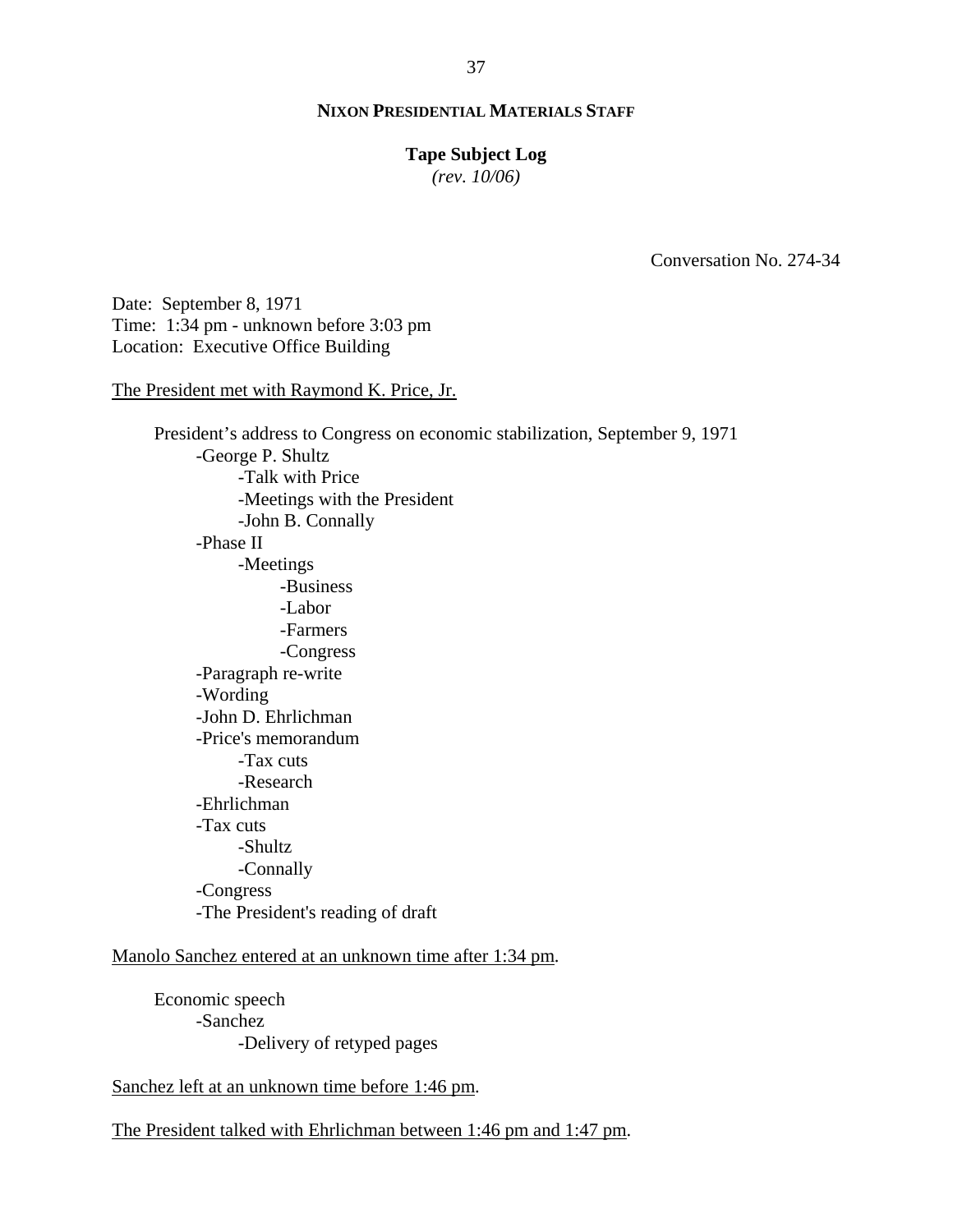#### **Tape Subject Log**

*(rev. 10/06)*

Conv. No. 274-34 (cont.)

[Conversation No. 274-34A] [See Conversation No. 8-49]

> Economic speech -The President's talk with Price -Research -Taxes -Shultz

[End of telephone conversation]

Sanchez entered at an unknown time after 1:47 pm.

Delivery of retyped pages of the President's economic speech

Sanchez left at an unknown time before 2:24 pm.

Economic speech -The President's reading of draft -Price's suggestions -Wording -Woodrow Wilson -Franklin D. Roosevelt

Sanchez entered at an unknown time after 1:47 pm.

Delivery of page 4 of economic speech

Sanchez left at an unknown time before 2:24 pm.

Economic speech -Page 4 -The President's reading of draft -Wording -Democrats in Congress -Acceptance -Page 5 -Congress

Sanchez entered at an unknown time after 1:47 pm.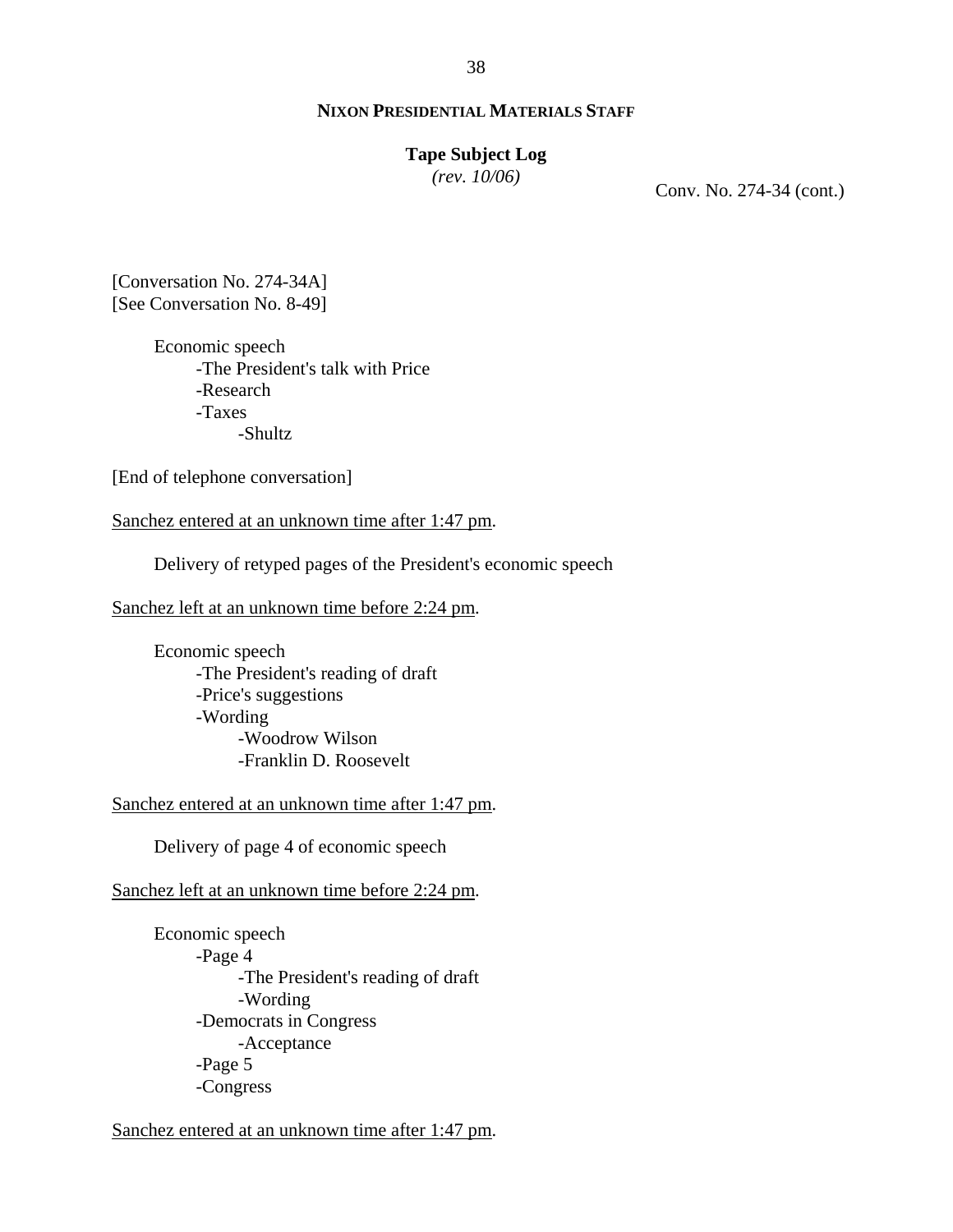#### **Tape Subject Log**

*(rev. 10/06)*

Conv. No. 274-34 (cont.)

Economic speech -Page 5

Sanchez left at an unknown time before 2:24 pm.

Economic speech -Michael J. Mansfield -Wilbur D. Mills -Bipartisan leadership meeting -Russell Long

Sanchez entered at an unknown time after 1:47 pm.

Delivery of page 5 of economic speech

Pipe and matches

Sanchez left at an unknown time before 2:24 pm.

\*\*\*\*\*\*\*\*\*\*\*\*\*\*\*\*\*\*\*\*\*\*\*\*\*\*\*\*\*\*\*\*\*\*\*\*\*\*\*\*\*\*\*\*\*\*\*\*\*\*\*\*\*\*\*\*\*\*\*\*\*\*\*\*\*\*\*\*\*\*

BEGIN WITHDRAWN ITEM NO. 1 [Personal Returnable] [Duration: 2m 4s ]

#### END WITHDRAWN ITEM NO. 1

\*\*\*\*\*\*\*\*\*\*\*\*\*\*\*\*\*\*\*\*\*\*\*\*\*\*\*\*\*\*\*\*\*\*\*\*\*\*\*\*\*\*\*\*\*\*\*\*\*\*\*\*\*\*\*\*\*\*\*\*\*\*\*\*\*\*\*\*\*\*

Economic speech -Tax cuts -Page 6 -Wording -The President's reading of draft -Edmund S. Muskie and Long -Price's suggestions on wording -Cost of living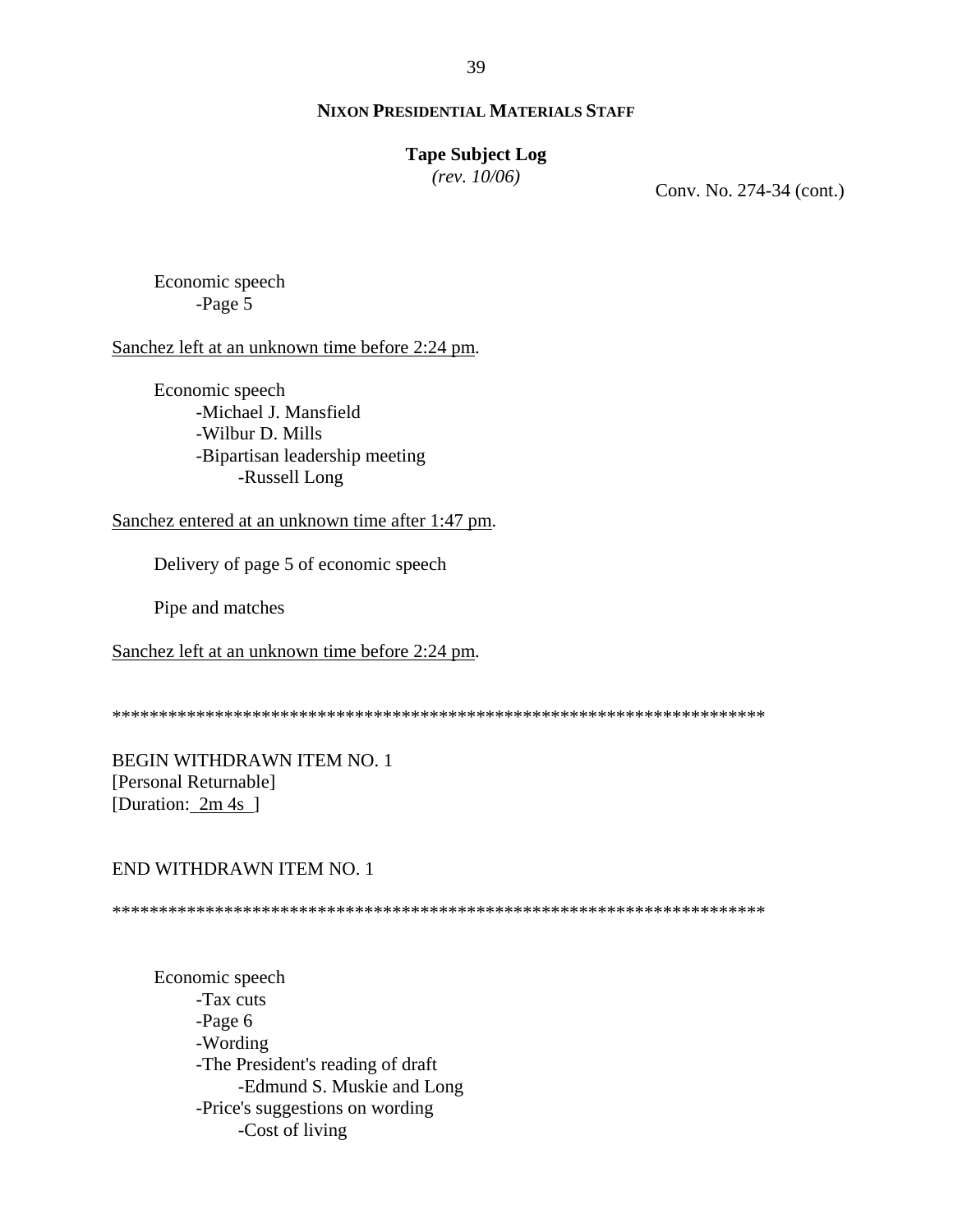# **Tape Subject Log**

*(rev. 10/06)*

Conv. No. 274-34 (cont.)

-Tax cut language -Federal budget

An unknown person entered at an unknown time after 1:47 pm.

**Shultz** 

The unknown person left at an unknown time before 2:24 pm.

Economic speech -Page 7 -Price's material -Page 8 -Wording

Stephen B. Bull entered at an unknown time after 1:47 pm.

Page 9 of economic speech

Bull left at an unknown time before 2:24 pm.

Economic speech -Wording -Inflation -The President's reading of draft -Technology -Congress -Welfare reform -Revenue sharing -Welfare -Funding -Postponements

-Page 16

Sanchez entered at an unknown time after 1:47 pm.

Economic speech -Delivery of draft -Request

Sanchez left at an unknown time before 2:24 pm.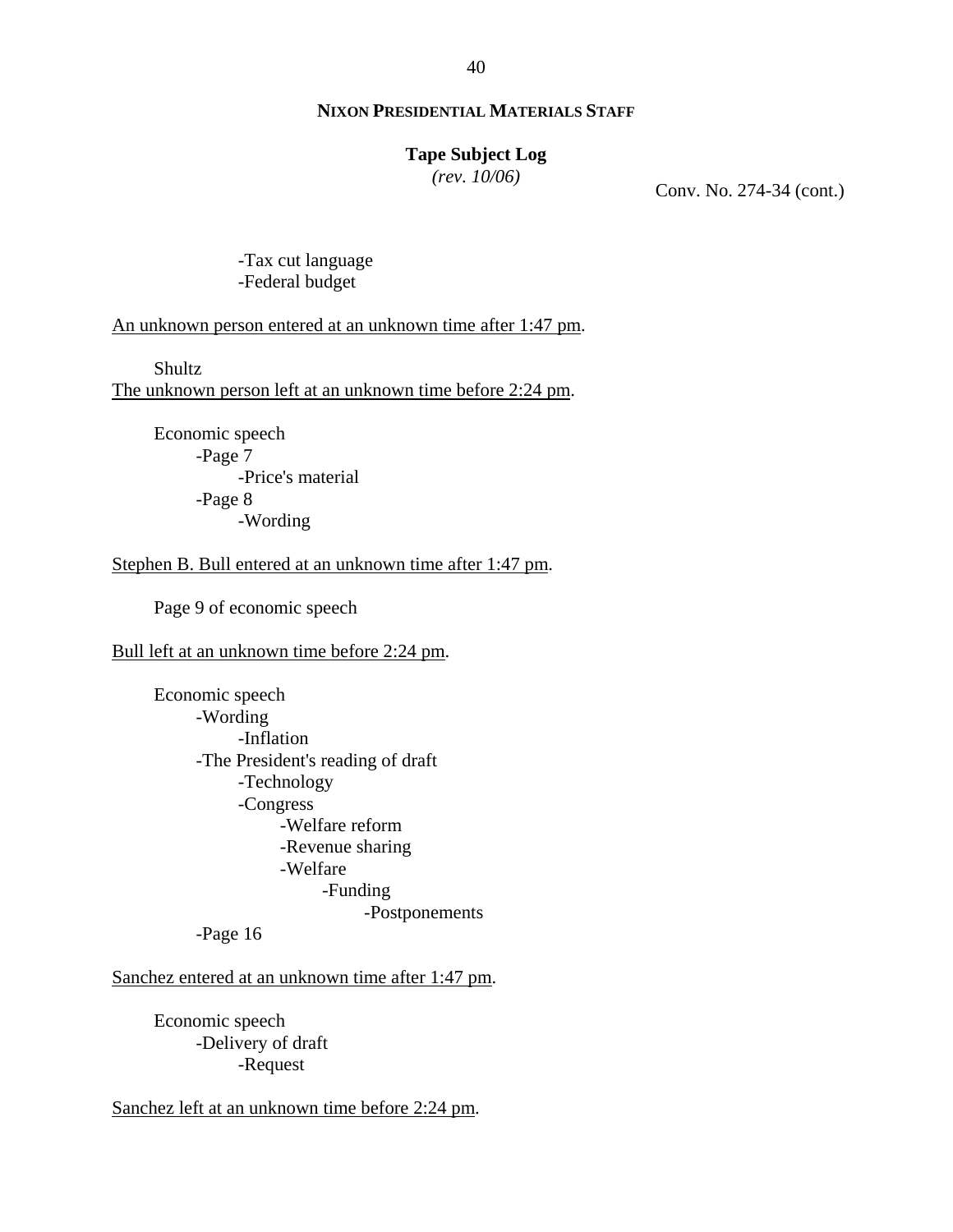# **Tape Subject Log**

*(rev. 10/06)*

Conv. No. 274-34 (cont.)

Economic speech -The President's reading of draft -Competition -Health, housing, education, environment, opportunity -Page 9 -Tax reform -Employment -Goals -Meeting language -Copy -Meeting -Earlier draft -Credit -Wording -Credit -Peace -Credit -Congress Alexander P. Butterfield entered at 2:24 pm. Price left at 2:24 pm.

President's schedule -George E. Allen -Japanese dinner -Speech -Questions -Takeo Fukuda meeting -Time -Location -Yellow Room -Guests -Peter G. Peterson -William P. Rogers -Wives -Vice President Spiro T. Agnew and Elinor I. (Judefind) Agnew -Press -Toast -Cabinet members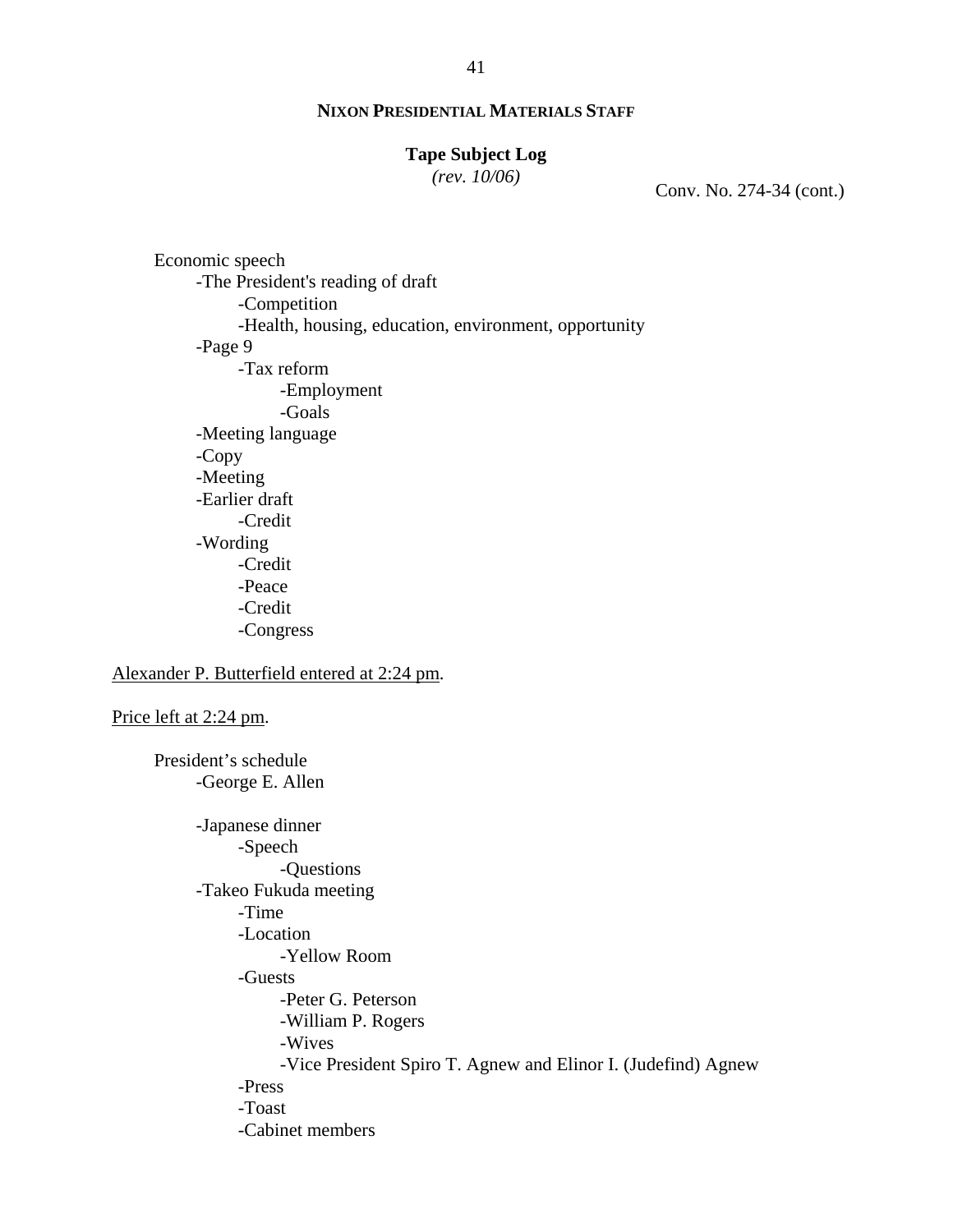# **Tape Subject Log**

*(rev. 10/06)*

Conv. No. 274-34 (cont.)

-George P. Shultz -Peterson -George W. Romney -Photograph opportunity -Henry A. Kissinger -Fukuda -Alexander M. Haig, Jr. -White House worship service, September 12, 1971 -Guests -William F. ("Billy") Graham's family -Soloist -Paul Yu Pin -Taiwan -John Cardinal Krol

Butterfield left at an unknown time before 3:03 pm.

Conversation No. 274-35

Date: September 8, 1971 Time: Unknown between 2:24 pm and 3:03 pm Location: Executive Office Building

The President met with Manolo Sanchez.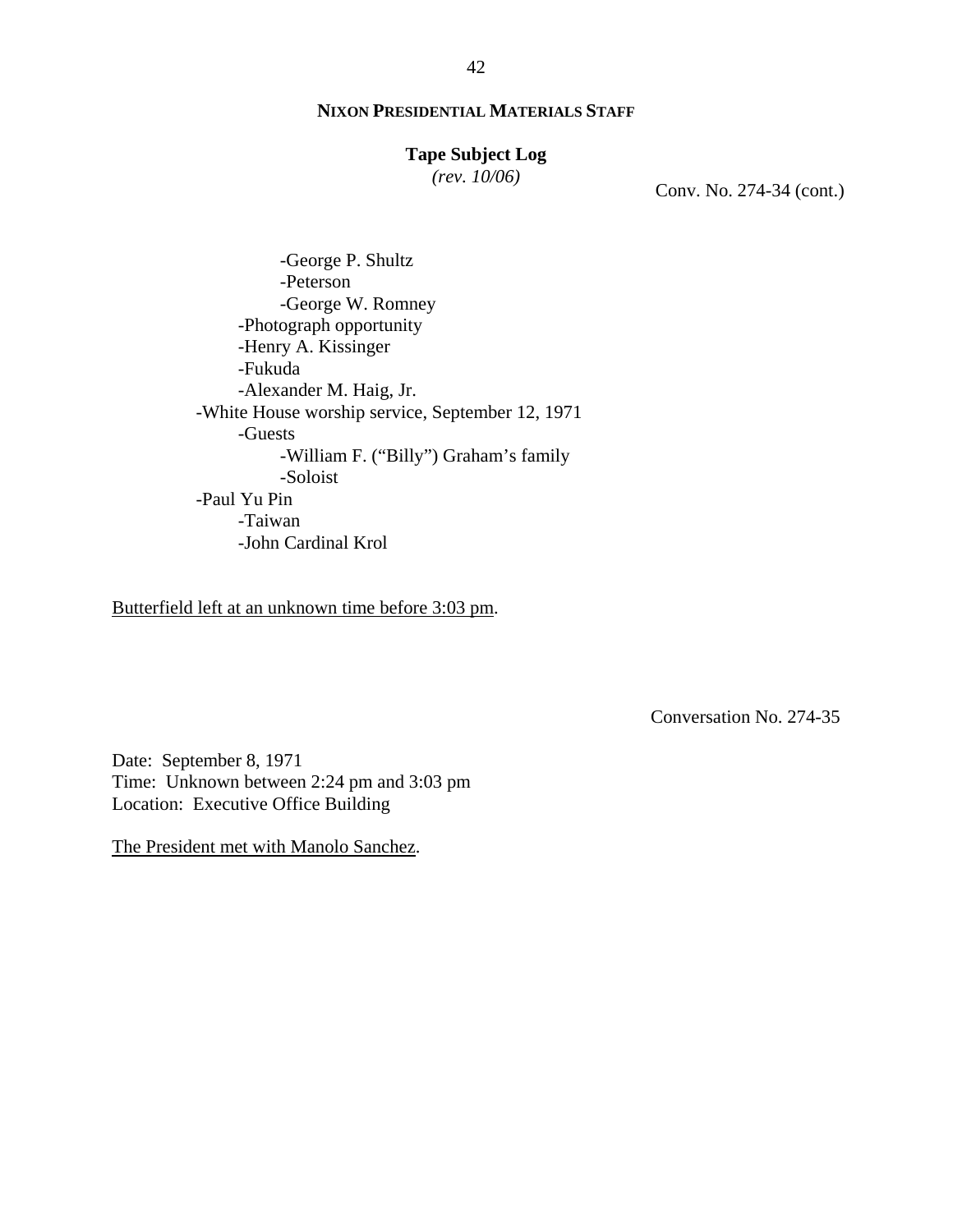# **Tape Subject Log**

*(rev. 10/06)*

Conv. No. 274-35 (cont.)

\*\*\*\*\*\*\*\*\*\*\*\*\*\*\*\*\*\*\*\*\*\*\*\*\*\*\*\*\*\*\*\*\*\*\*\*\*\*\*\*\*\*\*\*\*\*\*\*\*\*\*\*\*\*\*\*\*\*\*\*\*\*\*\*\*\*\*\*\*\*

BEGIN WITHDRAWN ITEM NO. 1 [Personal Returnable] [Duration: 8s ]

END WITHDRAWN ITEM NO. 1

\*\*\*\*\*\*\*\*\*\*\*\*\*\*\*\*\*\*\*\*\*\*\*\*\*\*\*\*\*\*\*\*\*\*\*\*\*\*\*\*\*\*\*\*\*\*\*\*\*\*\*\*\*\*\*\*\*\*\*\*\*\*\*\*\*\*\*\*\*\*

Sanchez left at an unknown time before 3:03 pm.

Conversation No. 274-36

Date: September 8, 1971 Time: Unknown between 2:24 pm and 3:03 pm Location: Executive Office Building

The President talked with Ronald L. Ziegler [?]

Vietnam -Press report -H. R. ("Bob") Haldeman -Casualty rate

President's address to Congress on economic stabilization, September 9, 1971 -Changes -Raymond K. Price, Jr. -Copy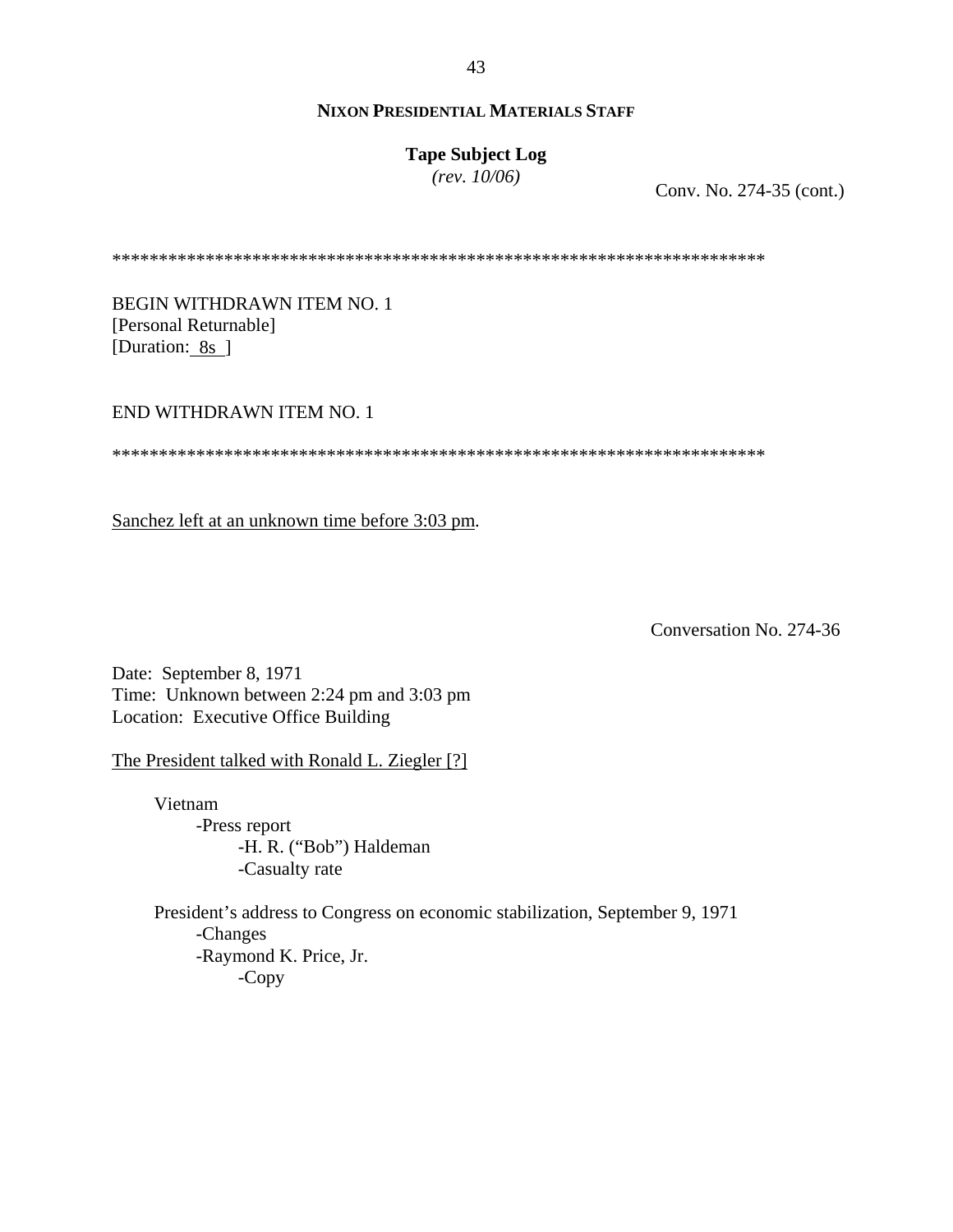#### **Tape Subject Log**

*(rev. 10/06)*

Conversation No. 274-37

Date: September 8, 1971 Time: Unknown between 2:24 pm and 3:03 pm Location: Executive Office Building

The President talked with the White House operator.

[See Conversation No. 8-50]

Request for a call to Raymond K. Price, Jr.

Conversation No. 274-38

Date: September 8, 1971 Time: 3:03 pm - 3:04 pm Location: Executive Office Building

The President talked with Raymond K. Price, Jr. [See Conversation No. 8-51]

> The President's address to Congress on economic stabilization, September 9, 1971 -The President's schedule -Draft -Deadline -President's location -Executive Office Building [EOB] -Deadline -Other draft -John B. Connally -Telephone conversation with the President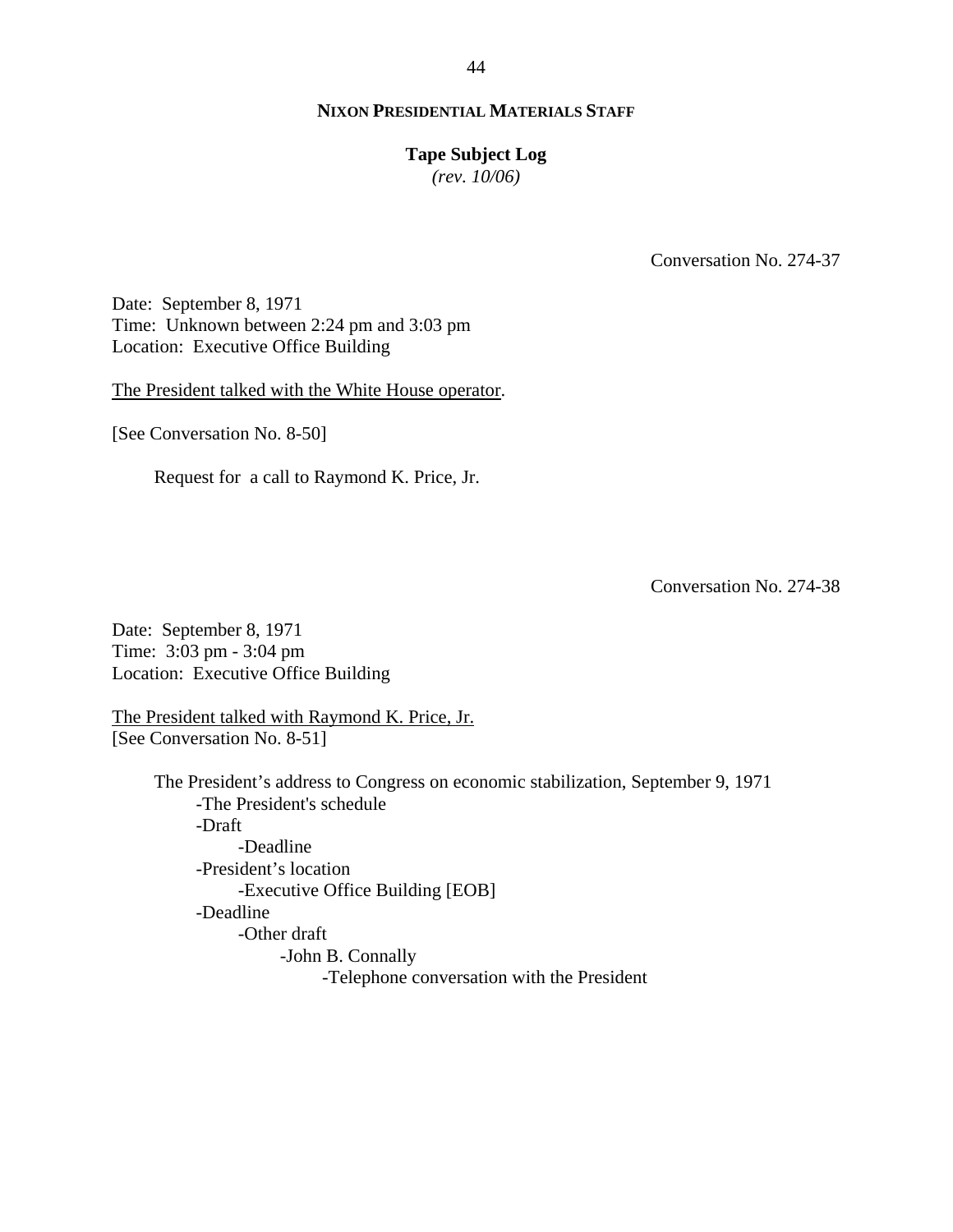#### **Tape Subject Log**

*(rev. 10/06)*

Conversation No. 274-39

Date: September 8, 1971 Time: Unknown between 3:04 pm and 3:06 pm Location: Executive Office Building

The President talked with the White House operator.

[See Conversation No. 8-52]

Request for a call to Raymond K. Price, Jr.

Conversation No. 274-40

Date: September 8, 1971 Time: 3:06 pm - 3:08 pm Location: Executive Office Building

The President talked with Raymond K. Price, Jr.

[See Conversation No. 8-53]

The President's address to Congress on economic stabilization, September 9, 1971 -Talk with Henry A. Kissinger -Foreign policy section -John K. Andrews, Jr. -Wording -Vietnam war -Generation of peace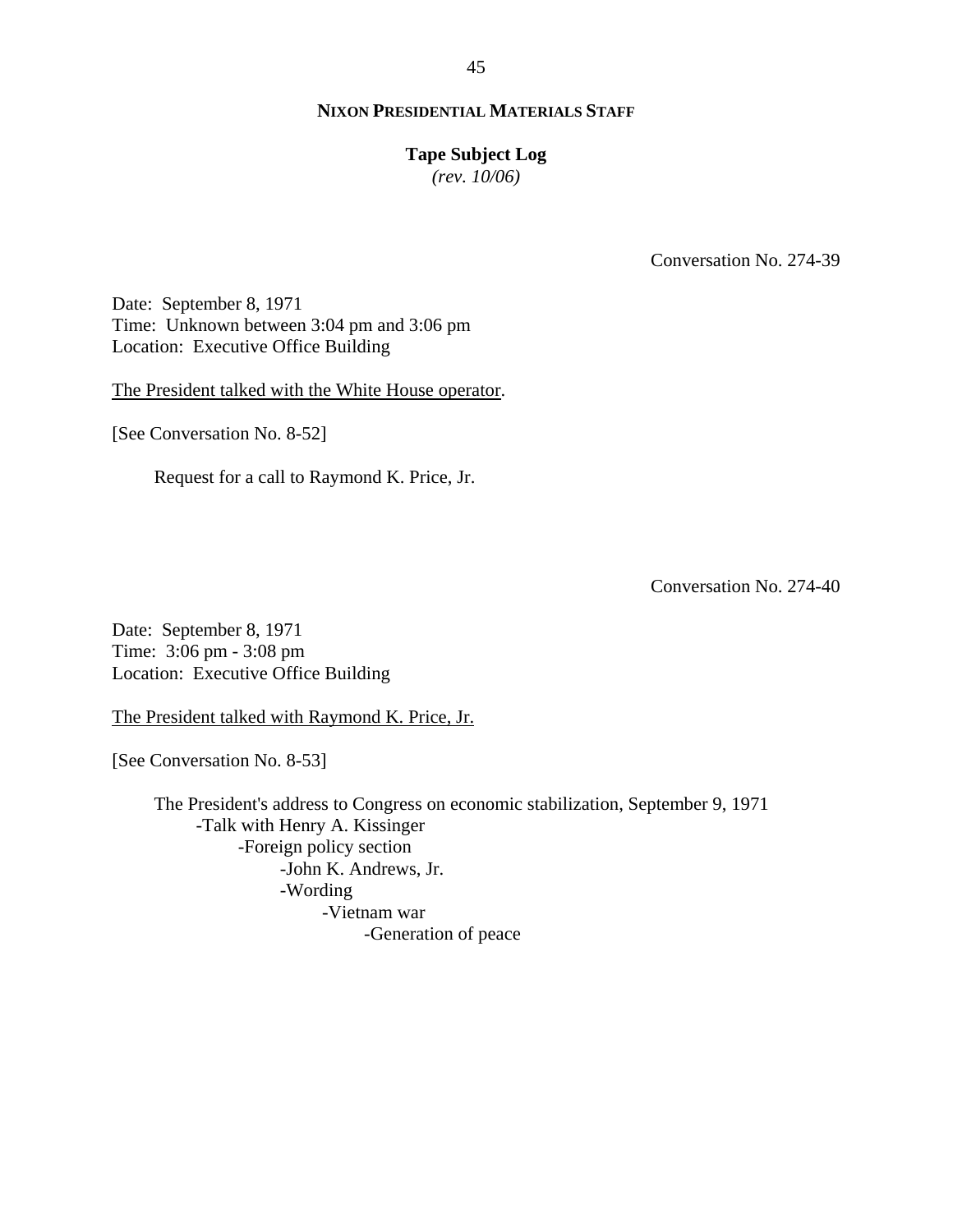#### **Tape Subject Log**

*(rev. 10/06)*

Conversation No. 274-41

Date: September 8, 1971 Time: Unknown between 3:08 pm and 3:26 pm Location: Executive Office Building

The President talked with an unknown person.

President's schedule -Labor union meeting [?], September 10, 1971 -Meeting with Takeo Fukuda [?] -Time

Conversation No. 274-42

Date: September 8, 1971 Time: Unknown between 3:08 pm and 3:26 pm Location: Executive Office Building

The President talked with John D. Ehrlichman.

President's address to Congress on economic stabilization, September 9, 1971 -Draft

The President's schedule -Meeting with Ehrlichman

Conversation No. 274-43

Date: September 8, 1971 Time: Unknown between 3:08 pm and 3:26 pm Location: Executive Office Building

The President talked with an unknown person [Rose Mary Woods?]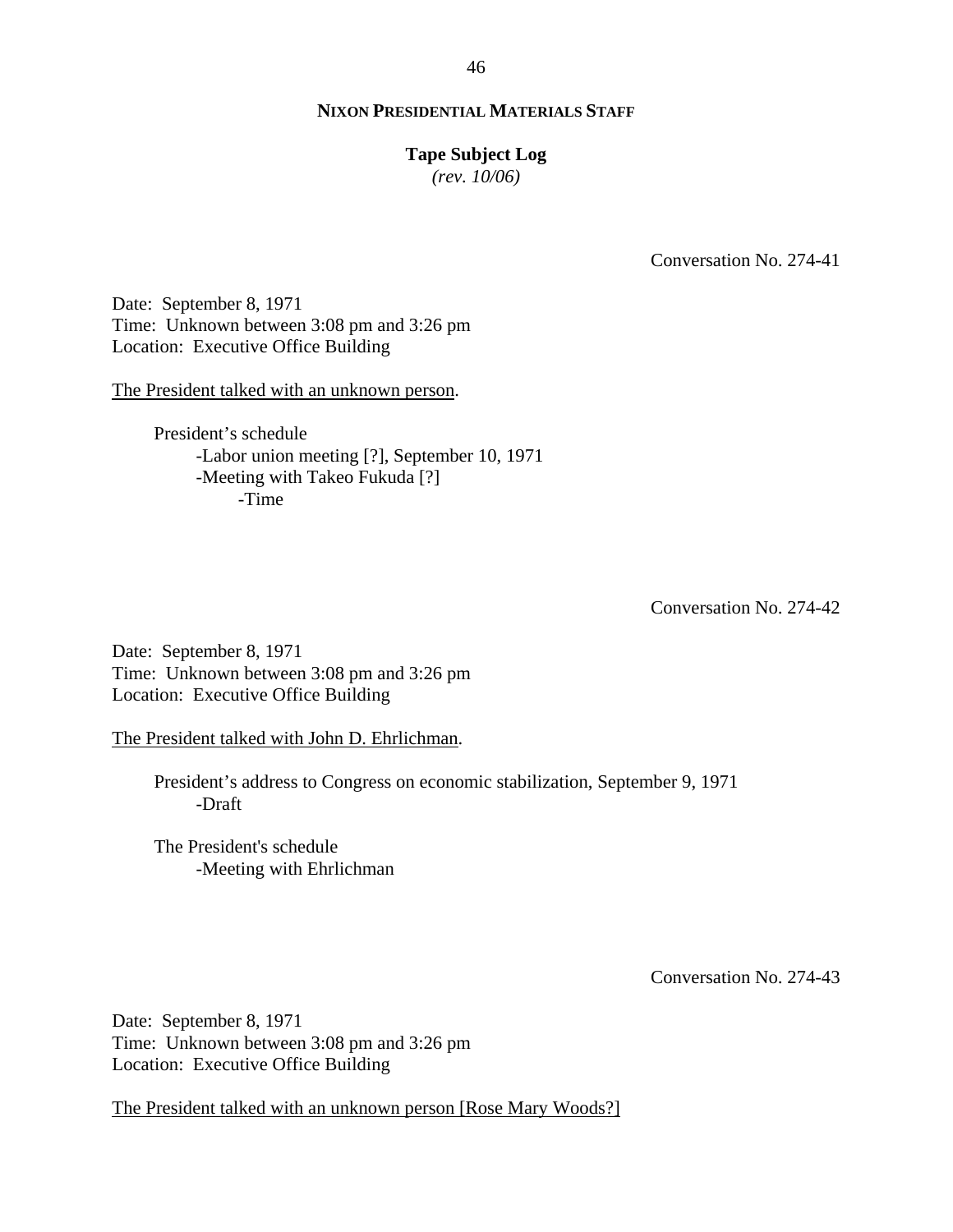#### **Tape Subject Log**

*(rev. 10/06)*

Conv. No. 274-43 (cont.)

President's address to Congress on economic stabilization, September 9, 1971 -Marjorie P. Acker -Nellie L. Yates -Raymond K. Price, Jr. -Draft -Typing -Deadline

Conversation No. 274-44

Date: September 8, 1971 Time: 3:26 pm - 5:10 pm Location: Executive Office Building

The President met with John D. Ehrlichman.

Busing -John N. Mitchell -Edward L. Morgan -Austin case -Possible meeting with Ehrlichman

Anti-trust -Richard W. McLaren -Airlines -Possible resignation -H. R. ("Bob") Haldeman -Ralph Nader -Position -American Bar Association [ABA] -Replacement -Anti-trust issues -Forthcoming study -Webb-Pomerene Act -Anti-trust of Department of Justice [DOJ] -Webb-Pomerene -Cartels -Peter G. Peterson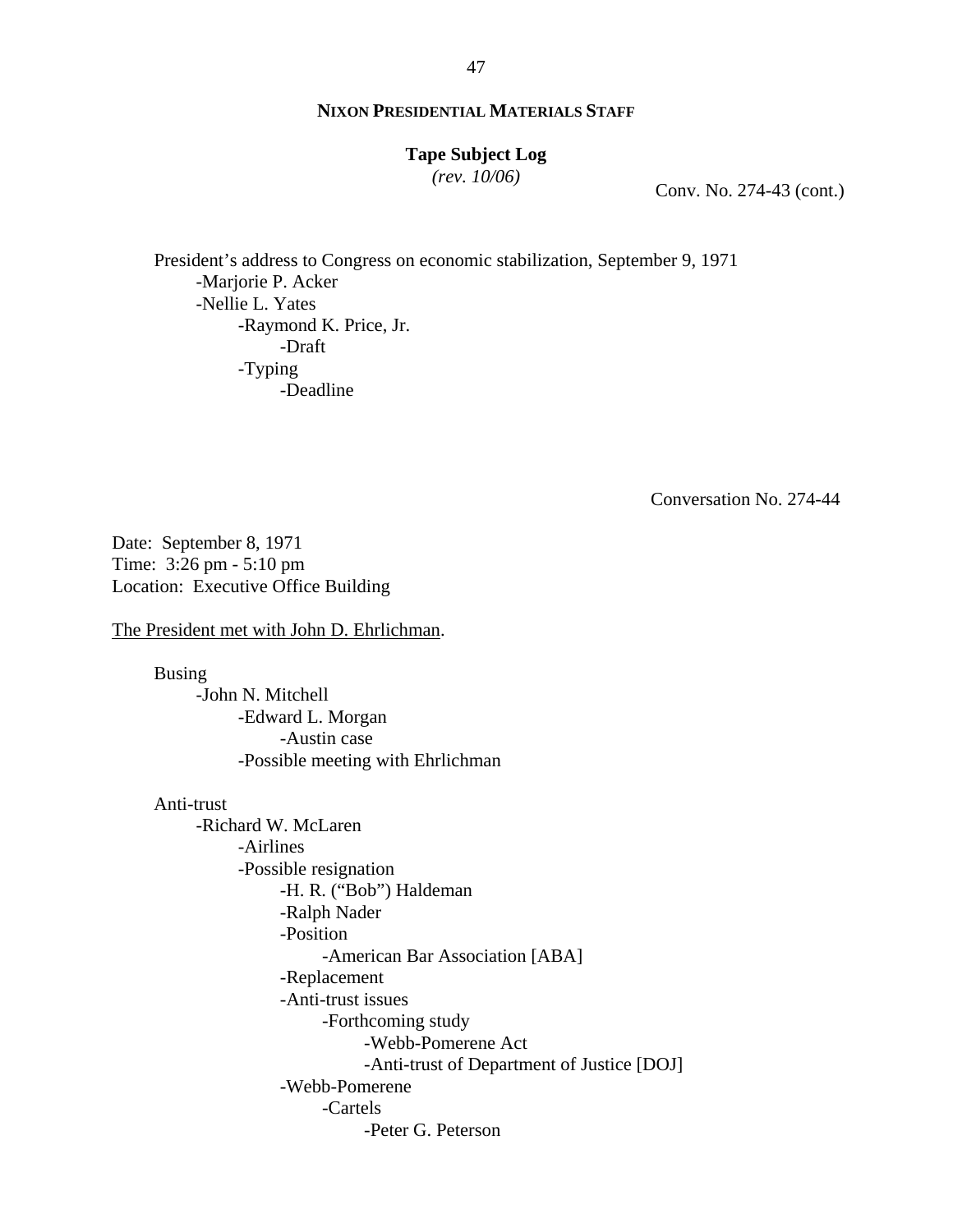#### **Tape Subject Log**

*(rev. 10/06)*

Conv. No. 274-44 (cont.)

-Replacement -Mitchell

\*\*\*\*\*\*\*\*\*\*\*\*\*\*\*\*\*\*\*\*\*\*\*\*\*\*\*\*\*\*\*\*\*\*\*\*\*\*\*\*\*\*\*\*\*\*\*\*\*\*\*\*\*\*\*\*\*\*\*\*\*\*\*\*\*\*\*\*\*\*

BEGIN WITHDRAWN ITEM NO. 1 [Personal Returnable] [Duration:  $1m 29s$ ]

#### END WITHDRAWN ITEM NO. 1

\*\*\*\*\*\*\*\*\*\*\*\*\*\*\*\*\*\*\*\*\*\*\*\*\*\*\*\*\*\*\*\*\*\*\*\*\*\*\*\*\*\*\*\*\*\*\*\*\*\*\*\*\*\*\*\*\*\*\*\*\*\*\*\*\*\*\*\*\*\*

Busing -Mitchell -President's objectives compared with DOJ's -Austin case -Appeal -Mexican-American schools -*De jure* segregation -Morgan -Possible political impact -National Association for the Advancement of Colored People [NAACP] -Civil rights cases -Department of Health, Education, and Welfare [HEW] and DOJ -DOJ -David L. Norman -Jerris Leonard -Morgan's view -Regional director of HEW a Justice Department lawyer -Choice -Brief -Press -Circuit Court ruling -Supreme Court -Morgan -Edmund S. Muskie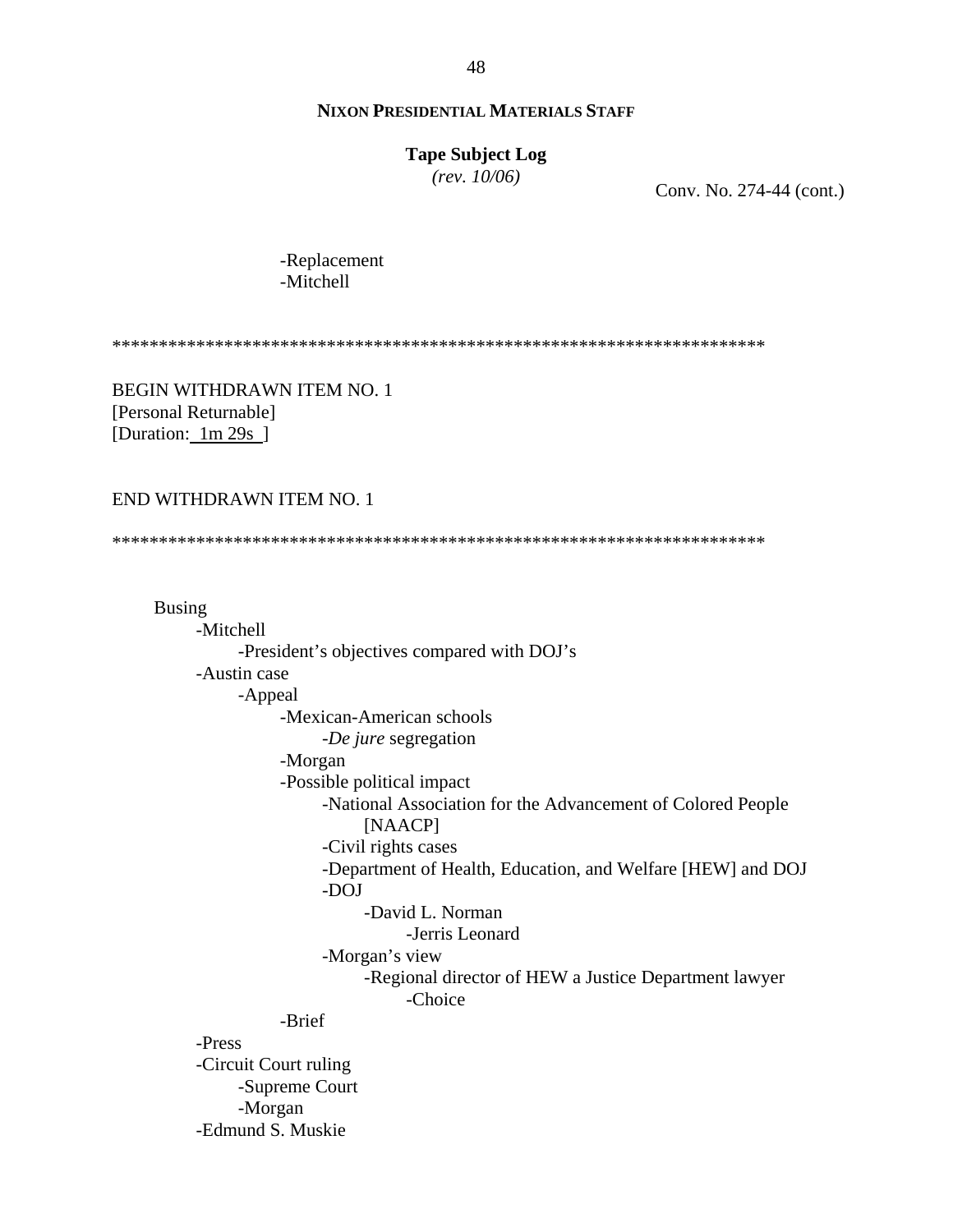# **Tape Subject Log**

*(rev. 10/06)*

Conv. No. 274-44 (cont.)

-Haldeman -Letters -Prince George's County, Maryland -Jim Naughton article in *New York Times* -The South -Federal money -Amendment -Howard H. Baker, Jr. -George P. Shultz -Austin -Mitchell -Procedures -Possible meeting with the President -Mitchell and Ehrlichman

# Airlines

-Haldeman

Office of Intergovernmental Relations -Ehrlichman's talks with Spiro T. Agnew -Director -Agnew -Relationship with Democratic governors -Unknown people

#### Agnew

-Senate -National Security Council [NSC] -Concern -Staying informed -Ehrlichman's view -Compared with John B. Connally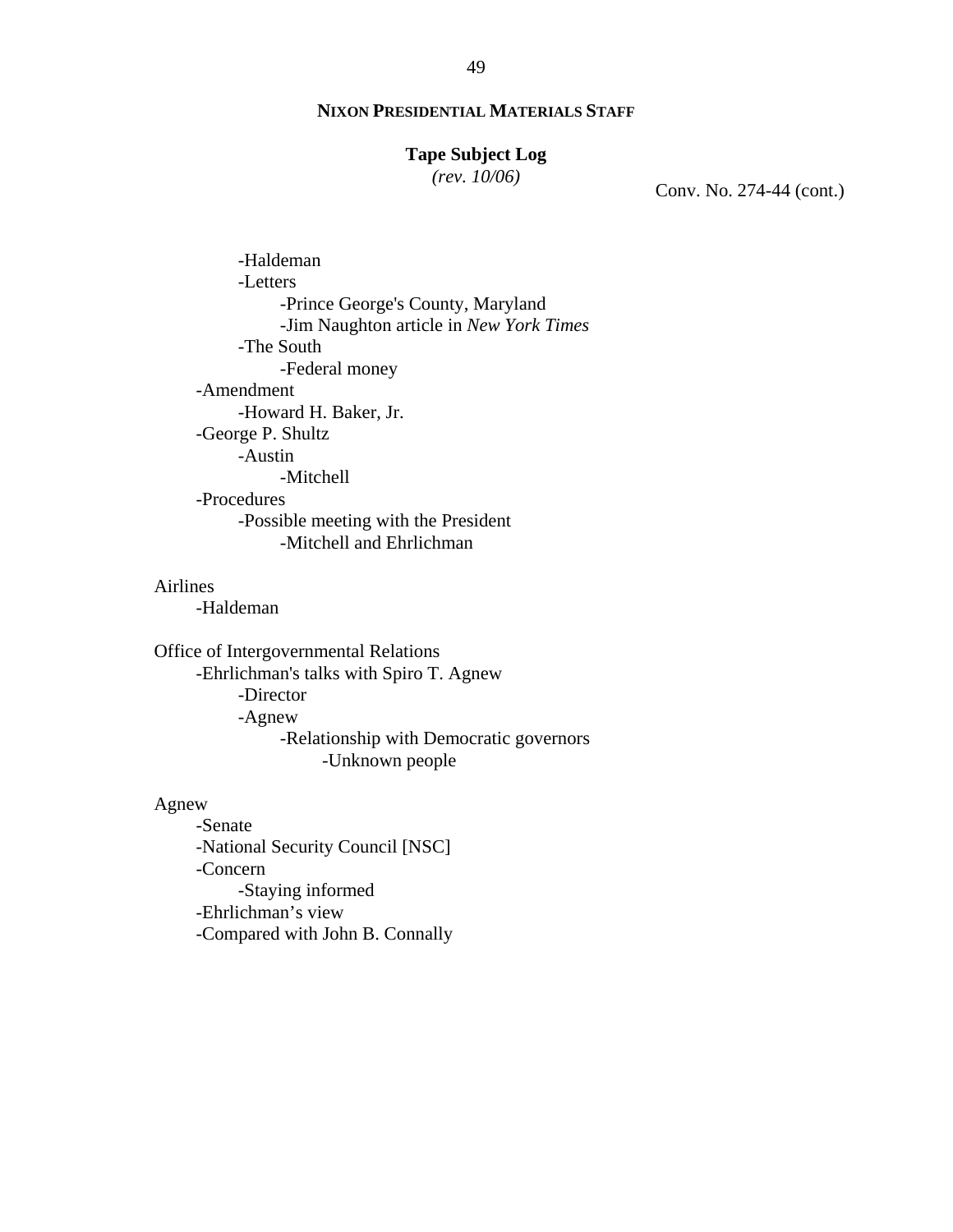# **Tape Subject Log**

*(rev. 10/06)*

Conv. No. 274-44 (cont.)

\*\*\*\*\*\*\*\*\*\*\*\*\*\*\*\*\*\*\*\*\*\*\*\*\*\*\*\*\*\*\*\*\*\*\*\*\*\*\*\*\*\*\*\*\*\*\*\*\*\*\*\*\*\*\*\*\*\*\*\*\*\*\*\*\*\*\*\*\*\*

BEGIN WITHDRAWN ITEM NO. 2 [Personal Returnable] [Duration: 30s]

#### END WITHDRAWN ITEM NO. 2

\*\*\*\*\*\*\*\*\*\*\*\*\*\*\*\*\*\*\*\*\*\*\*\*\*\*\*\*\*\*\*\*\*\*\*\*\*\*\*\*\*\*\*\*\*\*\*\*\*\*\*\*\*\*\*\*\*\*\*\*\*\*\*\*\*\*\*\*\*\*

-Connally -State Department -Vice President -People's Republic of China [PRC] -Portfolio -Senate -Constitutional duty

\*\*\*\*\*\*\*\*\*\*\*\*\*\*\*\*\*\*\*\*\*\*\*\*\*\*\*\*\*\*\*\*\*\*\*\*\*\*\*\*\*\*\*\*\*\*\*\*\*\*\*\*\*\*\*\*\*\*\*\*\*\*\*\*\*\*\*\*\*\*

BEGIN WITHDRAWN ITEM NO. 3 [Personal Returnable] [Duration: 2m 51s ]

#### END WITHDRAWN ITEM NO. 3

\*\*\*\*\*\*\*\*\*\*\*\*\*\*\*\*\*\*\*\*\*\*\*\*\*\*\*\*\*\*\*\*\*\*\*\*\*\*\*\*\*\*\*\*\*\*\*\*\*\*\*\*\*\*\*\*\*\*\*\*\*\*\*\*\*\*\*\*\*\*

-Princeton University student body president -Letter -Conversation with Ehrlichman -Campus residence -Yale University -Connally -Personality -Bearing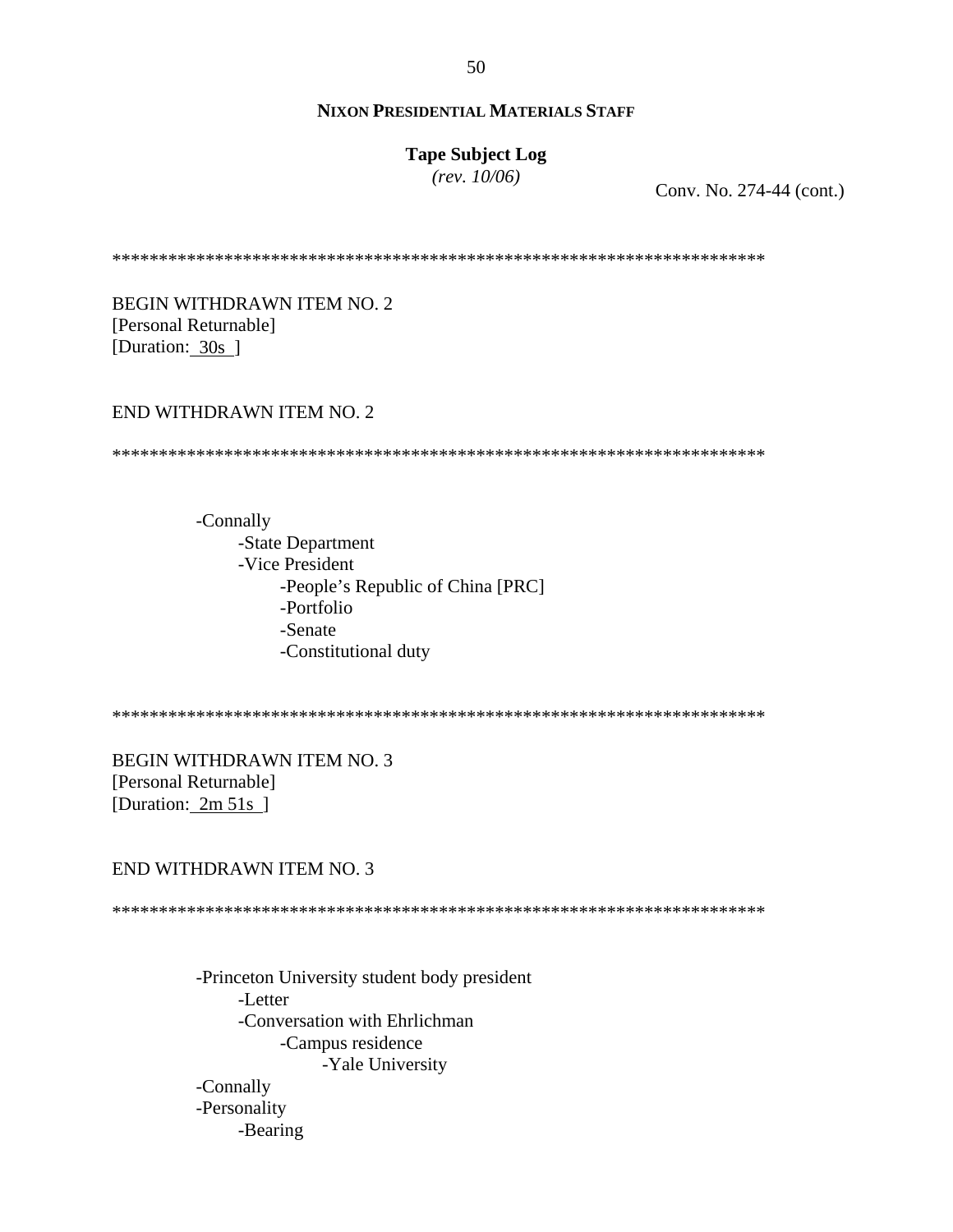# **Tape Subject Log**

*(rev. 10/06)*

Conv. No. 274-44 (cont.)

-Possible residency -Events -Preference

\*\*\*\*\*\*\*\*\*\*\*\*\*\*\*\*\*\*\*\*\*\*\*\*\*\*\*\*\*\*\*\*\*\*\*\*\*\*\*\*\*\*\*\*\*\*\*\*\*\*\*\*\*\*\*\*\*\*\*\*\*\*\*\*\*\*\*\*\*\*

BEGIN WITHDRAWN ITEM NO. 4 [Personal Returnable] [Duration: 2m 23s]

#### END WITHDRAWN ITEM NO. 4

\*\*\*\*\*\*\*\*\*\*\*\*\*\*\*\*\*\*\*\*\*\*\*\*\*\*\*\*\*\*\*\*\*\*\*\*\*\*\*\*\*\*\*\*\*\*\*\*\*\*\*\*\*\*\*\*\*\*\*\*\*\*\*\*\*\*\*\*\*\*

Appointment -Phillip V. Sanchez -Office of Economic Opportunity [OEO] -Background -Fresno

Support for the President -Sanchez -Thomas W. Fletcher, Sr. -Sidney P. Marland, Jr. -Commissioner of Education -Busing -Warren E. Burger -Marland -Relationship between busing and education -Letter from the President -Sanchez -Letter from the President -Marland -James E. Allen, Jr.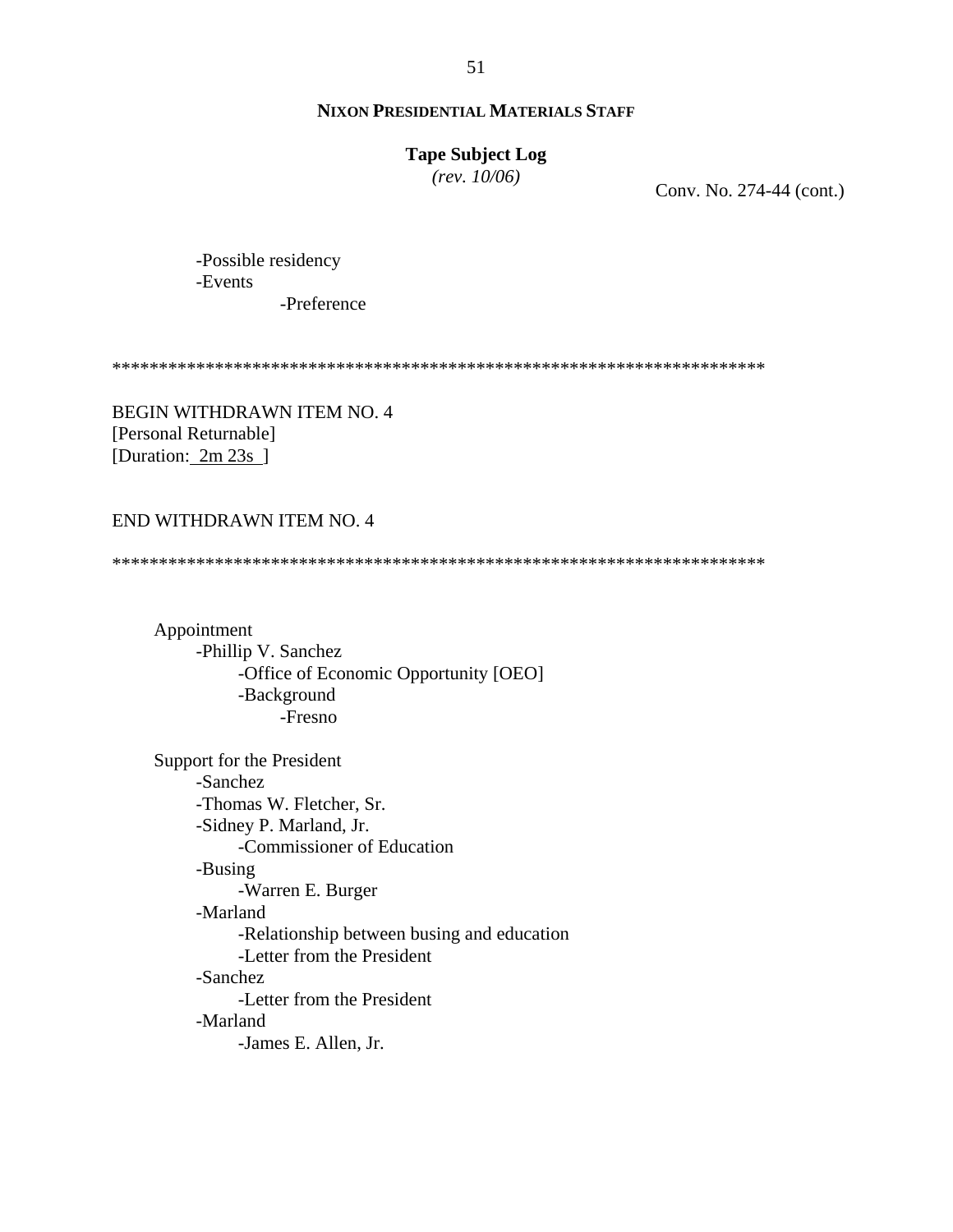# **Tape Subject Log**

*(rev. 10/06)*

Conv. No. 274-44 (cont.)

Austin busing issue -Mitchell -Justice Department lawyers Federal Bureau of Investigation [FBI] -J. Edgar Hoover -Retirement -Ehrlichman's call to Haldeman -Mitchell -Delay -Consequence -Age -Patrick L. Gray, III -Mitchell -Meeting with the President -Possible position -Consultant -William C. Sullivan -Dinner -Medal of Freedom House Resolution [H. R.] 2 -Congressional questions -President's conversation with F. Edward Hébert -Melvin R. Laird -Meeting with Gerald R. Ford and Hébert -Pentagon Papers -Call from the President -Hébert request -HEW -Office of Management and Budget [OMB] -Ehrlichman's talk with Laird Legislation -Elliot L. Richardson

-Talks with Ehrlichman -President's forthcoming speech to Congress -Revenue sharing, H.R. 1 -Richard P. Nathan -OMB -HEW -New position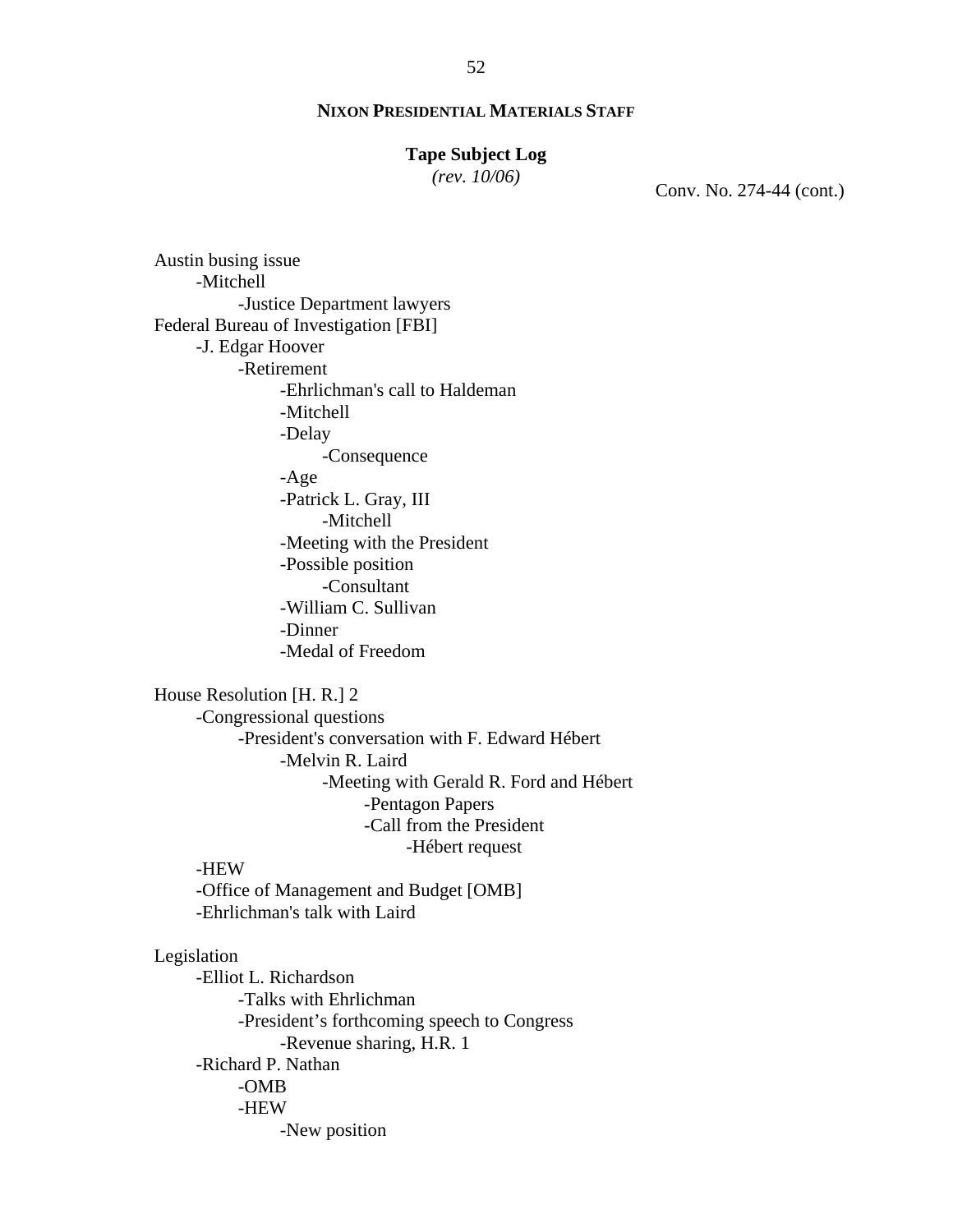# **Tape Subject Log**

*(rev. 10/06)*

Conv. No. 274-44 (cont.)

-Caspar W. ("Cap") Weinberger -Announcement

-Agenda -Russell B. Long -Senate Finance Committee -HEW  $-H R 1$ 

#### An unknown person entered at an unknown time after 3:26..

Refreshments

The unknown person left at an unknown time before 5:10 pm.

H.R. 1

-Wilbur D. Mills -Speech -Nathan ("Nick") K. Kotz -*Washington Post* -Daniel P. ("Pat") Moynihan -Talk with Ehrlichman -Revenue sharing -Congress -Meeting with Long -Richardson -Mills -Welfare action -Hearings -Richardson's memo

#### Busing

-San Francisco -Michigan -Burger -George C. Wallace -President's position -Wallace -Bureaucrats -Executive branch action -Burger -Courts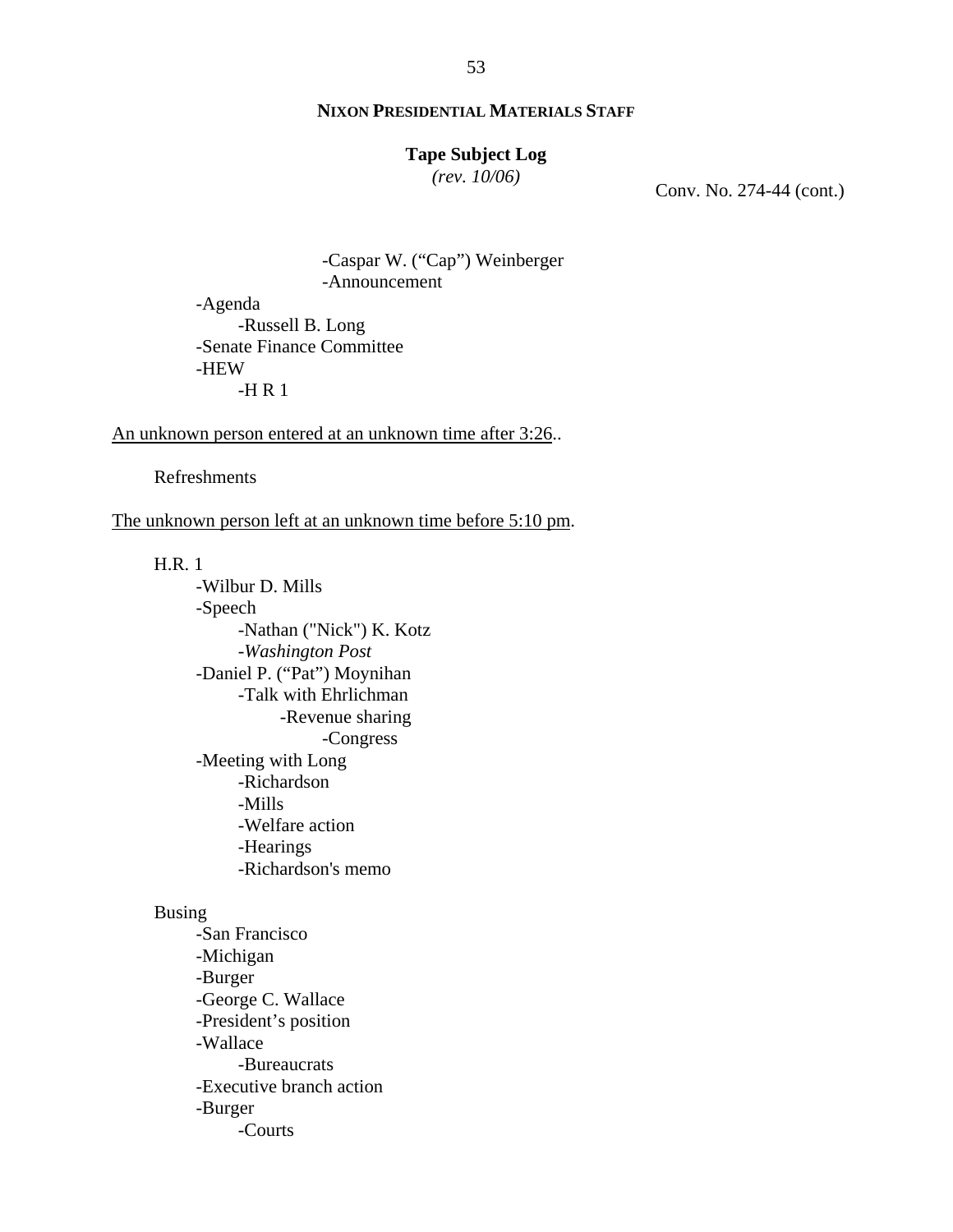# **Tape Subject Log**

*(rev. 10/06)*

Conv. No. 274-44 (cont.)

-Judges -Democrats -Courts -Hugo Black -William O. Douglas -Election -Supreme Court -Justices' deaths -Thurgood Marshall -John M. Harlan -Morgan -Mitchell -Future -Egil G. ("Bud") Krogh -Narcotics assignment -Daniel Ellsberg -Declassification -Meeting with Ehrlichman Ehrlichman's schedule -General Counsel from the Department of Defense [J. Fred Buzhardt] -Robert C. Mardian -Unknown man from the State Department -Krogh -David R. Young, Jr. Pentagon Papers -Ellsberg -Changes -*New York Times* -Leslie H. Gelb -Brookings Institution -Henry A. Kissinger -Morton H. Halperin -FBI -Department of Defense investigators -*New York Times* -Gelb -Brookings Institution -Gordon Gray -Executive committee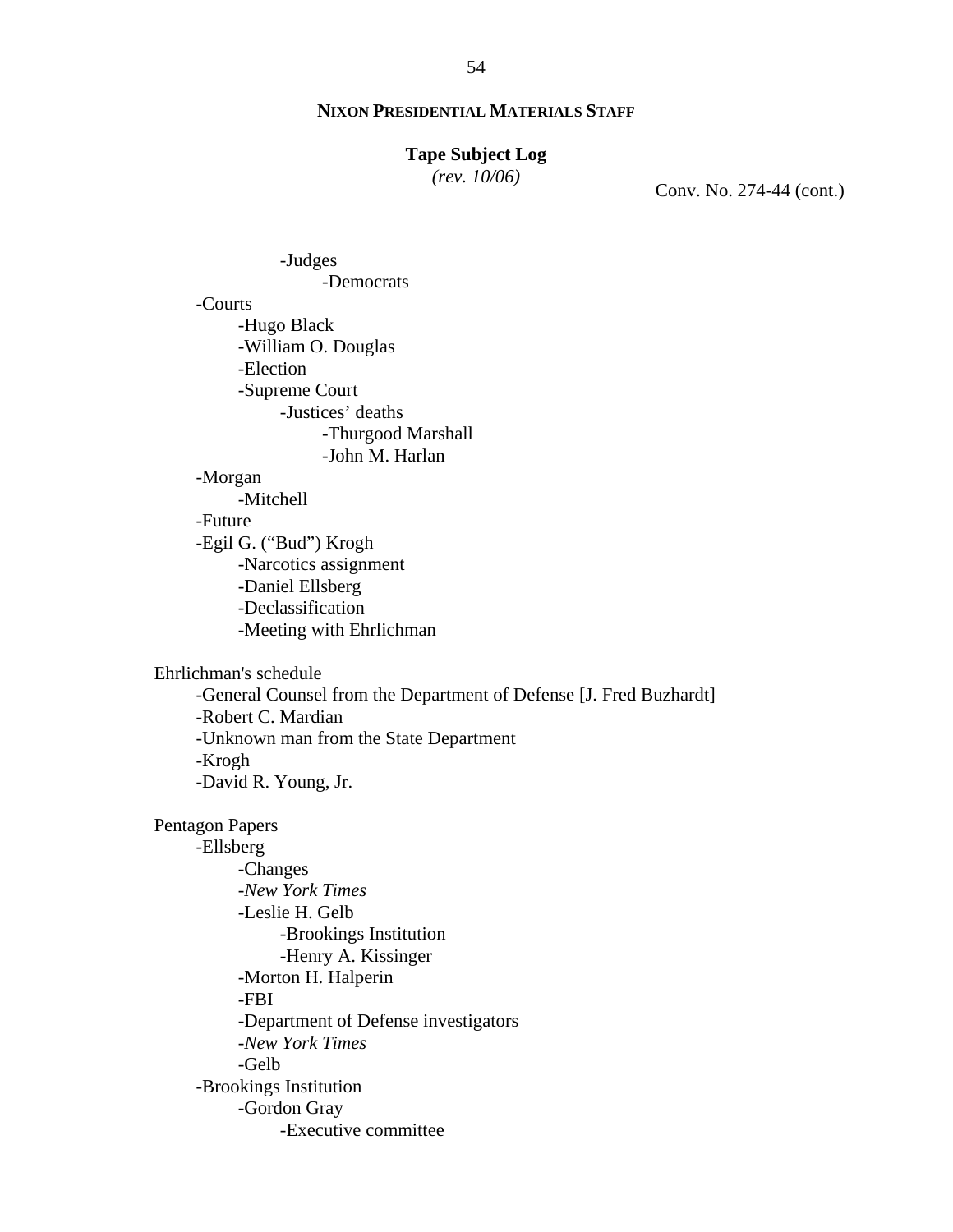#### **Tape Subject Log**

*(rev. 10/06)*

Conv. No. 274-44 (cont.)

-Krogh -Young -Foreign Intelligence Advisory Board [FIAB] meeting -Los Angeles -Investigation -Activities -Columnists -Jerald terHorst -Conspiracy information -Ellsberg lawyer -Bay of Pigs -terHorst -Bay of Pigs documents -Richard M. Helms -Central Intelligence Agency [CIA] resistance -Allen W. Dulles -Knowledge -Reasons for CIA resistance -Ellsberg group's knowledge -Ngo Dinh Diem assassination -Release of information -Timing -Vietnam elections Camp Pendleton Beach -Execution of lease

-Story release -Nixon Foundation land -Legal opinion -Legislation -House -Armed Services Committee -F. Edward Hébert -Land -Timing

\*\*\*\*\*\*\*\*\*\*\*\*\*\*\*\*\*\*\*\*\*\*\*\*\*\*\*\*\*\*\*\*\*\*\*\*\*\*\*\*\*\*\*\*\*\*\*\*\*\*\*\*\*\*\*\*\*\*\*\*\*\*\*\*\*\*\*\*\*\*

BEGIN WITHDRAWN ITEM NO. 6 [Personal Returnable]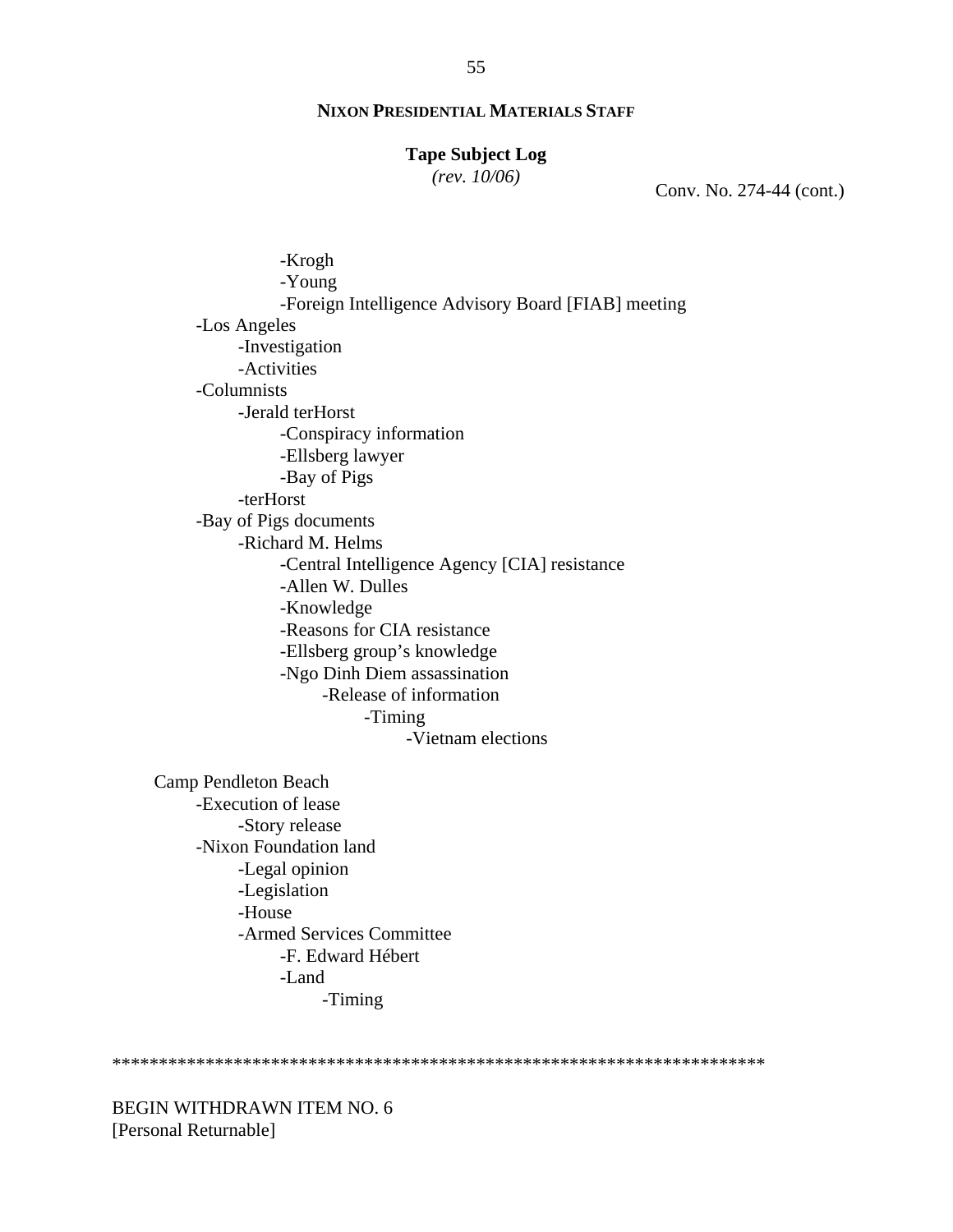56

# **NIXON PRESIDENTIAL MATERIALS STAFF**

#### **Tape Subject Log**

*(rev. 10/06)*

Conv. No. 274-44 (cont.)

[Duration: 40s ]

END WITHDRAWN ITEM NO. 6

\*\*\*\*\*\*\*\*\*\*\*\*\*\*\*\*\*\*\*\*\*\*\*\*\*\*\*\*\*\*\*\*\*\*\*\*\*\*\*\*\*\*\*\*\*\*\*\*\*\*\*\*\*\*\*\*\*\*\*\*\*\*\*\*\*\*\*\*\*\*

-Edward C. Nixon -Securities and Exchange Commission [SEC] -Herbert W. Kalmbach -J. William Middendorf, II -Netherlands

\*\*\*\*\*\*\*\*\*\*\*\*\*\*\*\*\*\*\*\*\*\*\*\*\*\*\*\*\*\*\*\*\*\*\*\*\*\*\*\*\*\*\*\*\*\*\*\*\*\*\*\*\*\*\*\*\*\*\*\*\*\*\*\*\*\*\*\*\*\*

BEGIN WITHDRAWN ITEM NO. 8 [Personal Returnable] [Duration: 11s ]

END WITHDRAWN ITEM NO. 8

\*\*\*\*\*\*\*\*\*\*\*\*\*\*\*\*\*\*\*\*\*\*\*\*\*\*\*\*\*\*\*\*\*\*\*\*\*\*\*\*\*\*\*\*\*\*\*\*\*\*\*\*\*\*\*\*\*\*\*\*\*\*\*\*\*\*\*\*\*\*

Press

-*Los Angeles Times* story -Charles G. ("Bebe") Rebozo -*Newsday* story -Possible questions -Possible administration response -John W. Dean, III's associate -Rebozo -Rebozo and George A. Smathers -The President -Interests -Small Business Administration [SBA] -Fisher's Island stock -Smathers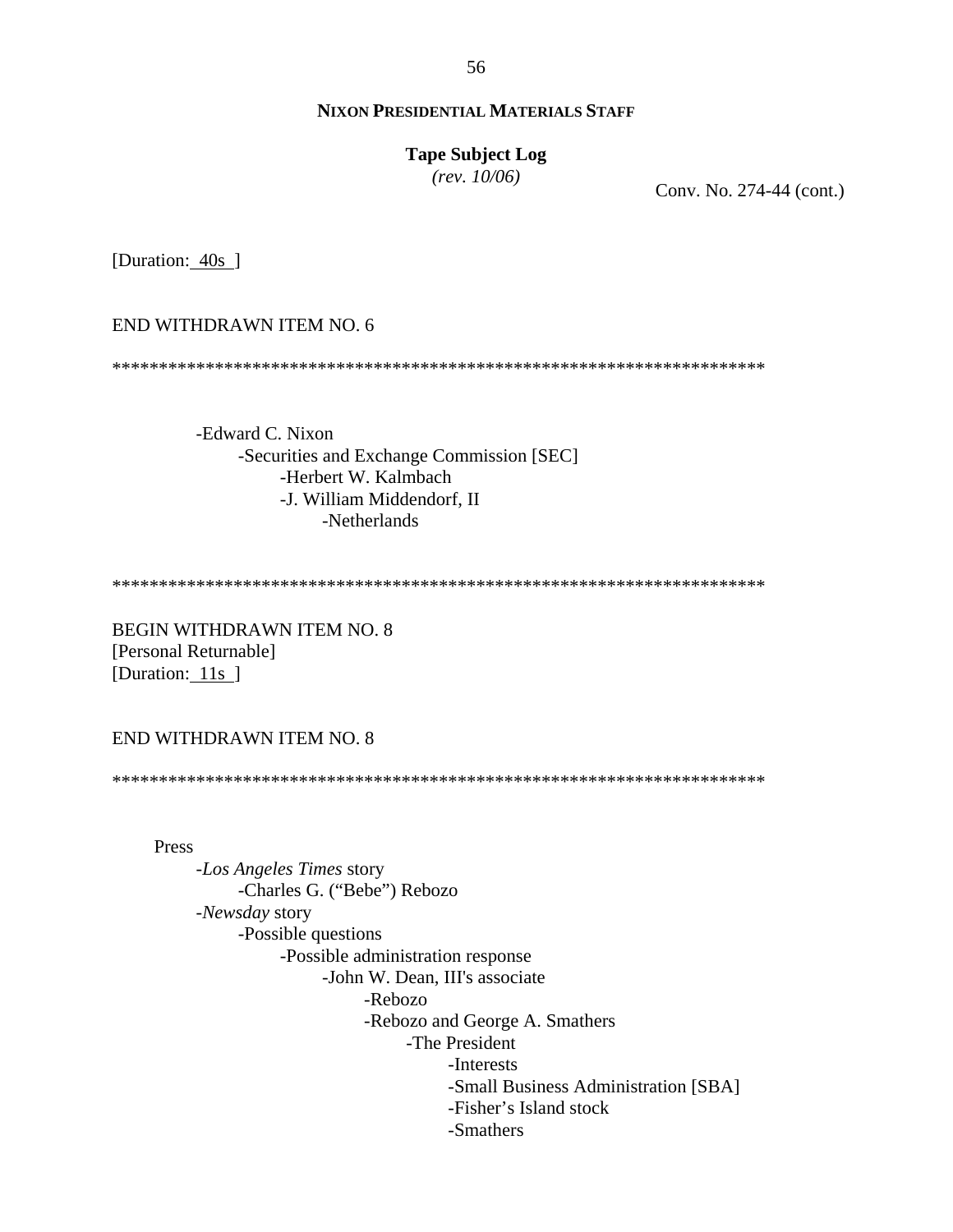#### **Tape Subject Log**

*(rev. 10/06)*

Conv. No. 274-44 (cont.)

-Bay Lane house -Ehrlichman's advice -Fisher's Island -Rebozo -Stock value -Smathers -Government -Fisher's Island -Key Biscayne -Coco Lobo -Edward O. Sullivan, III case -Smathers and Rebozo -*Los Angeles Times* story -Investigation -William Moyers -Phillip Edward Gutman [?] -Carl Greenberg -Managing editor -Rebozo -White House action -Rebozo -Smathers -Lyndon B. Johnson -Robert D. ("Bobby") Baker -Fisher's Island -*Newsday* story -Possible administration response -President's costs -Law firm -Fisher's Island -Stocks -New York apartment -Law firm -Haldeman

\*\*\*\*\*\*\*\*\*\*\*\*\*\*\*\*\*\*\*\*\*\*\*\*\*\*\*\*\*\*\*\*\*\*\*\*\*\*\*\*\*\*\*\*\*\*\*\*\*\*\*\*\*\*\*\*\*\*\*\*\*\*\*\*\*\*\*\*\*\*

BEGIN WITHDRAWN ITEM NO. 9 [Privacy] [Duration: 1m 42s ]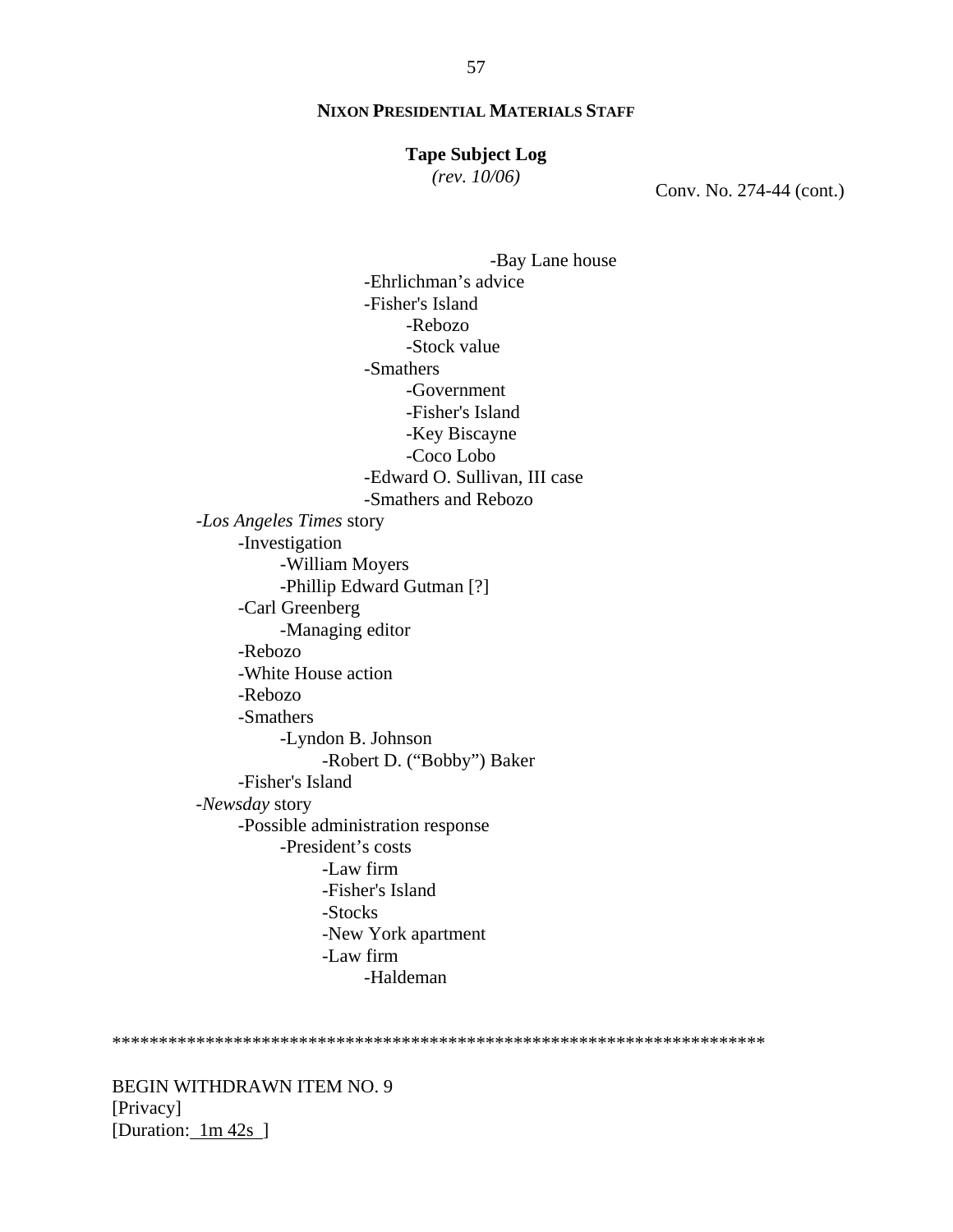# **Tape Subject Log**

*(rev. 10/06)*

Conv. No. 274-44 (cont.)

#### END WITHDRAWN ITEM NO. 9

\*\*\*\*\*\*\*\*\*\*\*\*\*\*\*\*\*\*\*\*\*\*\*\*\*\*\*\*\*\*\*\*\*\*\*\*\*\*\*\*\*\*\*\*\*\*\*\*\*\*\*\*\*\*\*\*\*\*\*\*\*\*\*\*\*\*\*\*\*\*

Press inquiries -San Clemente -Kalmbach -Title -Title Insurance Trust Bank -Rocco C. Siciliano -Press inquiries -Rebozo -Partnership -Response to press inquiries -Ownership -House and immediate grounds -Trusts -Ehrlichman's comments to press -Foundation -Golf -Orange County, California -Foundation -Possible responses -Ronald L. Ziegler -Dean -Value -Rebozo -Robert H. Abplanalp -Disclosure of information -Ziegler -Johnson residence -Dwight D. Eisenhower residence -Possible approach to Congress -Hébert -Abplanalp -Rebozo -Uses for land -Foundation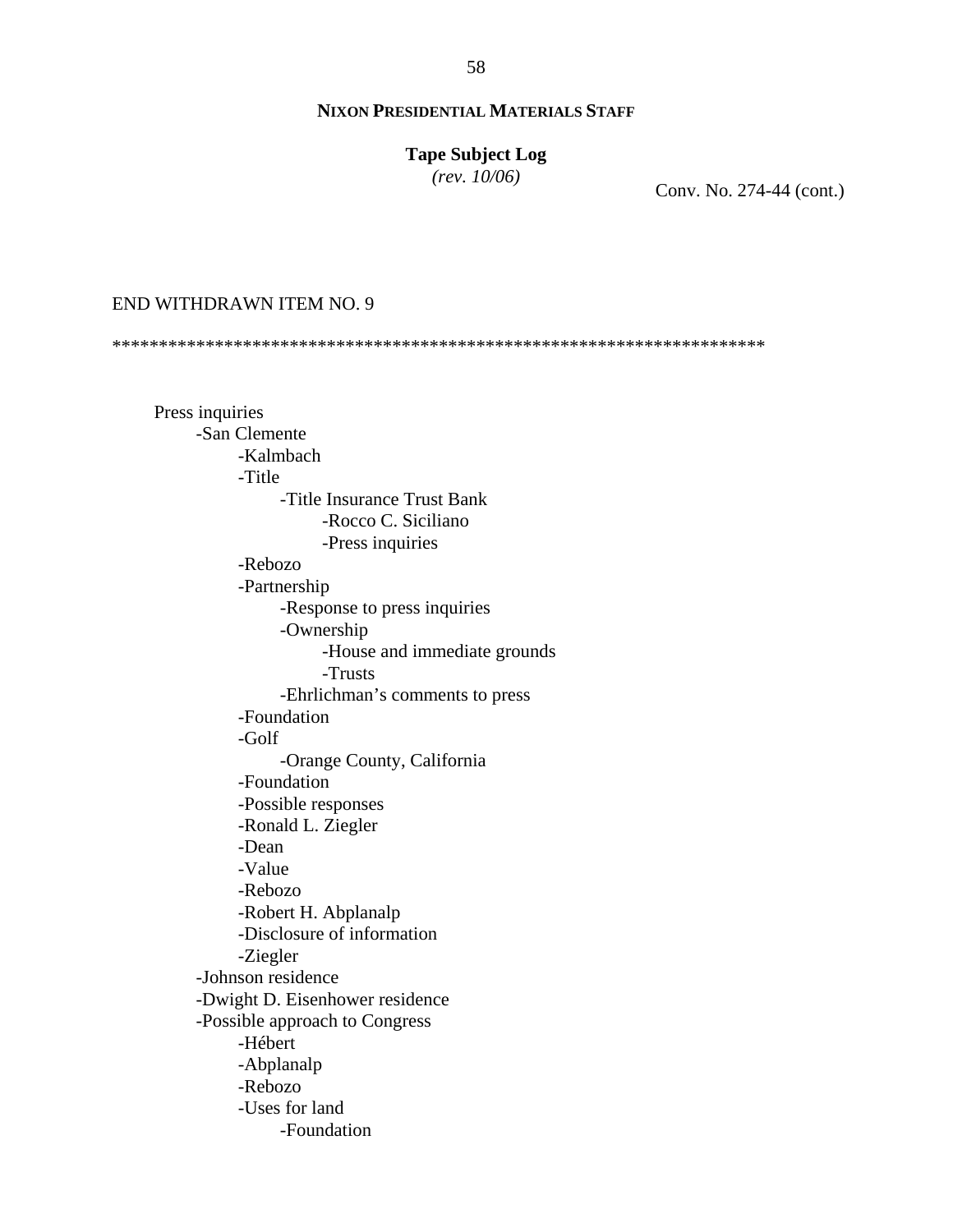# **Tape Subject Log**

*(rev. 10/06)*

Conv. No. 274-44 (cont.)

-Houses -Kalmbach -[Forename unknown] Almore -Tenancy -Foundation -Hotel -San Clemente -Golf course -Profit -Investment -Government -Question -Johnson -Development -Dwight D. Eisenhower -Property question -Tax shelter -Dean -Announcement -Foundation site -Irvine and Whittier Colleges -Speculation -The President's view -Responses -Lyndon B. Johnson -Dwight D. Eisenhower -John F. Kennedy -Key Biscayne -Rebozo -Press inquiries -Smathers -Divorce -Rebozo -Fisher Island -Profit -Additions -Stock -Press inquiries -Trustee -Interest -Purchases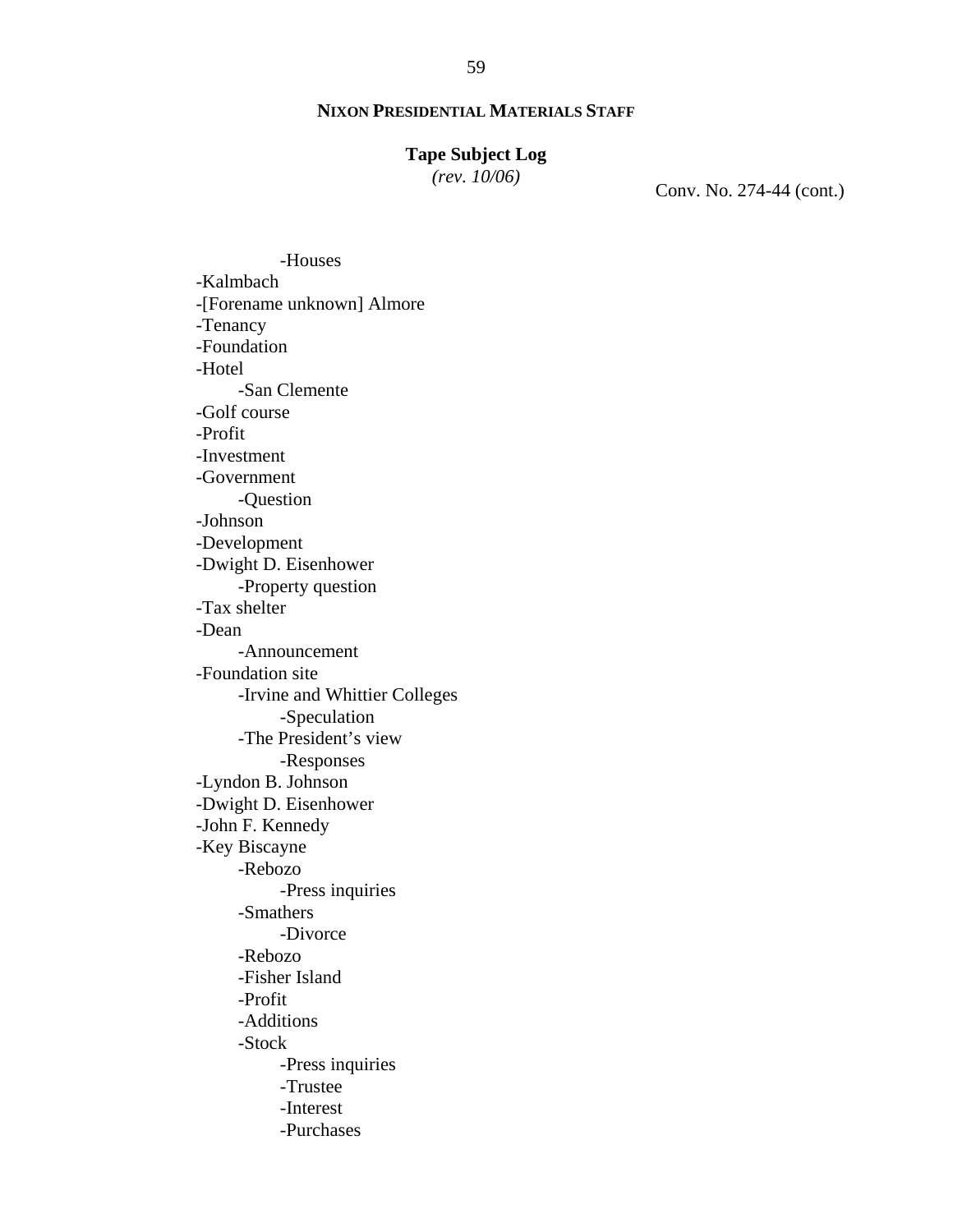# **Tape Subject Log**

*(rev. 10/06)*

Conv. No. 274-44 (cont.)

-Press inquiries -The President's response -Rebozo -Smathers -Divorce -Public records -Sons -Property settlement -Bay Lane property -Government leasing -Abplanalp -Secret Service -White House Communications Agency [WHCA] -Johnson experience -Helicopter pad -Hannah Nixon's house -Worth -The President's worth -Effect of government service -California -San Clemente -Value -Sullivan case -Theodore Roosevelt -Libel -Fisher Island -Stockholders option -Rebozo Contributors -White House investigation -Hubert H. Humphrey -Edmund S. Muskie -Internal Revenue Service [IRS] past investigations -Abplanalp -Hobart D. ("Hobe") Lewis -John Wayne -Paul Keyes -Barry M. Goldwater -New IRS Commissioner -Audits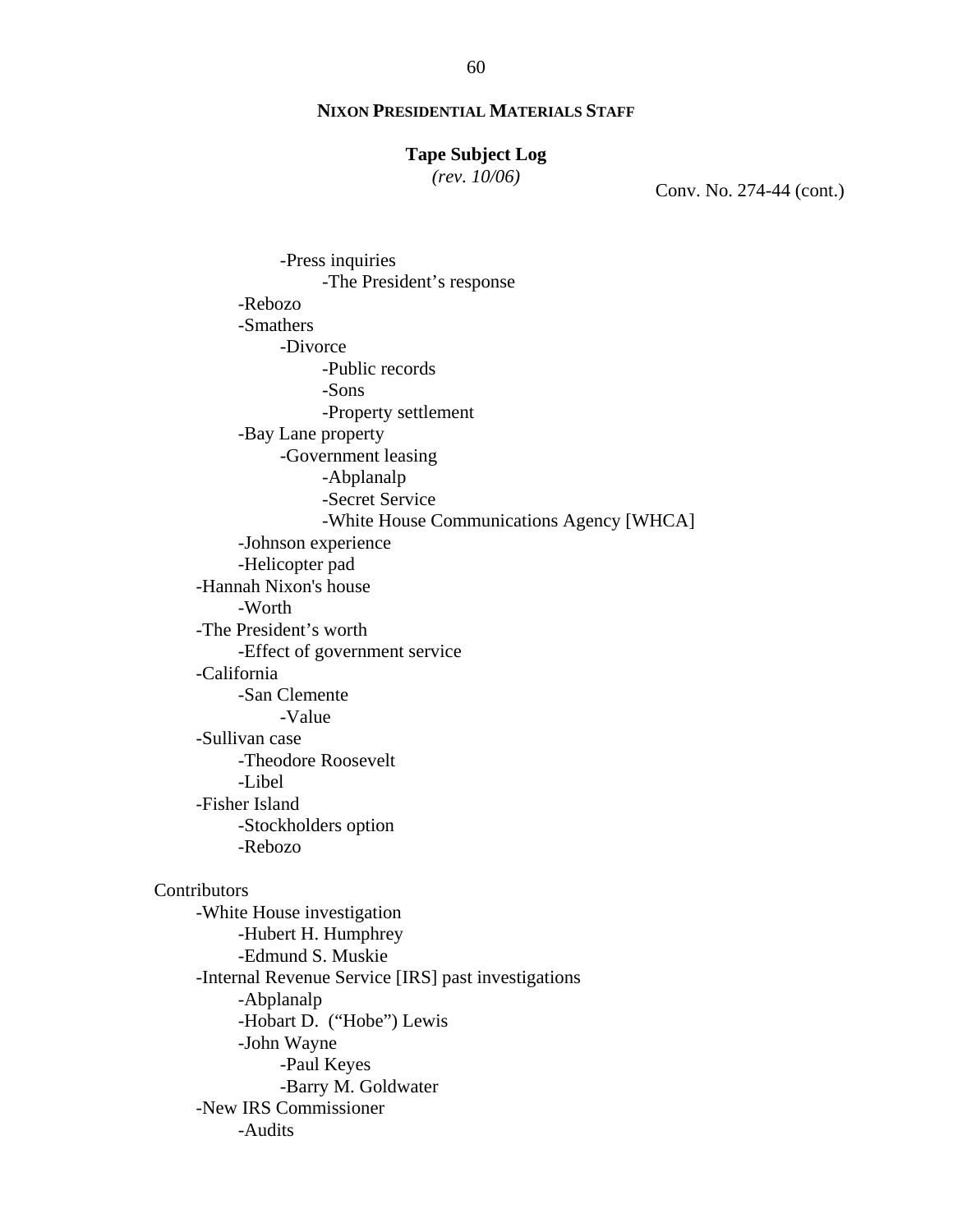#### **Tape Subject Log**

*(rev. 10/06)*

Conv. No. 274-44 (cont.)

-IRS -The President -1962 taxes -John N. Mitchell -IRS -Muskie -Humphrey -Investigations -Edward M. Kennedy -Pakistan -Investigation -Hawaii -Convention -Hawaii -Hyannis -Muskie -Lifestyle -Family -Kennedy -Chappaquiddick -Use of -Divorce -Nelson A. Rockefeller's divorce -Nicholas P. Thimmesch

\*\*\*\*\*\*\*\*\*\*\*\*\*\*\*\*\*\*\*\*\*\*\*\*\*\*\*\*\*\*\*\*\*\*\*\*\*\*\*\*\*\*\*\*\*\*\*\*\*\*\*\*\*\*\*\*\*\*\*\*\*\*\*\*\*\*\*\*\*\*

BEGIN WITHDRAWN ITEM NO. 12 [Personal Returnable] [Duration: 8m 13s]

# END WITHDRAWN ITEM NO. 12

\*\*\*\*\*\*\*\*\*\*\*\*\*\*\*\*\*\*\*\*\*\*\*\*\*\*\*\*\*\*\*\*\*\*\*\*\*\*\*\*\*\*\*\*\*\*\*\*\*\*\*\*\*\*\*\*\*\*\*\*\*\*\*\*\*\*\*\*\*\*

Ehrlichman left at 5:10 pm.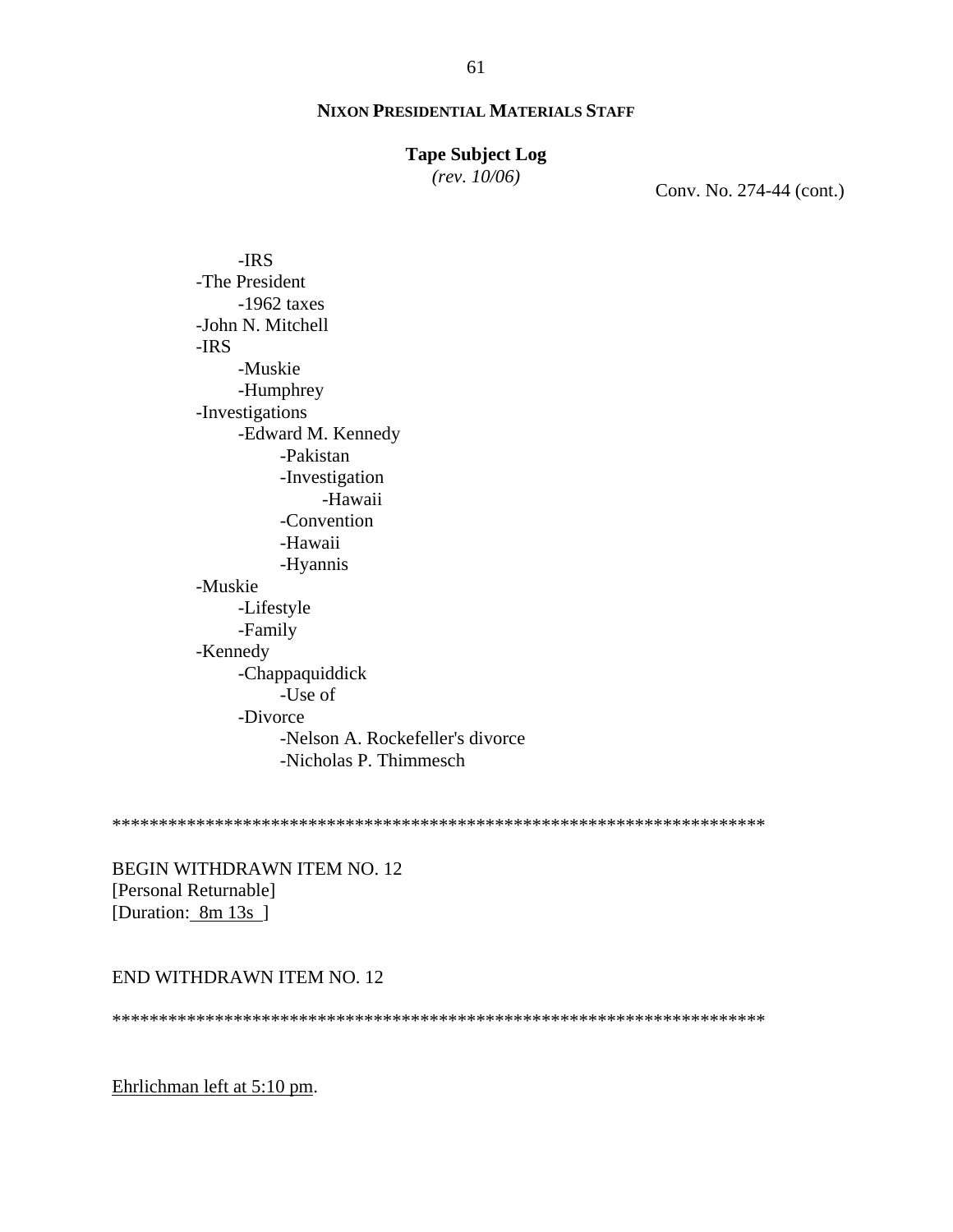62

# **NIXON PRESIDENTIAL MATERIALS STAFF**

# **Tape Subject Log**

*(rev. 10/06)*

Conv. No. 274-44 (cont.)

Conversation No. 274-45

Date: September 8, 1971 Time: Unknown between 5:10 pm and 5:35 pm Location: Executive Office Building

The President met with Manolo Sanchez.

\*\*\*\*\*\*\*\*\*\*\*\*\*\*\*\*\*\*\*\*\*\*\*\*\*\*\*\*\*\*\*\*\*\*\*\*\*\*\*\*\*\*\*\*\*\*\*\*\*\*\*\*\*\*\*\*\*\*\*\*\*\*\*\*\*\*\*\*\*\*

BEGIN WITHDRAWN ITEM NO. 1 [Personal Returnable] [Duration: 6s ]

END WITHDRAWN ITEM NO. 1

\*\*\*\*\*\*\*\*\*\*\*\*\*\*\*\*\*\*\*\*\*\*\*\*\*\*\*\*\*\*\*\*\*\*\*\*\*\*\*\*\*\*\*\*\*\*\*\*\*\*\*\*\*\*\*\*\*\*\*\*\*\*\*\*\*\*\*\*\*\*

Request for Raymond K. Price, Jr. to come to the Executive Office Building [EOB]

Sanchez left at an unknown time before 5:35 pm.

Conversation No. 274-46

Date: September 8, 1971 Time: 5:35 pm - 6:05 pm Location: Executive Office Building

The President met with Raymond K. Price, Jr.

President's address to Congress on economic stabilization, September 9, 1971 -Editing draft -Revenue sharing -Congress -Page 14 -Taxes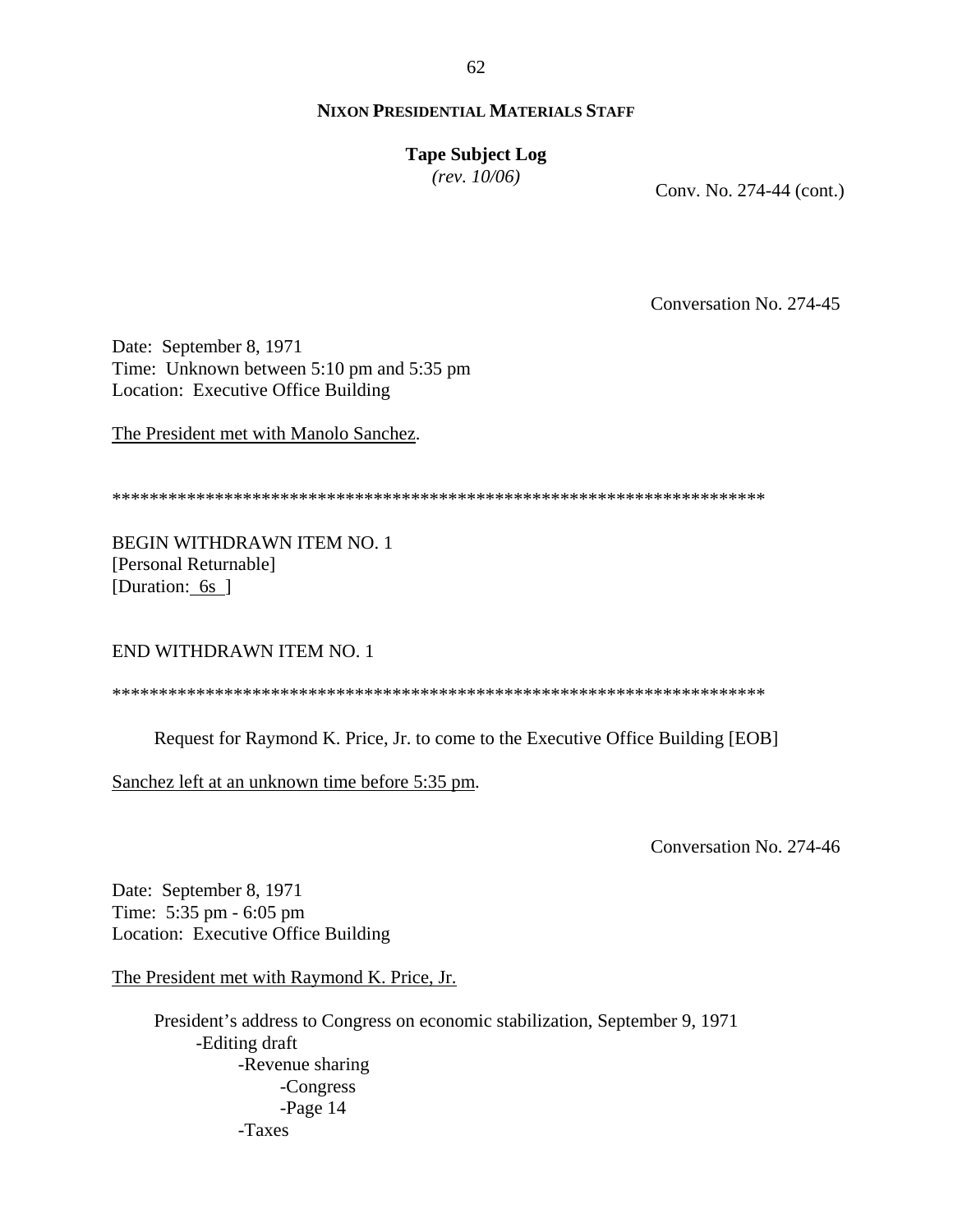#### **Tape Subject Log**

*(rev. 10/06)*

-Page 2 -Paragraph removal -Page 7 -Phase II -End of freeze -Price stabilization -Text -Congress -Page 9 -State Department -Revenue sharing -Welfare reform -Sales tax -Page 6 -Typing -Page 4 -Page 6 -Page 7 -Congress -Inflation

Alexander P. Butterfield and Nellie L. Yates entered at 5:55 pm.

-Corrections -Typing -Welfare -Typing -Deadline

Butterfield and Yates left at 6:01 pm.

Kennedy Center show -Time - Mass -Script -Leonard Bernstein -Haldeman -Catholics -Hebrew -Protestant ministers -Catholic priests